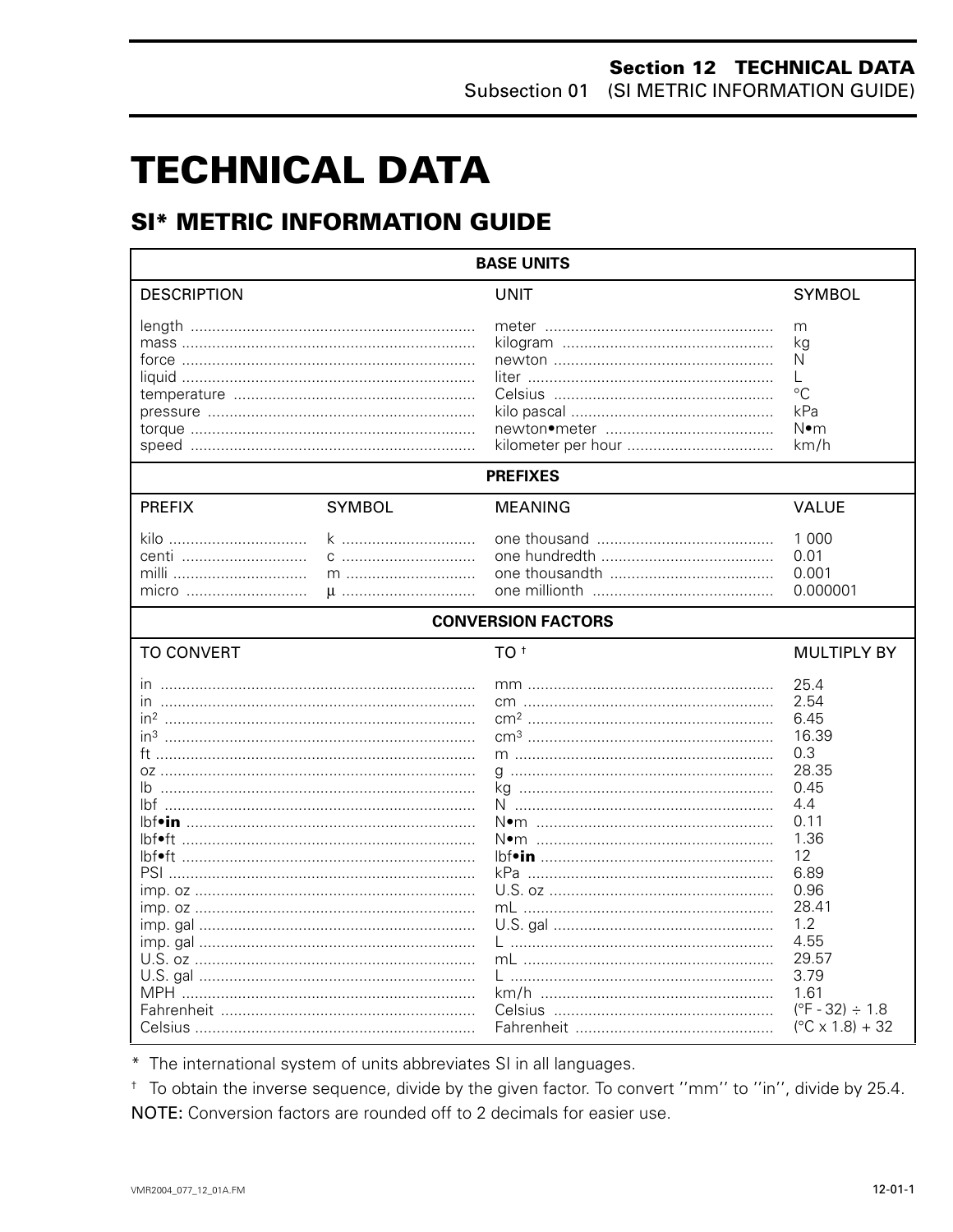Subsection 02 (QUEST 500/QUEST 500 XT)

## **QUEST 500/QUEST 500 XT**

| <b>VEHICLE MODEL</b>          |                        |                                       | QUEST 500                | <b>QUEST 500 XT</b>                                                    |  |  |
|-------------------------------|------------------------|---------------------------------------|--------------------------|------------------------------------------------------------------------|--|--|
| <b>ENGINE</b>                 |                        |                                       |                          |                                                                        |  |  |
| Engine type                   |                        |                                       |                          | BOMBARDIER-ROTAX, 4-stroke, Over Head Camshaft (OHC),<br>liquid cooled |  |  |
| Starting system               |                        |                                       |                          | Electric with optional recoil                                          |  |  |
| Number of cylinder(s)         |                        |                                       |                          |                                                                        |  |  |
| Number of valves              |                        |                                       |                          | 4 valves with hydraulic lifters (no adjustment)                        |  |  |
| Decompressor type             |                        |                                       |                          | Automatic                                                              |  |  |
| Bore<br>Standard<br>$mm$ (in) |                        |                                       | 100(3.9)                 |                                                                        |  |  |
| Stroke                        |                        |                                       | mm(in)                   | 63(2.5)                                                                |  |  |
| Displacement                  |                        |                                       | $cm3$ (in <sup>3</sup> ) | 498 (3.04)                                                             |  |  |
| Compression ratio             |                        |                                       |                          | 10.5:1                                                                 |  |  |
| Maximum HP RPM                |                        |                                       | $± 100$ RPM              | 7000                                                                   |  |  |
| Air filter type               |                        |                                       |                          | 2 stage foam filter                                                    |  |  |
| Exhaust system                |                        | Type                                  |                          | Nelson, stainless steel                                                |  |  |
|                               |                        | Spark arrester                        |                          | USDA Forest Service approved                                           |  |  |
| Intake valve opening          |                        |                                       |                          | 10.00° BTDC                                                            |  |  |
| Intake valve closing          |                        |                                       |                          | 55.00° ABDC                                                            |  |  |
| Exhaust valve opening         |                        |                                       |                          | 50.00° BBDC                                                            |  |  |
| Exhaust valve closing         |                        |                                       |                          | $5.00^\circ$ ATDC                                                      |  |  |
|                               |                        | New minimum                           | mm(in)                   | 5.961 (.2347)                                                          |  |  |
|                               | Intake                 | New maximum                           | $mm$ (in)                | 5.975 (.2352)                                                          |  |  |
| Valve stem diameter           |                        | Wear limit                            | $mm$ (in)                | 5.930 (.2330)                                                          |  |  |
|                               |                        | New minimum                           | mm(in)                   | 5.946 (.2341)                                                          |  |  |
|                               | Exhaust                | New maximum                           | $mm$ (in)                | 5.960 (.2346)                                                          |  |  |
|                               |                        | Wear limit<br>mm(in)<br>5.930 (.2330) |                          |                                                                        |  |  |
| Valve guide diameter          |                        | Wear limit<br>6.060 (.2386)<br>mm(in) |                          |                                                                        |  |  |
|                               |                        | New<br>mm(in)                         |                          | 45.45 (1.789)                                                          |  |  |
| Valve spring free length      |                        | Wear limit<br>mm(in)                  |                          | 43.00 (1.693)                                                          |  |  |
|                               |                        | New<br>$mm$ (in)                      |                          | 1.10 to 1.30 (.043 to .051)                                            |  |  |
|                               | Intake                 | Wear limit                            | $mm$ (in)                | 1.8(0.07)                                                              |  |  |
| Valve seat contact width      |                        | New<br>mm(in)                         |                          | 1.25 to 1.55 (.049 to .061)                                            |  |  |
|                               | Exhaust                | Wear limit<br>mm(in)                  |                          | 2(.078)                                                                |  |  |
|                               |                        | New<br>mm(in)                         |                          | 99.951 to 99.969 (3.935 to 3.936)                                      |  |  |
| Piston measurement            |                        | Wear limit<br>$mm$ (in)               |                          | 99.80 (3.929)                                                          |  |  |
|                               |                        | New                                   | $mm$ (in)                | 0.031 to 0.059 (.001 to .002)                                          |  |  |
| Piston/cylinder clearance     |                        | Wear limit                            | mm(in)                   | 0.090(.004)                                                            |  |  |
|                               |                        |                                       | 1 <sup>st</sup>          | Upper compression ring                                                 |  |  |
| Piston ring type              |                        |                                       | 2 <sub>nd</sub>          | Lower compression ring                                                 |  |  |
|                               |                        |                                       | 3 <sup>rd</sup>          | Oil scraper ring                                                       |  |  |
|                               | Upper compression ring |                                       | $mm$ (in)                | 0.15(.006)                                                             |  |  |
| Lower compression ring        |                        | New minimum                           | $mm$ (in)                | 0.15(.006)                                                             |  |  |
|                               | Oil scraper ring       |                                       | $mm$ (in)                | 0.15(.006)                                                             |  |  |
| Piston ring end gap           | Upper compression ring |                                       | $mm$ (in)                | 0.35(.014)                                                             |  |  |
|                               | Lower compression ring | New maximum                           | $mm$ (in)                | 0.35(.014)                                                             |  |  |
|                               | Oil scraper ring       |                                       | $mm$ (in)                | 0.30(.012)                                                             |  |  |
| All                           |                        | Wear limit                            | mm (in)                  | 1.5(.06)                                                               |  |  |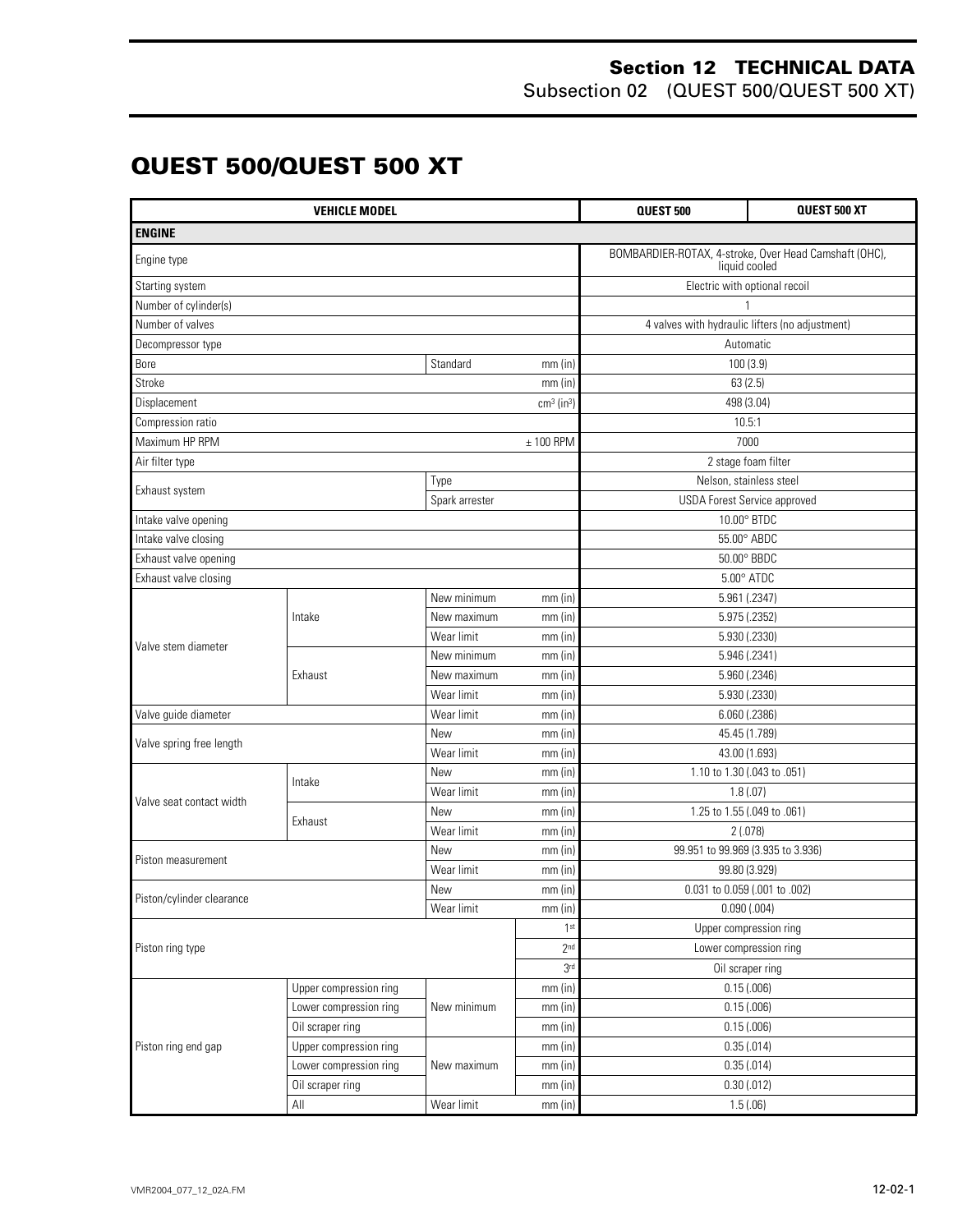|                              | <b>VEHICLE MODEL</b>   |                                         | QUEST 500 | QUEST 500 XT                         |                                   |  |
|------------------------------|------------------------|-----------------------------------------|-----------|--------------------------------------|-----------------------------------|--|
| <b>ENGINE</b>                |                        |                                         |           |                                      |                                   |  |
|                              | Upper compression ring |                                         | $mm$ (in) | 0.025(.001)                          |                                   |  |
|                              | Lower compression ring | New minimum                             | $mm$ (in) | 0.015(.0006)                         |                                   |  |
|                              | Oil scraper ring       |                                         | $mm$ (in) | $0.020$ (.0008)                      |                                   |  |
| Piston/ring groove clearance | Upper compression ring |                                         | $mm$ (in) | $0.070$ $(.0028)$                    |                                   |  |
|                              | Lower compression ring | New maximum                             | $mm$ (in) |                                      |                                   |  |
|                              | Oil scraper ring       |                                         |           |                                      | $0.060$ $(.0024)$<br>0.055(.0021) |  |
|                              |                        |                                         | $mm$ (in) |                                      |                                   |  |
|                              |                        | New minimum                             | $mm$ (in) | 20.007 (.7877)                       |                                   |  |
| Rocker arm bore diameter     |                        | New maximum<br>Wear limit               | mm(in)    | 20.020 (.7881)                       |                                   |  |
|                              |                        |                                         | $mm$ (in) | 20.035 (.7887)                       |                                   |  |
|                              |                        | New minimum                             | $mm$ (in) | 19.980 (.7866)                       |                                   |  |
| Rocker arm shaft diameter    |                        | New maximum                             | $mm$ (in) | 19.993 (.7871)                       |                                   |  |
|                              |                        | Wear limit                              | $mm$ (in) | 19.965 (.7860)                       |                                   |  |
| Cylinder screw M11           |                        | Service limit                           | $mm$ (in) | 216.5 (8.524)                        |                                   |  |
| Cylinder bore                |                        | New nominal                             | mm(in)    | 99.993 to 100.007 (73.751 to 73.761) |                                   |  |
| Cylinder taper               |                        | New maximum                             | mm(in)    | 0.038(.0015)                         |                                   |  |
|                              |                        | Wear limit                              | mm(in)    | 0.090(.004)                          |                                   |  |
| Cylinder out of round        |                        | New maximum                             | mm(in)    | $0.01$ (.0004)                       |                                   |  |
|                              |                        | Wear limit                              | $mm$ (in) | $0.02$ (.0008)                       |                                   |  |
|                              |                        | New minimum                             | $mm$ (in) | 24.967 (.9829)                       |                                   |  |
|                              | PTO side               | New maximum                             | $mm$ (in) | 24.980 (.9835)                       |                                   |  |
| Camshaft bearing journal     |                        | Wear limit                              | $mm$ (in) | 24.960 (9827)                        |                                   |  |
|                              |                        | New minimum                             | $mm$ (in) | 39.927 (1.5719)                      |                                   |  |
|                              | Magneto side           | New maximum                             | $mm$ (in) | 39.935 (1.5722)                      |                                   |  |
|                              |                        | Wear limit                              | mm(in)    | 39.920 (1.5716)                      |                                   |  |
|                              |                        | New minimum                             | $mm$ (in) | 25.000 (.9842)                       |                                   |  |
|                              | PTO side               | New maximum<br>mm(in)<br>25.013 (.9848) |           |                                      |                                   |  |
| Camshaft bore                |                        | Wear limit                              | $mm$ (in) | 25.020 (.9850)                       |                                   |  |
|                              |                        | New minimum                             | $mm$ (in) | 40.000 (1.5748)                      |                                   |  |
|                              | Magneto side           | New maximum                             | $mm$ (in) | 40.016 (1.5754)                      |                                   |  |
|                              |                        | Wear limit                              | $mm$ (in) | 40.020 (1.5756)                      |                                   |  |
|                              |                        | New minimum                             | $mm$ (in) | 31.369 (1.235)                       |                                   |  |
|                              | Intake                 | New maximum                             | $mm$ (in) | 31.569 (1.243)                       |                                   |  |
| Cam lobe                     |                        | Wear limit                              | $mm$ (in) | 31.300 (1.232)                       |                                   |  |
|                              |                        | New minimum                             | $mm$ (in) | 31.147 (1.226)                       |                                   |  |
|                              | Exhaust                | New maximum                             | $mm$ (in) | 31.347 (1.234)                       |                                   |  |
|                              |                        | Wear limit                              | $mm$ (in) | 31.100 (1.224)                       |                                   |  |
| Crankshaft axial clearance   |                        | New minimum                             | $mm$ (in) | $0.2$ (.0078)                        |                                   |  |
|                              |                        | New maximum                             | $mm$ (in) | 0.5(0.0196)                          |                                   |  |
| Crankshaft deflection        | MAG side               | Service limits                          | $mm$ (in) | 0.05(0.0020)                         |                                   |  |
|                              | PTO side               |                                         |           | 0.05(0.0020)                         |                                   |  |
|                              |                        | New minimum                             | $mm$ (in) | 45.017 (1.7723)                      |                                   |  |
| Crankshaft pin diameter      |                        | New maximum                             | $mm$ (in) | 45.033 (1.7729)                      |                                   |  |
|                              |                        | Wear limit                              | $mm$ (in) | 44.990 (1.7710)                      |                                   |  |
|                              |                        | New minimum                             | $mm$ (in) | 54.976 (2.1644)                      |                                   |  |
|                              | MAG side               | New maximum                             | $mm$ (in) | 54.995 (2.1651)                      |                                   |  |
|                              |                        | Wear limit                              | $mm$ (in) | 54.950 (2.1634)                      |                                   |  |
| Crankshaft journal diameter  |                        | New minimum                             | $mm$ (in) | 45.974 (1.8099)                      |                                   |  |
|                              | PTO side               | New maximum                             | $mm$ (in) | 45.990 (1.8102)                      |                                   |  |
|                              |                        | Wear limit                              | $mm$ (in) | 45.940 (1.8086)                      |                                   |  |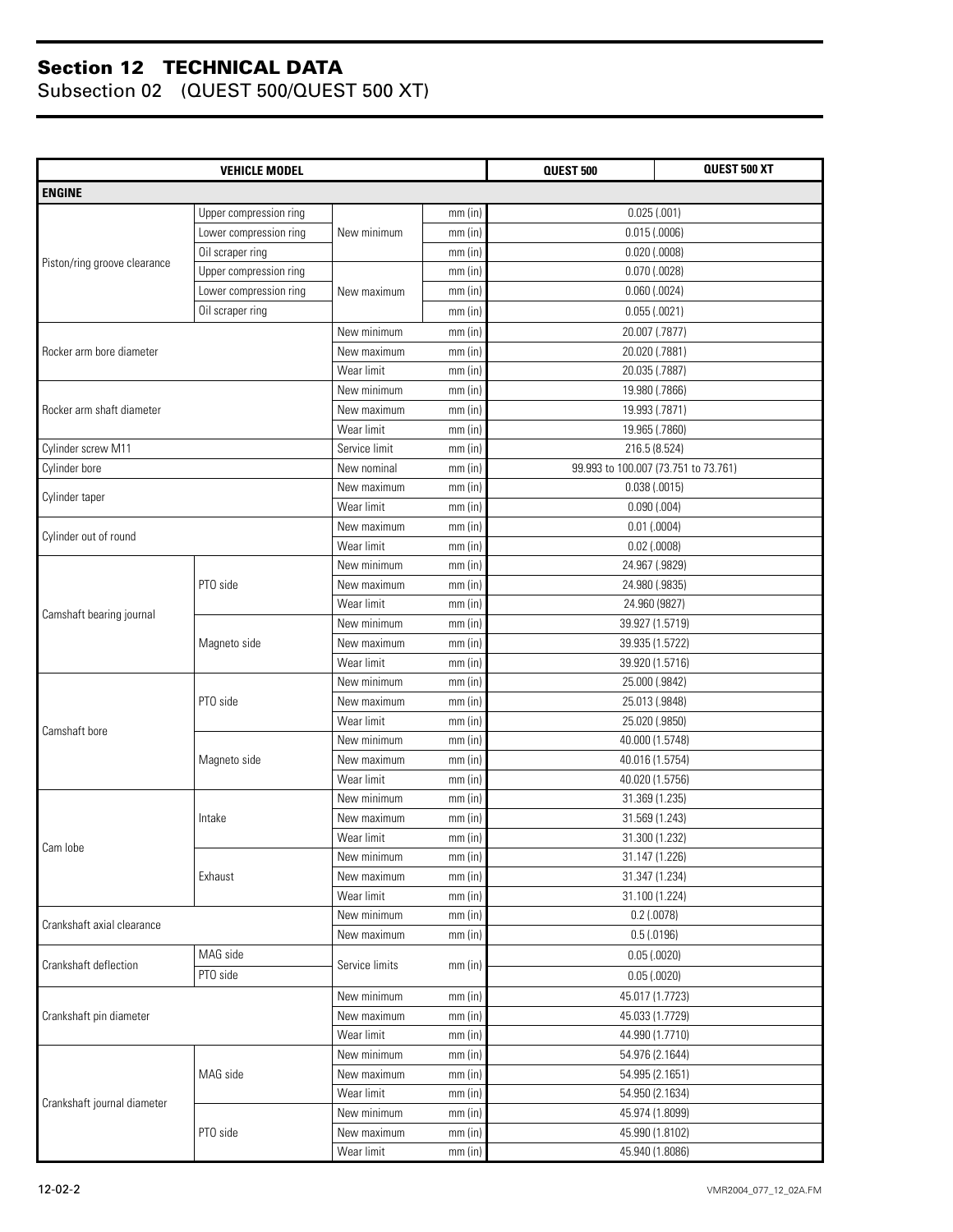|                                            | <b>VEHICLE MODEL</b> |               | QUEST 500 | QUEST 500 XT      |  |
|--------------------------------------------|----------------------|---------------|-----------|-------------------|--|
| <b>ENGINE</b>                              |                      |               |           |                   |  |
|                                            | MAG side             | Wear limit    | $mm$ (in) | 55.020 (2.1661)   |  |
| Crankcase plain bearing                    | PTO side             | Wear limit    | $mm$ (in) | 46.010 (1.8114)   |  |
|                                            | MAG side             | Service limit | $mm$ (in) | $0.07$ (.00276)   |  |
| Crankshaft radial clearance                | PTO side             | Service limit | $mm$ (in) | $0.07$ (.00276)   |  |
| Connecting rod big end diameter            |                      | Service limit | mm(in)    | 45.080 (1.774)    |  |
| Connecting rod big end clearance           |                      | Service limit | mm(in)    | $0.09$ (.0035)    |  |
|                                            |                      | New minimum   | mm(in)    | 0.150(.06)        |  |
| Connecting rod big end axial play          |                      | New maximum   | $mm$ (in) | 0.302(.01)        |  |
|                                            |                      | Wear limit    | mm(in)    | 0.5(.02)          |  |
|                                            |                      | New minimum   | $mm$ (in) | 23.01 (.9059)     |  |
| Connecting rod small end diameter          |                      | New maximum   | $mm$ (in) | 23.02 (.9063)     |  |
|                                            |                      | Wear limit    | $mm$ (in) | 23.07 (.9080)     |  |
|                                            |                      | New minimum   | $mm$ (in) | 22.996 (.9053)    |  |
| Piston pin diameter                        |                      | New maximum   | $mm$ (in) | 23.000 (.9055)    |  |
|                                            |                      | Wear limit    | $mm$ (in) | 22.990 (.9051)    |  |
| Piston pin bore clearance                  |                      | Wear limit    | $mm$ (in) | $0.080$ $(.0035)$ |  |
| Drive belt                                 |                      | New nominal   | $mm$ (in) | 32.00 (1.260)     |  |
|                                            |                      | Service limit | mm(in)    | 30.00 (1.181)     |  |
|                                            |                      | New minimum   | $mm$ (in) | 13.70 (.539)      |  |
| Governor cup roller diameter               |                      | New maximum   | mm(in)    | 13.90 (.547)      |  |
|                                            |                      | Service limit | $mm$ (in) | 13.20 (.519)      |  |
|                                            |                      | New minimum   | $mm$ (in) | 6.078 (.239)      |  |
| Centrifugal lever pivot bolt diameter      |                      | New maximum   | $mm$ (in) | 6.100(.240)       |  |
|                                            |                      | Service limit | mm(in)    | $6.000$ $(.236)$  |  |
| Centrifugal lever bore diameter            |                      | Service limit | $mm$ (in) | 6.200(.244)       |  |
|                                            |                      | New minimum   | mm(in)    | 6.113(.241)       |  |
| Centrifugal lever pivot bolt bore diameter |                      | New maximum   | $mm$ (in) | 6.171 (.243)      |  |
|                                            |                      | Service limit | $mm$ (in) | 6.300(.248)       |  |
|                                            |                      | New minimum   | $mm$ (in) | 55.000 (2.165)    |  |
| Drive pulley sliding half large bushing    |                      | New maximum   | $mm$ (in) | 55.002 (2.166)    |  |
|                                            |                      | Service limit | $mm$ (in) | 55.200 (2.173)    |  |
|                                            |                      | New minimum   | $mm$ (in) | 30.000 (1.181)    |  |
| Drive pulley sliding half small bushing    |                      | New maximum   | mm (in)   | 30.002 (1.182)    |  |
|                                            |                      | Service limit | $mm$ (in) | 30.200 (1.189)    |  |
|                                            |                      | New minimum   | $mm$ (in) | 39.990 (1.574)    |  |
| One-way clutch bushing diameter            |                      | New maximum   | $mm$ (in) | 40.085 (1.578)    |  |
|                                            |                      | Service limit | $mm$ (in) | 40.100 (1.579)    |  |
|                                            |                      | New minimum   | $mm$ (in) | 30.000 (1.181)    |  |
| Driven pulley sliding half busing diameter |                      | New maximum   | $mm$ (in) | 30.002 (1.182)    |  |
|                                            |                      | Service limit | $mm$ (in) | 30.200 (1.189)    |  |
|                                            |                      | New minimum   | $mm$ (in) | 30.000 (1.181)    |  |
| Driven pulley fixed half busing diameter   |                      | New maximum   | $mm$ (in) | 30.002 (1.182)    |  |
|                                            |                      | Service limit | $mm$ (in) | 30.200 (1.189)    |  |
| Torque gear on driven pulley               |                      | Service limit | $mm$ (in) | 7.500 (.295)      |  |
| Main shaft                                 |                      | MAG side      | $mm$ (in) | 17.990 (.708)     |  |
|                                            |                      | PTO side      | $mm$ (in) | 24.950 (.982)     |  |
| Bevel gear shaft                           |                      | PTO side      | mm (in)   | 24.990 (.984)     |  |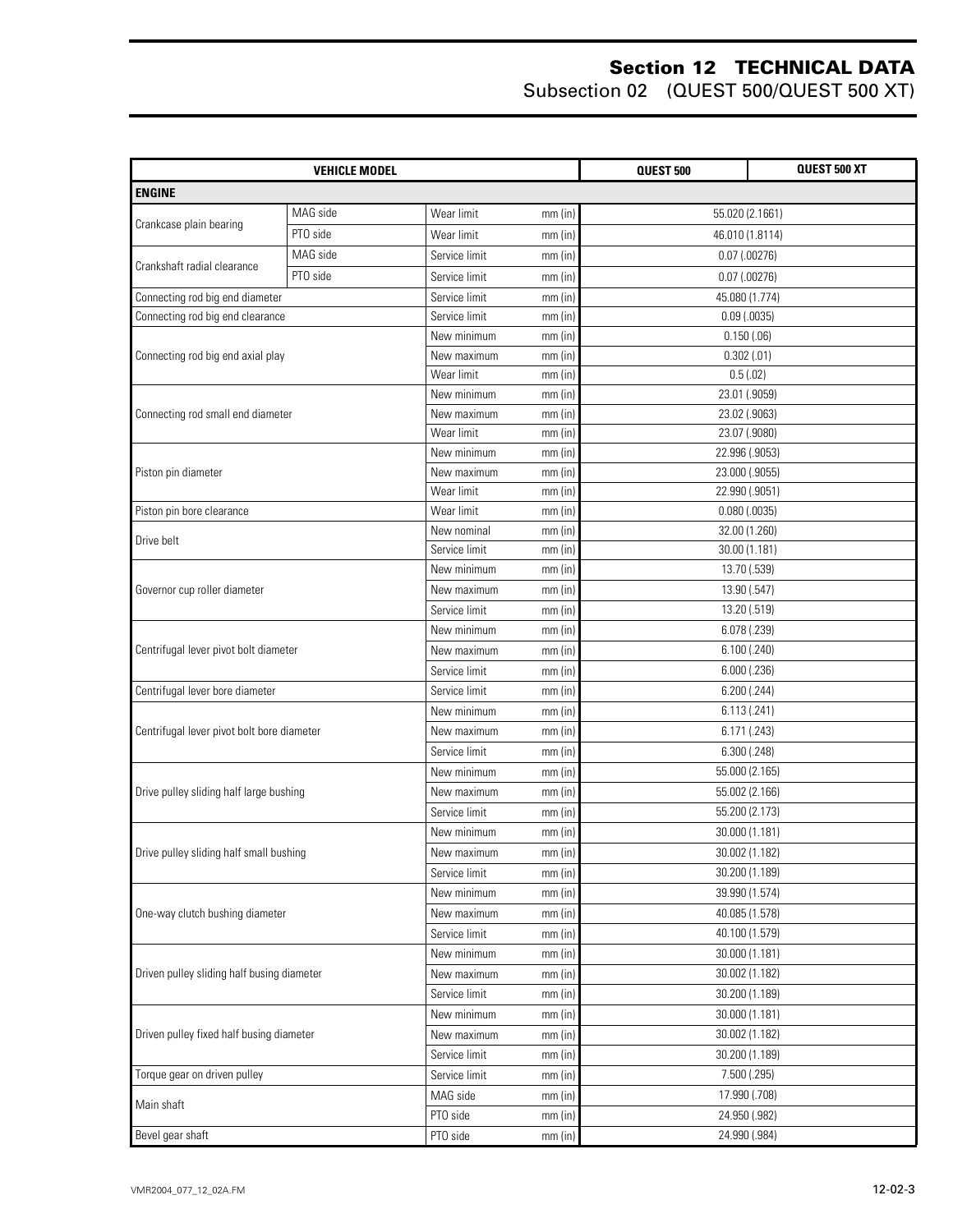| <b>VEHICLE MODEL</b>          |                                  |                | QUEST 500                                                                                | QUEST 500 XT                                           |
|-------------------------------|----------------------------------|----------------|------------------------------------------------------------------------------------------|--------------------------------------------------------|
| <b>ELECTRICAL</b>             |                                  |                |                                                                                          |                                                        |
| Magneto/generator             |                                  |                | 400 W @ 6000 RPM                                                                         |                                                        |
| Ignition system type          |                                  |                | C.D.I. (Capacity Discharge Ignition)                                                     |                                                        |
| Ignition timing               |                                  |                | Not adjustable                                                                           |                                                        |
|                               | Quantity                         |                |                                                                                          |                                                        |
| Spark plug                    | Make and type                    |                | NGK DCPR8E                                                                               |                                                        |
|                               | Gap<br>mm(in)                    |                | 0.6 to 0.7 (.024 to .027)                                                                |                                                        |
| Trigger coil                  |                                  | Ω              | $190 - 300$                                                                              |                                                        |
| Battery charging coil         |                                  | Ω              | $0.4 \pm 01$                                                                             |                                                        |
| Ignition coil                 | Primary                          | Ω              | 0.34 to 0.46 @ 20°C (68°F)                                                               |                                                        |
|                               | Secondary                        | $k\Omega$      | 9.2 to 13.8 @ 20°C (68°F)                                                                |                                                        |
| Engine RPM limiter            | Forward                          | <b>RPM</b>     | $7400 \pm 100$                                                                           |                                                        |
|                               | Reverse                          | <b>RPM</b>     | $7100 \pm 100$                                                                           |                                                        |
| Engine speed limiter          | Reverse                          | km/h (MPH)     |                                                                                          | 14(9)                                                  |
|                               | Type                             |                |                                                                                          | Electrolyte battery type                               |
| Battery                       | Voltage                          |                |                                                                                          | 12 V                                                   |
|                               | Nominal rating                   |                | 19 Ah                                                                                    |                                                        |
|                               | Power starter output             |                | 1.2 KW                                                                                   |                                                        |
| Headlamp                      |                                  |                | 2 x 30 W                                                                                 |                                                        |
| Taillight                     |                                  |                | 8/27 W, 1157                                                                             |                                                        |
| Pilot lamp cluster            |                                  |                | LEDS, 0.7 V approximately (each)                                                         |                                                        |
|                               | Location no. 1 (spare 15 A)      |                | N.A.                                                                                     |                                                        |
| Fuses                         | Location no. 2 (spare 15 A)      |                | N.A                                                                                      |                                                        |
|                               | Location no. 3 (accessories)     |                | 15 A (power outlet and auxiliary supply)                                                 |                                                        |
|                               | Location no. 4 (fan)             |                | 15 A                                                                                     |                                                        |
|                               | location no. 5 (main)            |                |                                                                                          | 20 A                                                   |
|                               | Location no. 6 (charging system) |                |                                                                                          | 30 A                                                   |
| <b>CARBURETION</b>            |                                  |                |                                                                                          |                                                        |
|                               | Type                             |                | Mikuni constant depression type with manual choke and ECS<br>(Enrichner Coasting System) |                                                        |
| Carburetor                    | Model                            |                | BSR42                                                                                    |                                                        |
|                               | Type                             |                | Mikuni                                                                                   |                                                        |
| Fuel pump                     | Model                            |                | External (vacuum-operated)                                                               |                                                        |
| Idle engine speed             |                                  | <b>RPM</b>     | $1300 \pm 100$                                                                           |                                                        |
| Main jet                      |                                  |                |                                                                                          | 152.5                                                  |
| Pilot jet                     |                                  |                | 35                                                                                       |                                                        |
| Needle jet                    |                                  |                | $0-6$                                                                                    |                                                        |
| Jet needle                    |                                  |                | 6DGY16-53                                                                                |                                                        |
| Clip position number          |                                  |                |                                                                                          | 3                                                      |
| Choke plunger position        |                                  |                | Variable choke                                                                           |                                                        |
|                               | Throttle cable                   |                | 0.5 mm (.02 in)                                                                          |                                                        |
|                               | Preliminary pilot screw turn     |                | $\overline{2}$                                                                           |                                                        |
| Adjustment                    |                                  | $\pm$ 0.5 mm   |                                                                                          | 10.0                                                   |
|                               | Float level                      | $\pm$ 0.020 in |                                                                                          | .390                                                   |
|                               | Type                             |                | Regular unleaded gasoline                                                                |                                                        |
| Fuel                          | Octane no.                       |                | 87 (Ron + Mon)/2                                                                         |                                                        |
| <b>COOLING</b>                |                                  |                |                                                                                          |                                                        |
| Coolant                       |                                  |                | Ethyl glycol/water mix (50% coolant, 50% distilled water).                               | Use coolant specifically designed for aluminum engines |
| Fan                           |                                  |                | Thermostatic                                                                             |                                                        |
|                               | Switch ON                        |                |                                                                                          | 95°C (203°F)                                           |
| Fan thermostat                | Switch OFF                       |                |                                                                                          | $\overline{90^{\circ}}$ C (194°F)                      |
|                               | Opening temperature              |                | 75°C (167°F)                                                                             |                                                        |
| Engine thermostat             | Closing temperature              |                | 85°C (185°F)                                                                             |                                                        |
| Radiator cap opening pressure |                                  |                | 110 kPa (16 PSI)                                                                         |                                                        |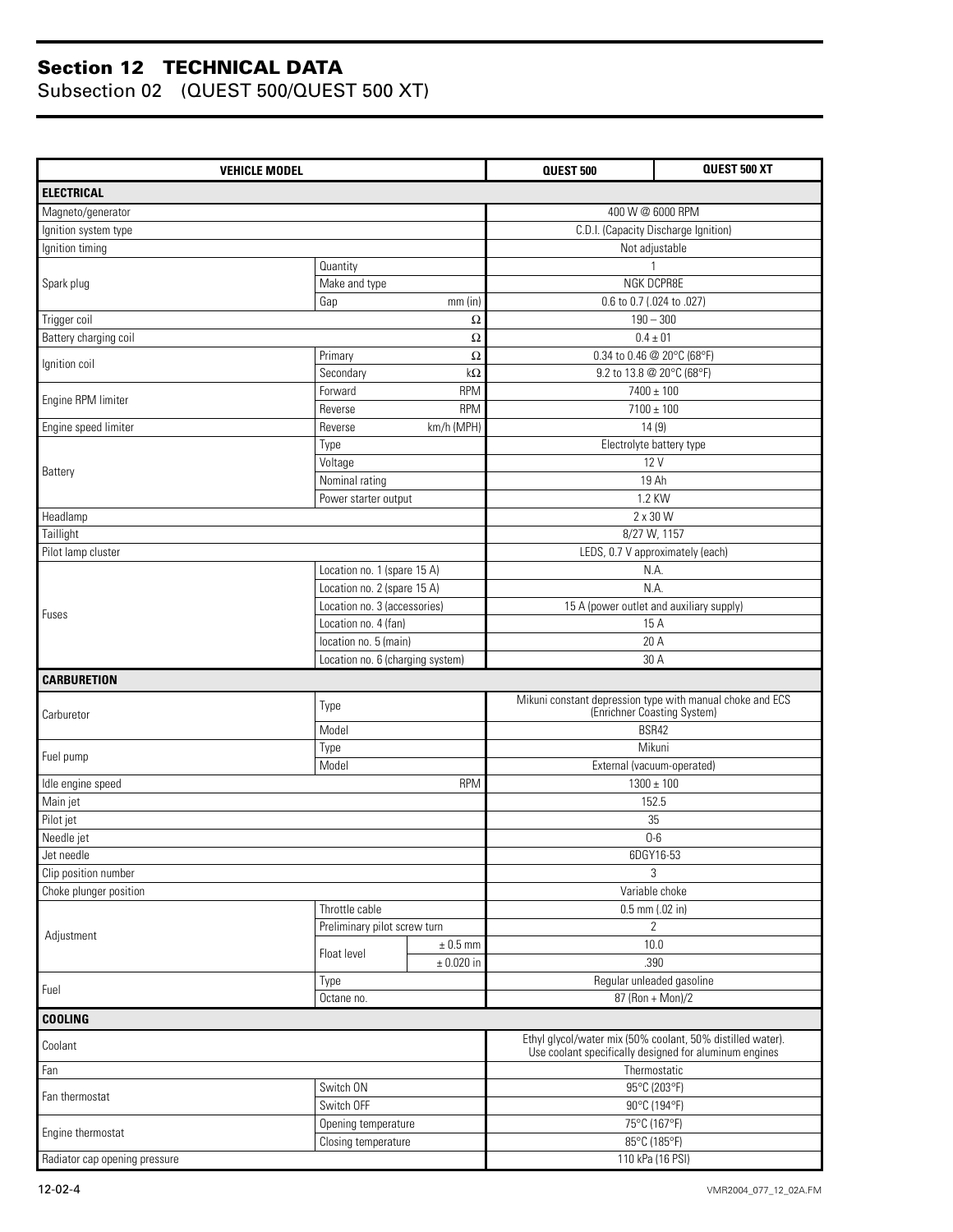| <b>VEHICLE MODEL</b>                                    | QUEST 500                 | QUEST 500 XT                                              |                                                          |  |
|---------------------------------------------------------|---------------------------|-----------------------------------------------------------|----------------------------------------------------------|--|
| <b>LUBRICATION</b>                                      |                           |                                                           |                                                          |  |
| Lubrication type                                        |                           |                                                           | Wet sump with replaceable oil filter                     |  |
| Oil filter                                              |                           | BOMBARDIER-ROTAX                                          |                                                          |  |
| Oil pressure switch operation                           |                           |                                                           | 16 to 60 kPa (2.3 to 8.7 PSI)                            |  |
| Oil temperature (max.)                                  |                           | 140°C (284°F)                                             |                                                          |  |
| Engine oil pressure (min. @ idle RPM in warm condition) |                           |                                                           | 80 kPa (11.6 PSI)                                        |  |
| <b>DRIVE TRAIN</b>                                      |                           |                                                           |                                                          |  |
|                                                         |                           |                                                           | CVT (Continuously Variable Transmission).                |  |
| Transmission                                            | Type                      |                                                           | Dual range (HI-LO) with park, neutral and reverse        |  |
| Engagement RPM                                          | $± 100$ RPM               |                                                           | 1450                                                     |  |
| Front differential                                      |                           |                                                           | Shaft driven/single Auto-Lock differential (pump driven) |  |
| Front differential ratio                                |                           |                                                           | 3.6:1                                                    |  |
| Rear axle                                               |                           |                                                           | Shaft driven/solid axle                                  |  |
| Rear axle ratio                                         |                           |                                                           | 3.6:1                                                    |  |
| <b>STEERING</b>                                         |                           |                                                           |                                                          |  |
| Turning radius                                          |                           |                                                           | $2.13$ m (84 in)                                         |  |
| Total toe (vehicle on ground)                           | $mm$ (in)                 |                                                           | $8 \pm 4$ (.315 $\pm$ .157), each side                   |  |
| Camber angle                                            |                           |                                                           | $0^{\circ}$                                              |  |
| Tie-rod maximum length unengaged                        | $mm$ (in)                 | $20 \pm 5$ (.787 $\pm$ 0.197)                             |                                                          |  |
| <b>SUSPENSION</b>                                       |                           |                                                           |                                                          |  |
| $\bullet$ FRONT                                         |                           |                                                           |                                                          |  |
| Suspension type                                         |                           |                                                           | Independent suspension - double A-arms                   |  |
| Suspension travel                                       | mm(in)                    |                                                           | 178(7)                                                   |  |
| Shock absorber                                          | Qty                       |                                                           | $\overline{2}$                                           |  |
|                                                         | Type                      |                                                           | Oil                                                      |  |
| Spring free length                                      | $mm$ (in)                 |                                                           | 270 (11)                                                 |  |
| Spring color code                                       |                           |                                                           | Orange/Black/Black                                       |  |
| Front preload adjustment                                |                           |                                                           | N.A.                                                     |  |
| $\bullet$ REAR                                          |                           |                                                           |                                                          |  |
| Suspension type                                         |                           |                                                           | Rigid swing arm                                          |  |
| Suspension travel                                       | $mm$ (in)                 | 190.5 (7.5)                                               |                                                          |  |
| Shock absorber                                          | Oty                       |                                                           | $\overline{2}$                                           |  |
|                                                         | Type                      |                                                           | Oil                                                      |  |
| Spring free length                                      | $mm$ (in)                 |                                                           | 345 (14)                                                 |  |
| Spring color code                                       |                           |                                                           | Green/Black/Red                                          |  |
| Rear preload adjustment                                 |                           |                                                           | 3 settings                                               |  |
| <b>BRAKES</b>                                           |                           |                                                           |                                                          |  |
| Front brake                                             | Oty                       |                                                           | 2 discs                                                  |  |
|                                                         | Type                      |                                                           | Hydraulic                                                |  |
| Rear brake                                              | Oty                       |                                                           | 1 disc                                                   |  |
| Type                                                    |                           |                                                           | Mechanical cable/Hydraulic                               |  |
| Parking brake                                           |                           | Transmission brake and brake lever lock on LH brake lever |                                                          |  |
| Caliper<br>Lining material                              | Floating<br>Semi metallic |                                                           |                                                          |  |
| Minimum pad thickness                                   |                           |                                                           |                                                          |  |
| Minimum brake disk thickness                            | mm(in)                    | 1(.04)<br>4.5(.18)                                        |                                                          |  |
| Maximum brake disk warpage                              | $mm$ (in)<br>$mm$ (in)    |                                                           | $0.2$ (.01)                                              |  |
|                                                         |                           |                                                           |                                                          |  |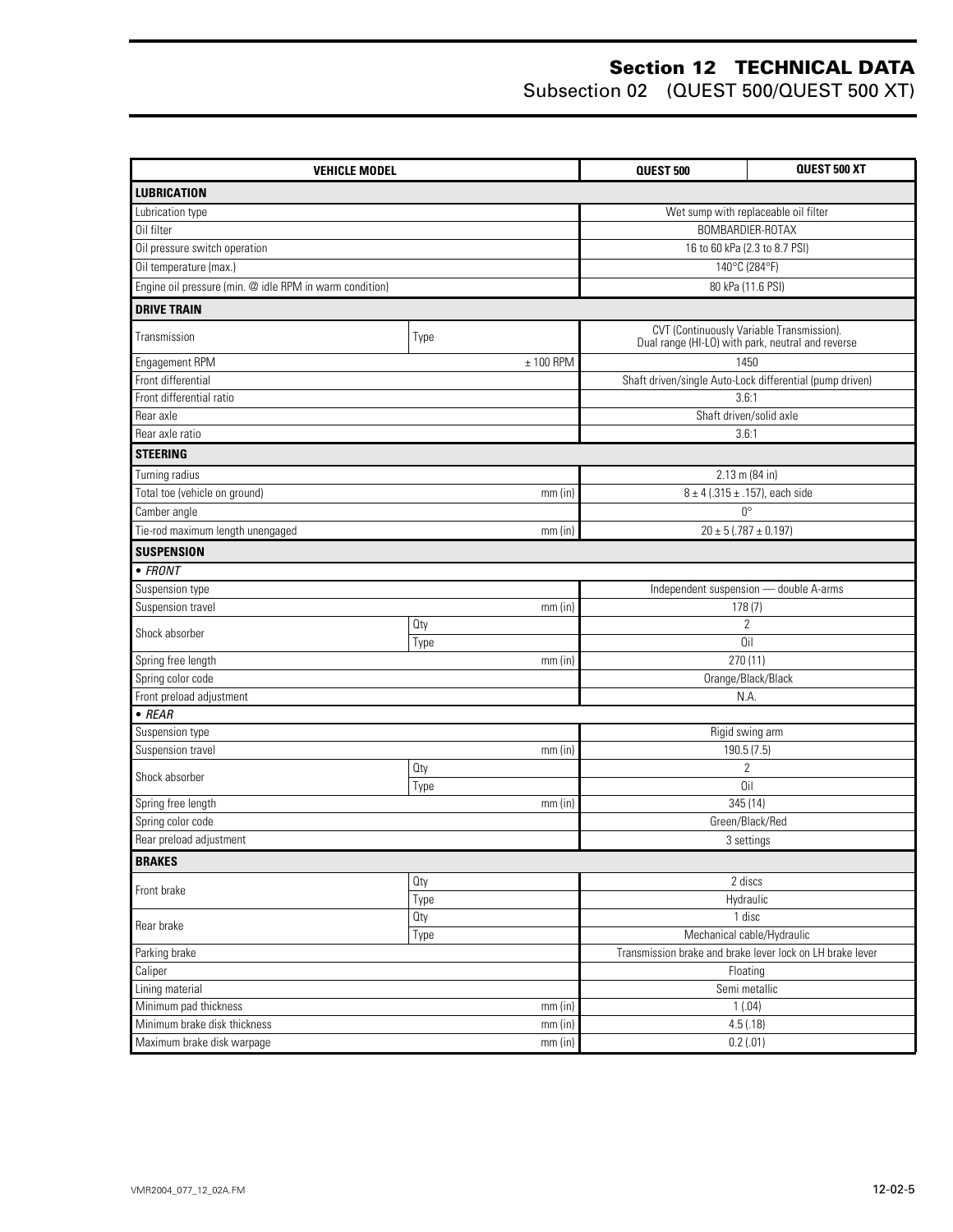| <b>VEHICLE MODEL</b>                                                                 |                                      |                  | QUEST 500                                                                                     | <b>QUEST 500 XT</b> |
|--------------------------------------------------------------------------------------|--------------------------------------|------------------|-----------------------------------------------------------------------------------------------|---------------------|
| <b>TIRES AND WHEELS</b>                                                              |                                      |                  |                                                                                               |                     |
| $\bullet$ TIRE                                                                       |                                      |                  |                                                                                               |                     |
|                                                                                      |                                      | Recommended      | 38 kPa (5.5 PSI)                                                                              |                     |
|                                                                                      | Front                                | Minimum          | 35 kPa (5 PSI)                                                                                |                     |
| Pressure                                                                             |                                      | Recommended      | 31 kPa (4.5 PSI)                                                                              |                     |
|                                                                                      | Rear                                 | Minimum          | 28 kPa (4 PSI)                                                                                |                     |
| Minimum tread pattern depth                                                          |                                      |                  | 4 mm (0.16 in)                                                                                |                     |
| Size                                                                                 | Front                                |                  | 25 x 8 x 12 Trailwolf                                                                         |                     |
|                                                                                      | Rear                                 |                  | 25 x 11 x 12 Trailwolf                                                                        |                     |
| • WHEELS                                                                             |                                      |                  |                                                                                               |                     |
| Size                                                                                 | Front                                |                  | $12 \times 6.5$                                                                               |                     |
|                                                                                      | Rear                                 |                  | $12 \times 8$                                                                                 |                     |
| <b>DIMENSION</b>                                                                     |                                      |                  |                                                                                               |                     |
| Overall length                                                                       |                                      |                  | 2.07 m (81.5 in)                                                                              |                     |
| Overall width                                                                        |                                      |                  | 1.19 m (47 in)                                                                                |                     |
| Overall height                                                                       |                                      |                  | 1.14 m (45 in)                                                                                |                     |
| Dry weight                                                                           |                                      |                  | 338 kg (745 lb)                                                                               |                     |
| Wheel base                                                                           |                                      |                  | $1.30$ m (51 in)                                                                              |                     |
| Wheel track                                                                          | Front                                |                  | 992 mm (39 in)                                                                                |                     |
|                                                                                      | Rear                                 |                  | 940 mm (37 in)                                                                                |                     |
| Front and under engine ground clearance                                              |                                      |                  | 244 mm (9.6 in)<br>188 mm (7.4 in)                                                            |                     |
| Rear rigid axle ground clearance                                                     |                                      |                  |                                                                                               |                     |
| <b>CAPACITIES</b>                                                                    |                                      |                  |                                                                                               |                     |
| • LIQUID                                                                             |                                      |                  |                                                                                               |                     |
| Fuel tank                                                                            |                                      |                  | 21.8 L (5.8 U.S. gal)                                                                         |                     |
| Fuel tank reserve                                                                    |                                      |                  | 4 L (1.1 U.S. gal)                                                                            |                     |
|                                                                                      | Capacity                             |                  | 3 L (3.17 quarts)<br>SAE 10W40, 4-stroke mineral based oil SG, SH or SJ or                    |                     |
| Engine/transmission oil                                                              | Recommended                          |                  | Bombardier synthetic oil 5W40. Refer to the oil viscosity chart<br>in the MAINTENANCE section |                     |
|                                                                                      | Capacity                             | Front            | 610 mL (21 U.S. oz)                                                                           |                     |
| Differential oil                                                                     |                                      | Rear             | 250 mL (8.4 U.S. oz)                                                                          |                     |
|                                                                                      | Recommended                          |                  | Bombardier differential oil or Synthetic polyester oil 75W90 (API GL5)                        |                     |
| CV joint grease                                                                      |                                      |                  | TEXACO, HTBJ grease (M3014), ONLY                                                             |                     |
| Propeller shaft grease                                                               |                                      |                  | SHELL, Alvania EP-2, ONLY                                                                     |                     |
| Hydraulics brakes                                                                    | Capacity                             |                  | 250 mL (8.5 U.S. oz)                                                                          |                     |
|                                                                                      | Recommended                          |                  | Brake fluid DOT 4, ONLY                                                                       |                     |
| Cooling system                                                                       |                                      |                  | 2.5 L (2.65 quarts)                                                                           |                     |
| · BODY AND FRAME<br>Weight distribution                                              | Front/rear                           | $\%$             | 49/51                                                                                         |                     |
| Front storage tray                                                                   |                                      |                  | 10 kg (22 lb)                                                                                 |                     |
|                                                                                      | Front (including front storage tray) |                  | 40 kg (90 lb)                                                                                 |                     |
| Rack                                                                                 | Rear (including tongue weight)       |                  |                                                                                               |                     |
| Total vehicle load allowed (including driver, all other loads and added accessories) |                                      |                  | 80 kg (175 lb)<br>220 kg (485 lb)                                                             |                     |
| Gross vehicle weight rating                                                          |                                      | 545 kg (1200 lb) |                                                                                               |                     |
| Towing                                                                               |                                      |                  | 500 kg (1100 lb)                                                                              |                     |
| Tongue (included with rear rack weight)                                              |                                      |                  | 14 kg (30 lb)                                                                                 |                     |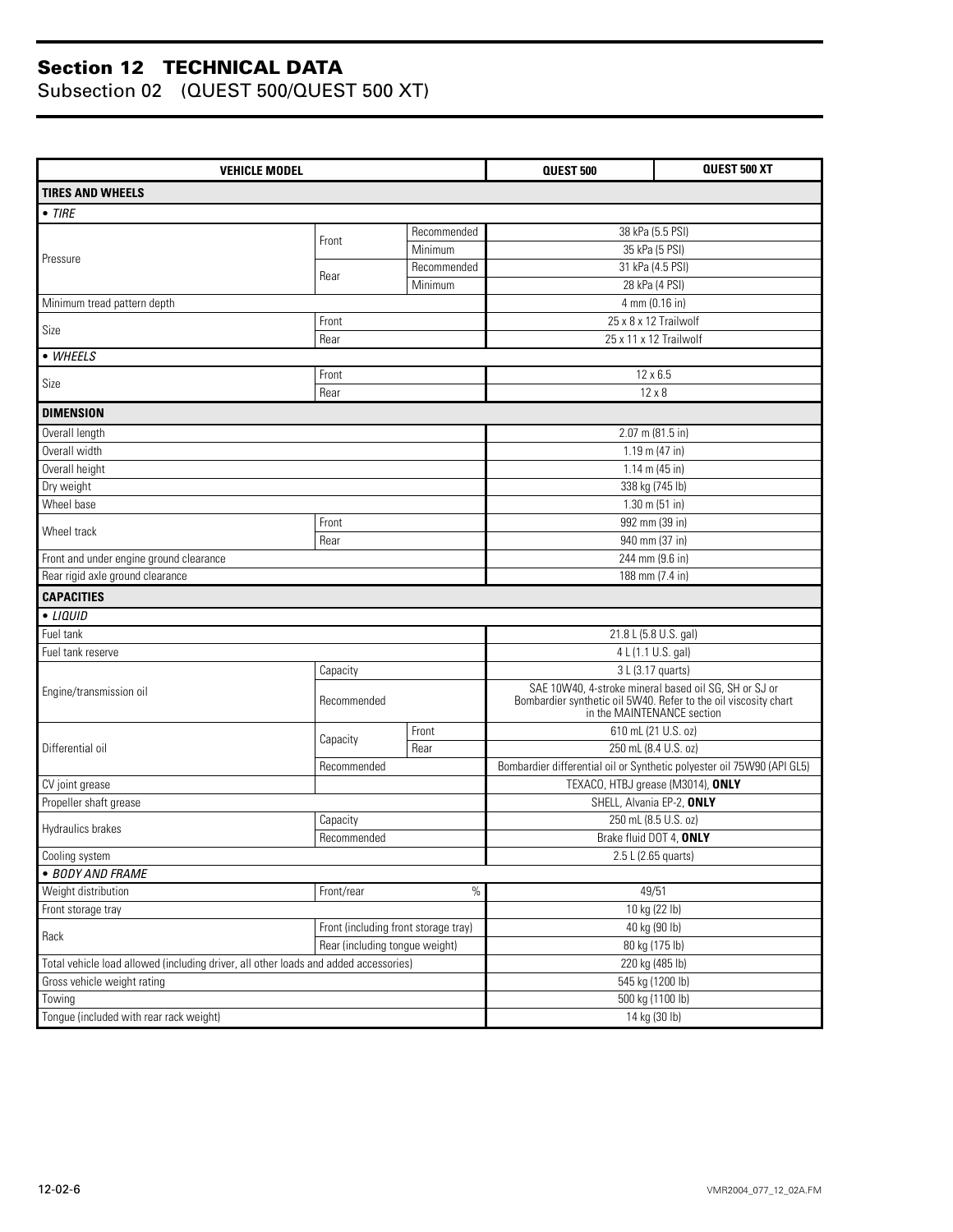| <b>VEHICLE MODEL</b>       |          | <b>QUEST 500</b>                         | <b>QUEST 500 XT</b>                                |  |  |
|----------------------------|----------|------------------------------------------|----------------------------------------------------|--|--|
| <b>MATERIAL</b>            |          |                                          |                                                    |  |  |
| Frame                      | Material | Steel                                    |                                                    |  |  |
|                            | Color    | Black                                    |                                                    |  |  |
|                            | Material | Steel                                    |                                                    |  |  |
| Wheel                      | Color    | Silver                                   | Chrome                                             |  |  |
|                            | Material | Steel                                    |                                                    |  |  |
| Front/rear rack            | Color    | Black                                    |                                                    |  |  |
|                            | Material | Steel                                    |                                                    |  |  |
| Front bumper               | Color    | Silver                                   |                                                    |  |  |
|                            | Material | High density polyethylene                |                                                    |  |  |
| Front/rear fender          | Color    | Camo or Laurentian Green<br>or Red Viper | Camo or Laurentian Green<br>or Red Viper or Yellow |  |  |
|                            | Material | High density polyethylene                |                                                    |  |  |
| Fuel tank protector        | Color    | Black                                    |                                                    |  |  |
|                            | Material | High density polyethylene                |                                                    |  |  |
| Steering cover             | Color    | Slate Grey                               |                                                    |  |  |
|                            | Material | High density polyethylene                |                                                    |  |  |
| Storage compartment cover  | Color    | Slate Grey                               |                                                    |  |  |
| Front facia                | Material | High density polyethylene                |                                                    |  |  |
|                            | Color    | Slate Grey                               |                                                    |  |  |
| Rear facia                 | Material | Low density polyethylene                 |                                                    |  |  |
|                            | Color    | Slate Grey                               |                                                    |  |  |
|                            | Material | High density polyethylene                |                                                    |  |  |
| Engine side panel          | Color    | Camo or Laurentian Green<br>or Red Viper | Camo or Laurentian Green<br>or Red Viper or Yellow |  |  |
| Foot rest                  | Material | High density polyethylene                |                                                    |  |  |
|                            | Color    | Grey                                     |                                                    |  |  |
| Console                    | Material | High density polyethylene                |                                                    |  |  |
|                            | Color    | Slate Grey                               |                                                    |  |  |
| Air box cover              | Material | Nylon                                    |                                                    |  |  |
|                            | Color    | <b>Black</b>                             |                                                    |  |  |
| Air box                    | Material | Polypropylene                            |                                                    |  |  |
|                            | Color    | Black                                    |                                                    |  |  |
| Transmission lever locator | Material | Nylon                                    |                                                    |  |  |
|                            | Color    | Black                                    |                                                    |  |  |
| A-arm protector            | Material | High density polyethylene                |                                                    |  |  |
|                            | Color    | Black                                    |                                                    |  |  |
| Mudguard                   | Material | Low density polyethylene                 |                                                    |  |  |
|                            | Color    | Slate Grey                               |                                                    |  |  |
| Seat base                  | Material | Polypropylene                            |                                                    |  |  |
|                            | Color    | <b>Black</b>                             |                                                    |  |  |
| Seat cover                 | Material | Thermoformed vinyl                       |                                                    |  |  |
|                            | Color    |                                          | Black                                              |  |  |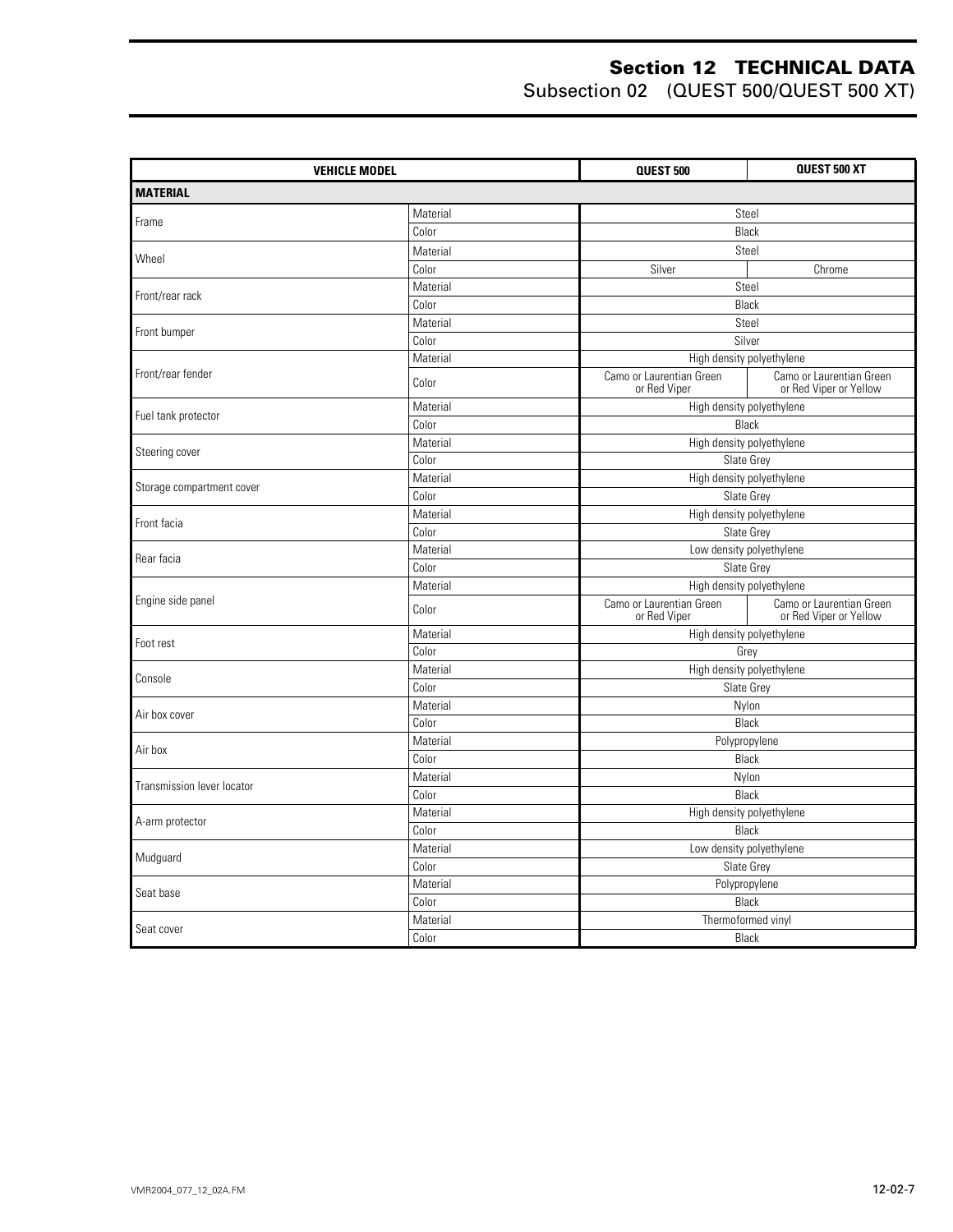| <b>VEHICLE MODEL</b>            |                  | <b>QUEST 500</b>                                | QUEST 500 XT           | <b>SERVICE PRODUCT</b> |  |
|---------------------------------|------------------|-------------------------------------------------|------------------------|------------------------|--|
| <b>TORQUE</b>                   |                  |                                                 |                        |                        |  |
| • ENGINE                        |                  |                                                 |                        |                        |  |
| Engine support                  | M <sub>8</sub>   | 24 Nom (17 lbfoft)                              |                        |                        |  |
| Engine mount                    | M10              | 48 N • m (35 lbf • ft)                          |                        |                        |  |
| Spark plug                      |                  | 18 N · m (159 lbf · in)                         |                        |                        |  |
| Oil filter screw                |                  | 9 N • m (80 lbf • in)                           |                        |                        |  |
| Dipstick tube screw             |                  | 9 N • m (80 lbf • in)                           |                        | None                   |  |
| Magneto cover bolts             |                  | 9 N · m (80 lbf · in)                           |                        |                        |  |
| Starter bolts                   |                  |                                                 |                        |                        |  |
|                                 |                  | 9 N • m (80 lbf • in)                           |                        |                        |  |
| Vehicle speed sensor            |                  | 9 N • m (80 lbf • in)                           |                        |                        |  |
| Starter RED (+) cable           |                  | 6 N•m (53 lbf•in)                               |                        | Dielectric grease      |  |
| Rotor nut                       |                  | 150 N•m (111 lbf•ft)                            |                        | None                   |  |
| Stator bolt                     |                  | 9 N • m (80 lbf • in)                           |                        | Loctite 243            |  |
| Trigger coil bolt               |                  | 9 N • m (80 lbf • in)                           |                        |                        |  |
| • COOLING                       |                  |                                                 |                        |                        |  |
| Radiator mount screw/nut        |                  | 10 N · m (89 lbf · in)                          |                        |                        |  |
| Thermostat housing              |                  | 9 N • m (80 lbf • in)                           |                        |                        |  |
| Thermostat bleeding screw       |                  | 9 N · m (80 lbf · in)                           |                        |                        |  |
| Temperature sensor              |                  | 17 N · m (151 lbf · in)                         |                        | None                   |  |
| Water pump housing              |                  | 9 N•m (80 lbf•in)                               |                        |                        |  |
| Impeller (left hand thread)     |                  | 3 N•m (27 lbf•in)                               |                        |                        |  |
| Fan mount screw/nut             |                  | 4.5 N•m (40 lbf•in)                             |                        |                        |  |
| Temperature sender on radiator  |                  | 11 N · m (97 lbf · in)                          |                        |                        |  |
| • EXHAUST                       |                  |                                                 |                        |                        |  |
| Exhaust nut                     |                  | 11 N · m (97 lbf · in)                          |                        |                        |  |
|                                 | On exhaust pipe  | 13 N · m (115 lbf · in)                         |                        |                        |  |
| Heat shield screws              | Rear heat shield | 6 N • m (53 lbf • in)                           |                        | None                   |  |
|                                 | Engine           |                                                 | 32 N · m (24 lbf · ft) |                        |  |
| Heat shield support             | Exhaust pipe     | 13 N • m (115 lbf • in)                         |                        |                        |  |
| • LUBRICATION                   |                  |                                                 |                        |                        |  |
| Engine oil drain plug           |                  | 29 N • m (21 lbf • ft)                          |                        |                        |  |
| Engine oil strainer cover       |                  | 9 N•m (80 lbf•in)                               |                        |                        |  |
| Oil pump housing                |                  | 9 N · m (80 lbf · in)                           |                        | None                   |  |
| Oil pressure regulator plug     |                  | 11 N•m (97 lbf•in)                              |                        |                        |  |
| Oil pressure switch             |                  | 14 N · m (124 lbf · in)                         |                        | Loctite 243            |  |
| · CYLINDER AND HEAD             |                  |                                                 |                        |                        |  |
| Breather                        |                  | 4 N•m (35 lbf•in)                               |                        | Loctite 243            |  |
| Valve cover                     |                  | 9 N•m (80 lbf•in)                               |                        |                        |  |
| Rocker arm shaft screw          |                  | 20 N•m (15 lbf•ft) + 90° rotation               |                        |                        |  |
|                                 | M <sub>6</sub>   | 10 N • m (89 lbf • in)                          |                        | None                   |  |
| Cylinder head screw             | M11              | 50 N · m (37 lbf • ft) + 90 $^{\circ}$ rotation |                        |                        |  |
| Intake adaptor                  |                  | 21 N•m (16 lbf•ft)                              |                        |                        |  |
| Camshaft timing gear            |                  |                                                 |                        |                        |  |
| Chain guide                     |                  | 9 N•m (80 lbf•in)<br>9 N • m (80 lbf • in)      |                        | Loctite 243            |  |
| Chain tensioner housing         |                  | 7 N • m (62 lbf • in)                           |                        |                        |  |
| Chain tensioner plug            |                  | $5 N \cdot m$ (44 lbf $\cdot$ in)               |                        | None                   |  |
| • CRANKSHAFT                    |                  |                                                 |                        |                        |  |
|                                 |                  | 9 N•m (80 lbf•in)                               |                        |                        |  |
| Crankcase housing screw         |                  |                                                 |                        |                        |  |
| Connecting rod                  |                  | 45 N · m (33 lbf · ft) + 90° rotation           | None                   |                        |  |
| Crankshaft locking access screw |                  | 23 N • m (17 lbf • ft)                          |                        |                        |  |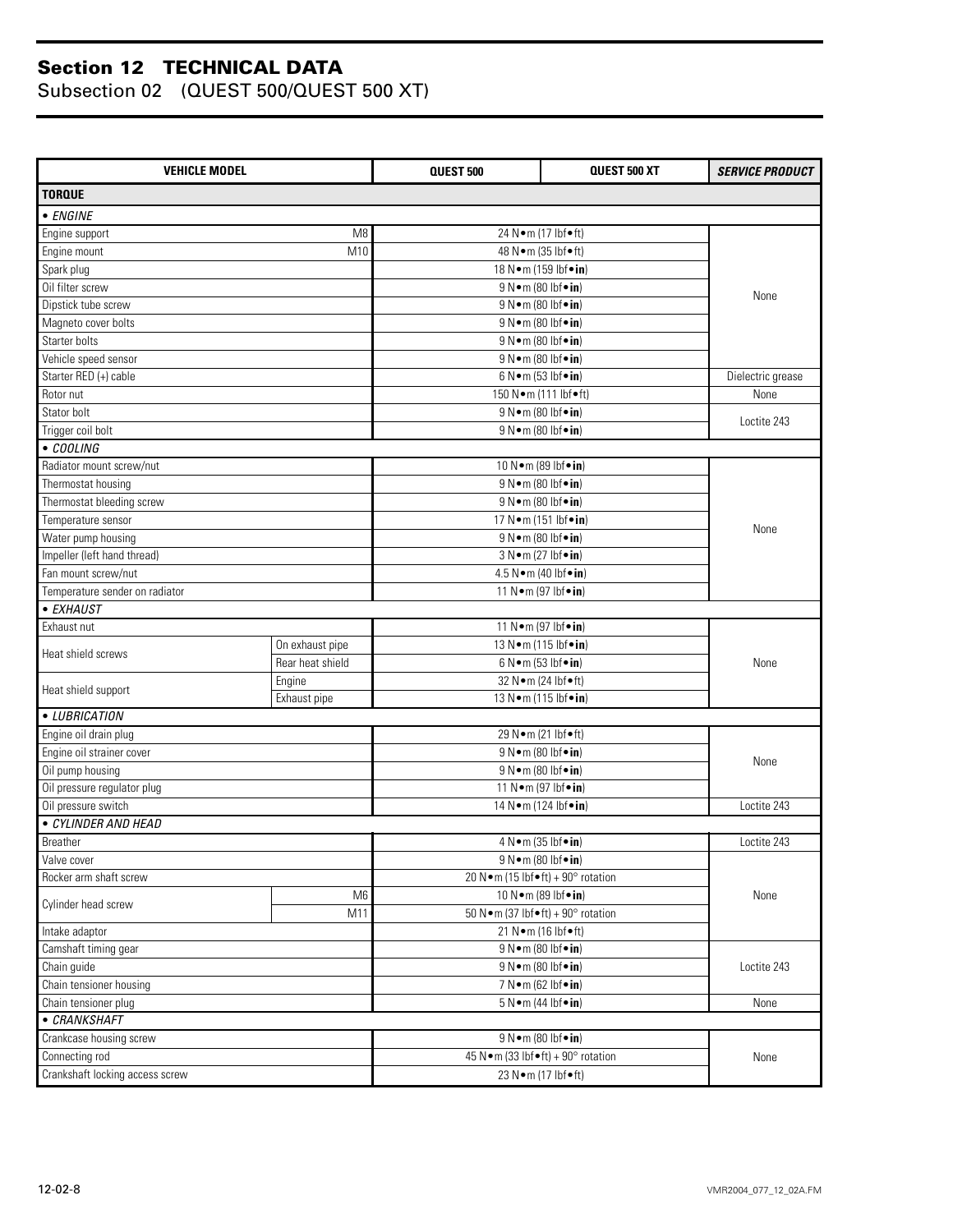| <b>VEHICLE MODEL</b>                |                      | <b>QUEST 500</b>                                              | QUEST 500 XT | <b>SERVICE PRODUCT</b> |
|-------------------------------------|----------------------|---------------------------------------------------------------|--------------|------------------------|
| <b>TORQUE</b>                       |                      |                                                               |              |                        |
| $\bullet$ GEARBOX                   |                      |                                                               |              |                        |
| Air guide                           |                      | 9 N • m (80 lbf • in)                                         |              |                        |
| <b>Bearing screw</b>                |                      | 9 N•m (80 lbf•in)                                             |              | Loctite 243            |
| Bearing cover                       |                      | 23 N · m (17 lbf · ft)                                        |              | Loctite 243            |
| Bevel gear access screw             |                      | 23 N • m (17 lbf • ft)                                        |              | None                   |
| Index lever                         |                      | 9 N • m (80 lbf • in)                                         |              |                        |
| Starter drive pinion cover          |                      | 17 N · m (151 lbf · in)                                       |              | None                   |
| Shifting indicator switch           |                      | 4 N • m (35 lbf • in)                                         |              | Loctite 5910           |
| $\bullet$ CVT                       |                      |                                                               |              |                        |
| CVT cover                           |                      | 9 N • m (80 lbf • in)                                         |              |                        |
| Centrifugal lever bolt              |                      | $5 N \cdot m$ (44 lbf $\cdot$ in)                             |              |                        |
| Drive pulley                        |                      | 100 N·m (74 lbf•ft) refer to CVT section for proper procedure |              | None                   |
| Driven pulley                       |                      | 60 N•m (44 lbf•ft)                                            |              |                        |
| $\bullet$ FUEL                      |                      |                                                               |              |                        |
| Carburetor mounting clamp           |                      | $0.6 N \cdot m (5.4 lbf \cdot in)$                            |              | None                   |
| · DRIVE TRAIN                       |                      |                                                               |              |                        |
| Front wheel hub nut                 |                      | 145 N·m (107 lbf•ft)                                          |              |                        |
| Rear wheel hub nut                  |                      | 145 N•m (107 lbf•ft)                                          |              |                        |
| Front differential                  | Front                | 67 N · m (49 lbf • ft)                                        |              |                        |
| Rear                                |                      | 67 N · m (49 lbf • ft)                                        |              |                        |
| Front differential mounting bracket |                      | 25 N•m (18 lbf•ft)                                            |              |                        |
| Rear differential socket screws     |                      | 48 N • m (35 lbf • ft)                                        |              |                        |
| Propeller shaft screw               | Engine side          | 34 N · m (26 lbf · ft)                                        |              | None                   |
|                                     | Differential side    | 42 N • m (31 lbf • ft)                                        |              |                        |
| Rear differential Torx screw        |                      | 75 N•m (55 lbf•ft)                                            |              |                        |
| Rear differential protector         | Torx screw           | 65 N•m (48 lbf•ft)                                            |              |                        |
|                                     | Hexagonal screw      | 25 N•m (18 lbf•ft)                                            |              |                        |
| Trailer hitch hexagonal screw       |                      | 48 N • m (35 lbf • ft)                                        |              |                        |
| Differential oil drain plug         | Front/rear           | 13 N • m (115 lbf • in)                                       |              |                        |
| • WHEEL                             |                      |                                                               |              |                        |
| Wheel nuts                          |                      | 75 N•m (55 lbf•ft)                                            |              | Anti-seize             |
| • STEERING                          |                      |                                                               |              |                        |
| Tie rod ends                        |                      | 75 N•m (55 lbf•ft)                                            |              |                        |
| Steering arm (castellated nut)      |                      | 75 N•m (55 lbf•ft)                                            |              | None                   |
| Handlebar screws                    |                      | 24 N•m (17 lbf•ft)                                            |              |                        |
| Steering column half housing bolts  |                      | 24 N•m (17 lbf•ft)                                            |              |                        |
| Flanged bearing bolts               |                      | 19 N • m (168 lbf • in)                                       |              | Loctite 243            |
| Handle grip screw                   |                      | $4 N \cdot m (35 lbf \cdot in)$                               |              | None                   |
| • SUSPENSION                        |                      |                                                               |              |                        |
| Shock absorber bolt                 |                      | 48 N • m (35 lbf • ft)                                        |              |                        |
| Upper/lower A-arm                   |                      | $\sqrt{63 \text{ N} \cdot \text{m}}$ (46 lbf $\bullet$ ft)    |              | None                   |
| Ball joint end                      |                      | 45 N • m (33 lbf • ft)                                        |              |                        |
| Swing arm                           | To rear differential | 65 N•m (48 lbf•ft)                                            |              |                        |
|                                     | To rear axle         | 48 N • m (35 lbf • ft)                                        |              |                        |
| Rear swing arm RH pivot             |                      | 147 N·m (108 lbf•ft)                                          |              |                        |
| Rear swing arm LH pivot             |                      | 11 N · m (97 lbf · in)                                        |              |                        |
| Rear swing arm LH nut               |                      | 147 N·m (108 lbf•ft)                                          |              |                        |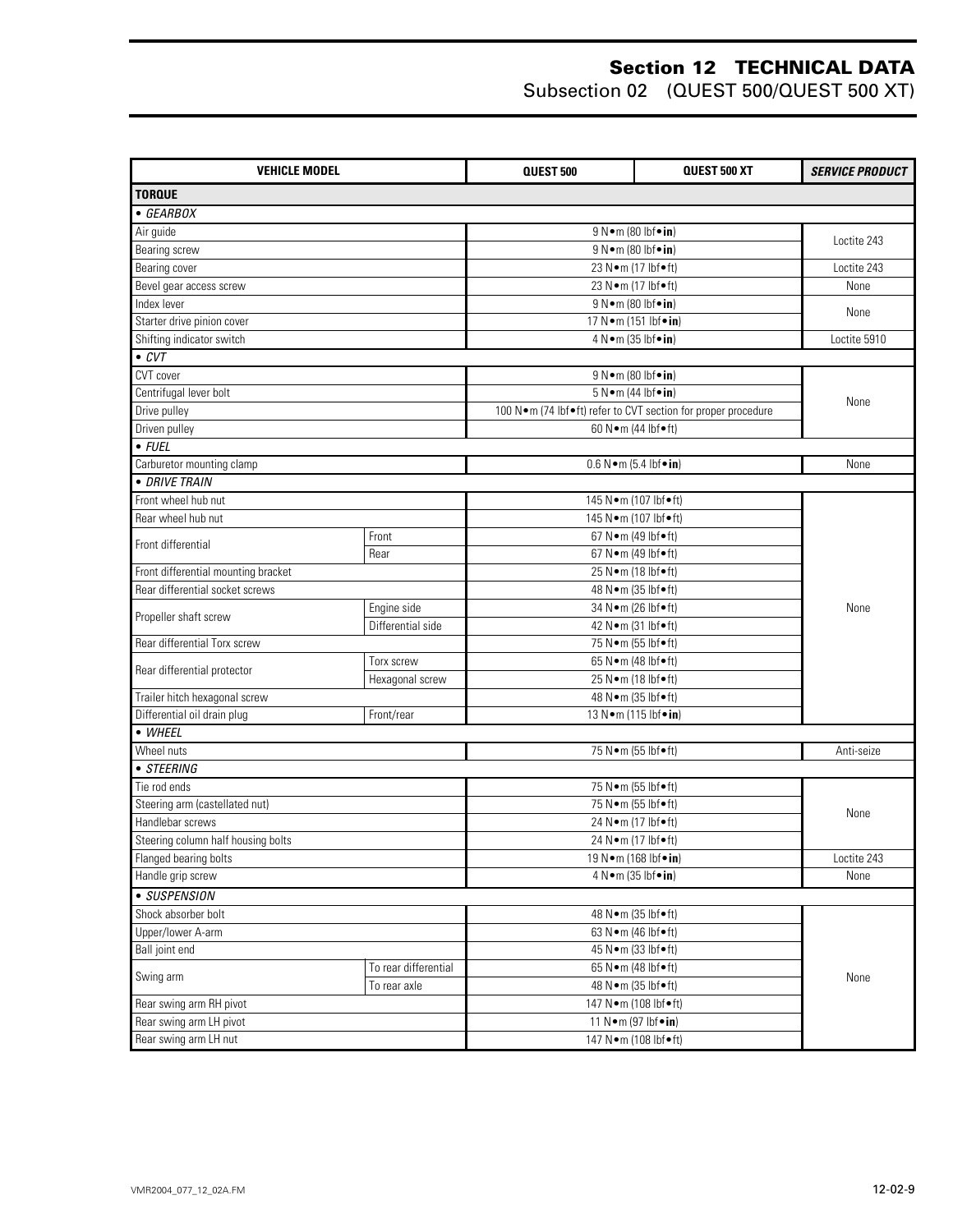| <b>VEHICLE MODEL</b>                |                | <b>QUEST 500</b>                        | QUEST 500 XT                    | <b>SERVICE PRODUCT</b> |
|-------------------------------------|----------------|-----------------------------------------|---------------------------------|------------------------|
| <b>TORQUE</b>                       |                |                                         |                                 |                        |
| $-BRAKE$                            |                |                                         |                                 |                        |
| Caliper brake screws                |                | 24 Nom (17 lbfoft)                      |                                 |                        |
| Brake disk screws                   |                | 34 N · m (25 lbf · ft)                  |                                 |                        |
| Rear reservoir bolt                 |                | 10 N • m (89 lbf • in)                  |                                 |                        |
| Rear master cylinder bolts          |                | 32 Nom (24 lbfoft)                      |                                 | None                   |
| <b>BANJO</b> bolts                  |                | 24 Nom (17 lbfoft)                      |                                 |                        |
| Caliper bleeder valve               |                | 5.5 N • m (49 lbf • in)                 |                                 |                        |
| Rear master cylinder rod nut        |                | $5 N \cdot m$ (44 lbf $\cdot$ in)       |                                 |                        |
| Rear cable bracket                  |                | 10 N · m (89 lbf · in)                  |                                 |                        |
| Hydraulic brake light switch        |                | 24 Nom (17 lbfoft)                      |                                 | Pipe sealant           |
| • BODY/FRAME                        |                |                                         |                                 |                        |
| Front bumper                        |                | 24 N•m (17 lbf•ft)                      |                                 |                        |
| Front rack                          | M <sub>6</sub> | 2.5 N $\bullet$ m (22 lbf $\bullet$ in) |                                 |                        |
|                                     | M <sub>8</sub> | 15 N•m (133 lbf•in)                     |                                 |                        |
| Rear rack                           | M <sub>8</sub> | 15 N•m (133 lbf•in)                     |                                 |                        |
| Rear extension frame                |                | 48 N • m (35 lbf • ft)                  |                                 |                        |
| Front differential support          |                | 24 N•m (17 lbf•ft)                      |                                 |                        |
| Seat pivot bar hook                 |                | 10 N · m (89 lbf · in)                  |                                 |                        |
| Winch plate support                 |                | 24 N•m (17 lbf•ft)                      |                                 |                        |
| Seat latch stud                     |                | 29 Nom (21 lbfoft)                      |                                 |                        |
| Seat latch base                     |                | 4 N • m (35 lbf • in)                   |                                 |                        |
| Inner fender                        |                | 5 N · m (44 lbf · in)                   |                                 |                        |
| A-arm protector                     |                | 2.5 N • m (22 lbf • in)                 |                                 | None                   |
| Footrest                            |                | 24 Nom (17 lbfoft)                      |                                 |                        |
| Footpeg                             |                | $6 N \cdot m$ (53 lbf $\cdot$ in)       |                                 |                        |
| Removable brace                     |                | 24 Nom (17 lbfoft)                      |                                 |                        |
| Engine skid plate<br>M <sub>8</sub> |                | 15 N · m (133 lbf · in)                 |                                 |                        |
| Headlamp housing                    |                | $0.6 N \cdot m (5.4 lbf \cdot in)$      |                                 |                        |
| Winch                               |                | N.A.                                    | 16 N•m (12 lbf•ft)              |                        |
| Winch plate                         |                | N.A.<br>24 N•m (17 lbf•ft)              |                                 |                        |
| Fairlead                            |                | N.A.                                    | 16 N•m (12 lbf•ft)              |                        |
| Hand guard                          |                | N.A.                                    | $6 N \cdot m (53 lbf \cdot in)$ |                        |
| Hand guard support                  |                | N.A.                                    | 21 Nom (15 lbfoft)              |                        |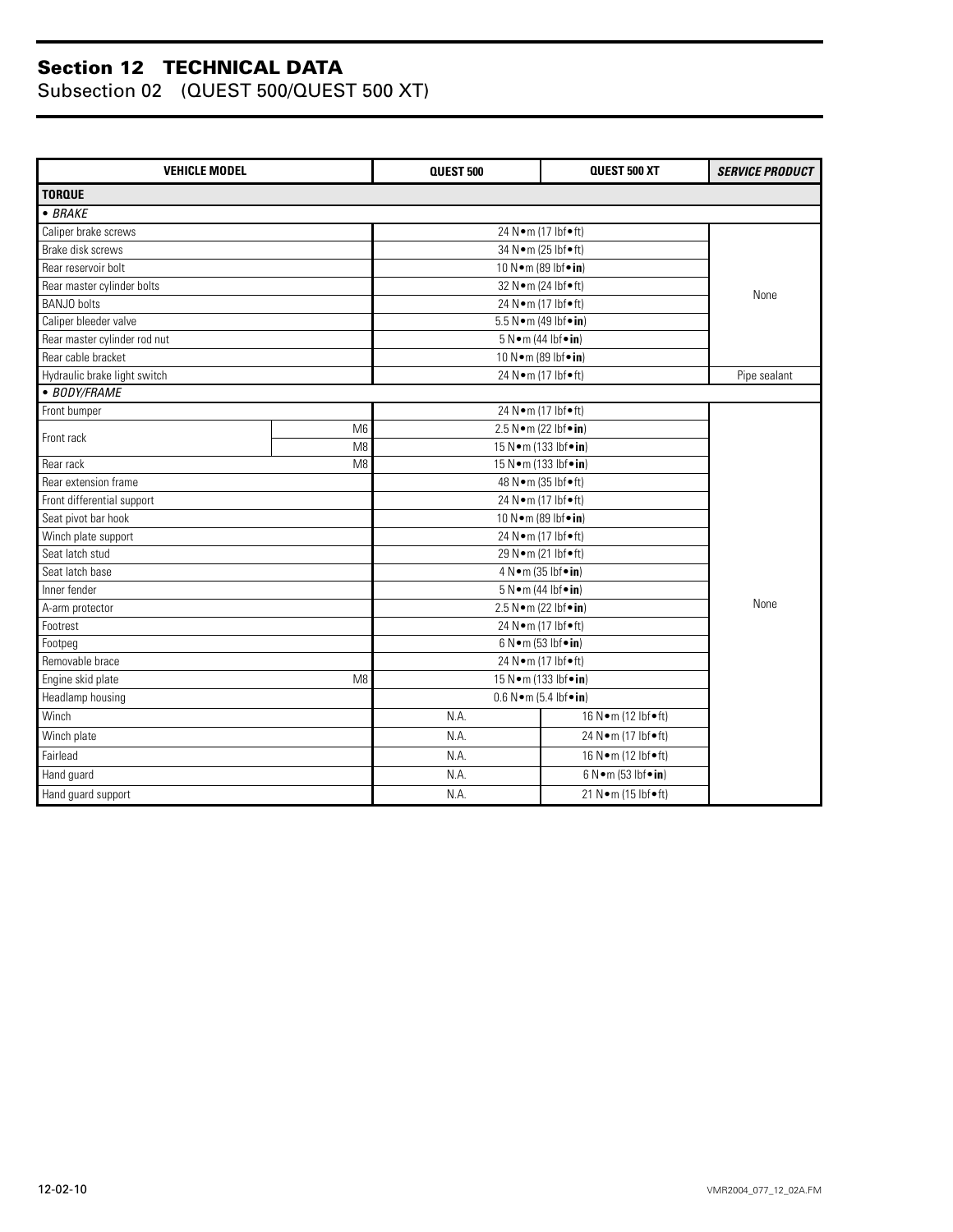#### **Section 12 TECHNICAL DATA** Subsection 03 (QUEST 650/QUEST 650 XT)

### **QUEST 650/QUEST 650 XT**

| <b>VEHICLE MODEL</b>      |                        |                         |                                                 | QUEST 650                                                              | QUEST 650 XT |
|---------------------------|------------------------|-------------------------|-------------------------------------------------|------------------------------------------------------------------------|--------------|
| <b>ENGINE</b>             |                        |                         |                                                 |                                                                        |              |
| Engine type               |                        |                         |                                                 | BOMBARDIER-ROTAX, 4-stroke, Over Head Camshaft (OHC),<br>liquid cooled |              |
| Starting system           |                        |                         |                                                 | Electric with optional recoil                                          |              |
| Number of cylinder(s)     |                        |                         |                                                 |                                                                        |              |
| Number of valves          |                        |                         | 4 valves with hydraulic lifters (no adjustment) |                                                                        |              |
| Decompressor type         |                        |                         | Automatic                                       |                                                                        |              |
| Bore                      |                        | Standard                | $mm$ (in)                                       | 100 (3.9)                                                              |              |
| Stroke                    |                        |                         | $mm$ (in)                                       | 82 (3.2)                                                               |              |
| Displacement              |                        |                         | $cm3$ (in <sup>3</sup> )                        | 644 (39.3)                                                             |              |
| Compression ratio         |                        |                         |                                                 | 9.5:1                                                                  |              |
| Maximum HP RPM            |                        |                         | $± 100$ RPM                                     | 7000                                                                   |              |
| Air filter type           |                        |                         |                                                 | 2 stage foam filter                                                    |              |
| Exhaust system            |                        | Type                    |                                                 | Nelson, stainless steel                                                |              |
|                           |                        | Spark arrester          |                                                 | USDA Forest Service approved                                           |              |
| Intake valve opening      |                        |                         |                                                 | 10.00° BTDC                                                            |              |
| Intake valve closing      |                        |                         |                                                 | 55.00° ABDC                                                            |              |
| Exhaust valve opening     |                        |                         |                                                 | 50.00° BBDC                                                            |              |
| Exhaust valve closing     |                        |                         |                                                 | $5.00^\circ$ ATDC                                                      |              |
|                           |                        | New minimum             | mm(in)                                          | 5.961 (.2347)                                                          |              |
|                           | Intake                 | New maximum             | mm(in)                                          | 5.975 (.2352)                                                          |              |
| Valve stem diameter       |                        | Wear limit              | $mm$ (in)                                       | 5.930 (.2330)                                                          |              |
|                           |                        | New minimum             | $mm$ (in)                                       | 5.946 (.2341)                                                          |              |
|                           | Exhaust                | New maximum             | $mm$ (in)                                       | 5.960 (.2346)                                                          |              |
|                           |                        | Wear limit              | 5.930 (.2330)<br>$mm$ (in)                      |                                                                        |              |
| Valve guide diameter      |                        | Wear limit<br>$mm$ (in) |                                                 | $6.060$ $(.2386)$                                                      |              |
| Valve spring free length  |                        | New<br>$mm$ (in)        |                                                 | 45.45 (1.789)                                                          |              |
|                           |                        | Wear limit<br>$mm$ (in) |                                                 | 43.00 (1.693)                                                          |              |
|                           | Intake                 | New<br>mm(in)           |                                                 | 1.10 to 1.30 (.043 to .051)                                            |              |
| Valve seat contact width  |                        | Wear limit<br>$mm$ (in) |                                                 | 1.8(0.07)                                                              |              |
|                           | Exhaust                | New<br>mm(in)           |                                                 | 1.25 to 1.55 (.049 to .061)                                            |              |
|                           |                        | Wear limit<br>$mm$ (in) |                                                 | 2(.078)                                                                |              |
| Piston measurement        |                        | New                     | $mm$ (in)                                       | 99.951 to 99.969 (3.935 to 3.936)                                      |              |
|                           |                        | Wear limit              | $mm$ (in)                                       | 99.80 (3.929)                                                          |              |
| Piston/cylinder clearance |                        | New                     | $mm$ (in)                                       | 0.031 to 0.059 (.001 to .002)                                          |              |
|                           |                        | Wear limit              | mm (in)                                         | 0.090(.004)                                                            |              |
|                           |                        |                         | 1 <sup>st</sup>                                 | Upper compression ring                                                 |              |
| Piston ring type          |                        |                         | 2 <sup>nd</sup>                                 | Lower compression ring                                                 |              |
|                           |                        | 3rd                     | Oil scraper ring                                |                                                                        |              |
|                           | Upper compression ring |                         | mm (in)                                         | 0.15(0.006)                                                            |              |
|                           | Lower compression ring | New minimum             | mm(in)                                          | 0.15(.006)                                                             |              |
|                           | Oil scraper ring       |                         | $mm$ (in)                                       | 0.15(.006)                                                             |              |
| Piston ring end gap       | Upper compression ring |                         | $mm$ (in)                                       | 0.35(.014)                                                             |              |
|                           | Lower compression ring | New maximum             | mm (in)                                         | 0.35(.014)                                                             |              |
|                           | Oil scraper ring       |                         | $mm$ (in)                                       | $0.30$ $(.012)$                                                        |              |
|                           | $\mathsf{All}$         | Wear limit              | $mm$ (in)                                       | 1.5(.06)                                                               |              |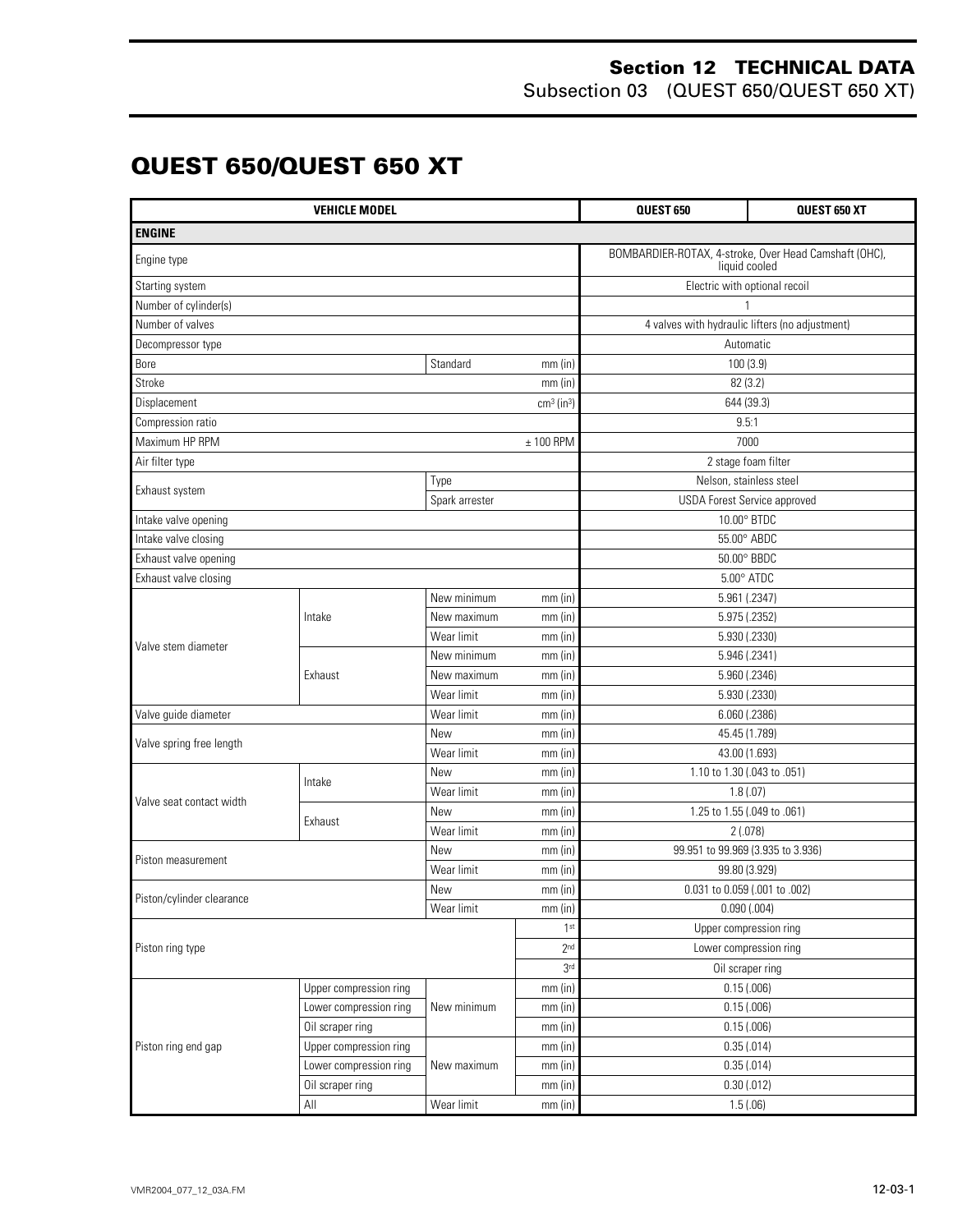| <b>VEHICLE MODEL</b>         |                        |                |           | <b>QUEST 650</b>                     | <b>QUEST 650 XT</b> |
|------------------------------|------------------------|----------------|-----------|--------------------------------------|---------------------|
| <b>ENGINE</b>                |                        |                |           |                                      |                     |
|                              | Upper compression ring |                | $mm$ (in) | 0.025(.001)                          |                     |
|                              | Lower compression ring | New minimum    | $mm$ (in) | $0.015$ (.0006)                      |                     |
|                              | Oil scraper ring       |                | $mm$ (in) | $0.020$ $(.0008)$                    |                     |
| Piston/ring groove clearance | Upper compression ring |                | $mm$ (in) | $0.070$ $(.0028)$                    |                     |
|                              | Lower compression ring | New maximum    | $mm$ (in) | $0.060$ (.0024)                      |                     |
|                              | Oil scraper ring       |                | $mm$ (in) | 0.055(.0021)                         |                     |
|                              |                        | New minimum    | $mm$ (in) | 20.007 (.7877)                       |                     |
| Rocker arm bore diameter     |                        | New maximum    | mm(in)    | 20.020 (.7881)                       |                     |
|                              |                        | Wear limit     | $mm$ (in) | 20.035 (.7887)                       |                     |
|                              |                        | New minimum    | mm(in)    | 19.980 (.7866)                       |                     |
| Rocker arm shaft diameter    |                        | New maximum    | mm(in)    | 19.993 (.7871)                       |                     |
|                              |                        | Wear limit     | $mm$ (in) | 19.965 (.7860)                       |                     |
| Cylinder screw M11           |                        | Service limit  | $mm$ (in) | 216.5 (8.524)                        |                     |
| Cylinder bore                |                        | New nominal    | $mm$ (in) | 99.993 to 100.007 (73.751 to 73.761) |                     |
|                              |                        | New maximum    | $mm$ (in) | 0.038(.0015)                         |                     |
| Cylinder taper               |                        | Wear limit     | $mm$ (in) | $0.090$ $(.004)$                     |                     |
| Cylinder out of round        |                        | New maximum    | $mm$ (in) | $0.01$ (.0004)                       |                     |
|                              |                        | Wear limit     | $mm$ (in) | $0.02$ (.0008)                       |                     |
|                              |                        | New minimum    | $mm$ (in) | 24.967 (.9829)                       |                     |
|                              | PTO side               | New maximum    | $mm$ (in) | 24.980 (.9835)                       |                     |
|                              |                        | Wear limit     | $mm$ (in) | 24.960 (9827)                        |                     |
| Camshaft bearing journal     |                        | New minimum    | mm(in)    | 39.927 (1.5719)                      |                     |
|                              | Magneto side           | New maximum    | mm(in)    | 39.935 (1.5722)                      |                     |
|                              |                        | Wear limit     | $mm$ (in) | 39.920 (1.5716)                      |                     |
|                              |                        | New minimum    | $mm$ (in) | 24.987 (.9837)                       |                     |
|                              | PTO side               | New maximum    | $mm$ (in) | 25.000 (.9842)                       |                     |
|                              |                        | Wear limit     | $mm$ (in) | 25.020 (.9850)                       |                     |
| Camshaft bore                |                        | New minimum    | $mm$ (in) | 39.984 (1.5742)                      |                     |
|                              | Magneto side           | New maximum    | $mm$ (in) | 40.000 (1.5748)                      |                     |
|                              |                        | Wear limit     | $mm$ (in) | 40.020 (1.5756)                      |                     |
|                              |                        | New minimum    | $mm$ (in) | 31.369 (1.235)                       |                     |
|                              | Intake                 | New maximum    | $mm$ (in) | 31.569 (1.243)                       |                     |
|                              |                        | Wear limit     | $mm$ (in) | 31.300 (1.232)                       |                     |
| Cam lobe                     |                        | New minimum    | mm (in)   | 31.147 (1.226)                       |                     |
|                              | Exhaust                | New maximum    | $mm$ (in) | 31.347 (1.234)                       |                     |
|                              |                        | Wear limit     | $mm$ (in) | 31.100 (1.224)                       |                     |
| Crankshaft axial clearance   |                        | New minimum    | $mm$ (in) | $0.2$ (.0078)                        |                     |
|                              |                        | New maximum    | $mm$ (in) | 0.5(0.0196)                          |                     |
|                              | MAG side               |                |           | 0.05(0.0020)                         |                     |
| Crankshaft deflection        | PTO side               | Service limits | $mm$ (in) | 0.05(.0020)                          |                     |
|                              |                        | New minimum    | $mm$ (in) | 45.017 (1.7723)                      |                     |
| Crankshaft pin diameter      |                        | New maximum    | $mm$ (in) | 45.033 (1.7729)                      |                     |
|                              |                        | Wear limit     | $mm$ (in) | 44.990 (1.7710)                      |                     |
|                              |                        | New minimum    | $mm$ (in) | 54.976 (2.1644)                      |                     |
|                              | MAG side               | New maximum    | $mm$ (in) | 54.995 (2.1651)                      |                     |
|                              |                        | Wear limit     | $mm$ (in) | 54.950 (2.1634)                      |                     |
| Crankshaft journal diameter  |                        | New minimum    | $mm$ (in) | 45.974 (1.8099)                      |                     |
|                              | PTO side               | New maximum    | $mm$ (in) | 45.990 (1.8102)                      |                     |
|                              |                        | Wear limit     | $mm$ (in) | 45.940 (1.8086)                      |                     |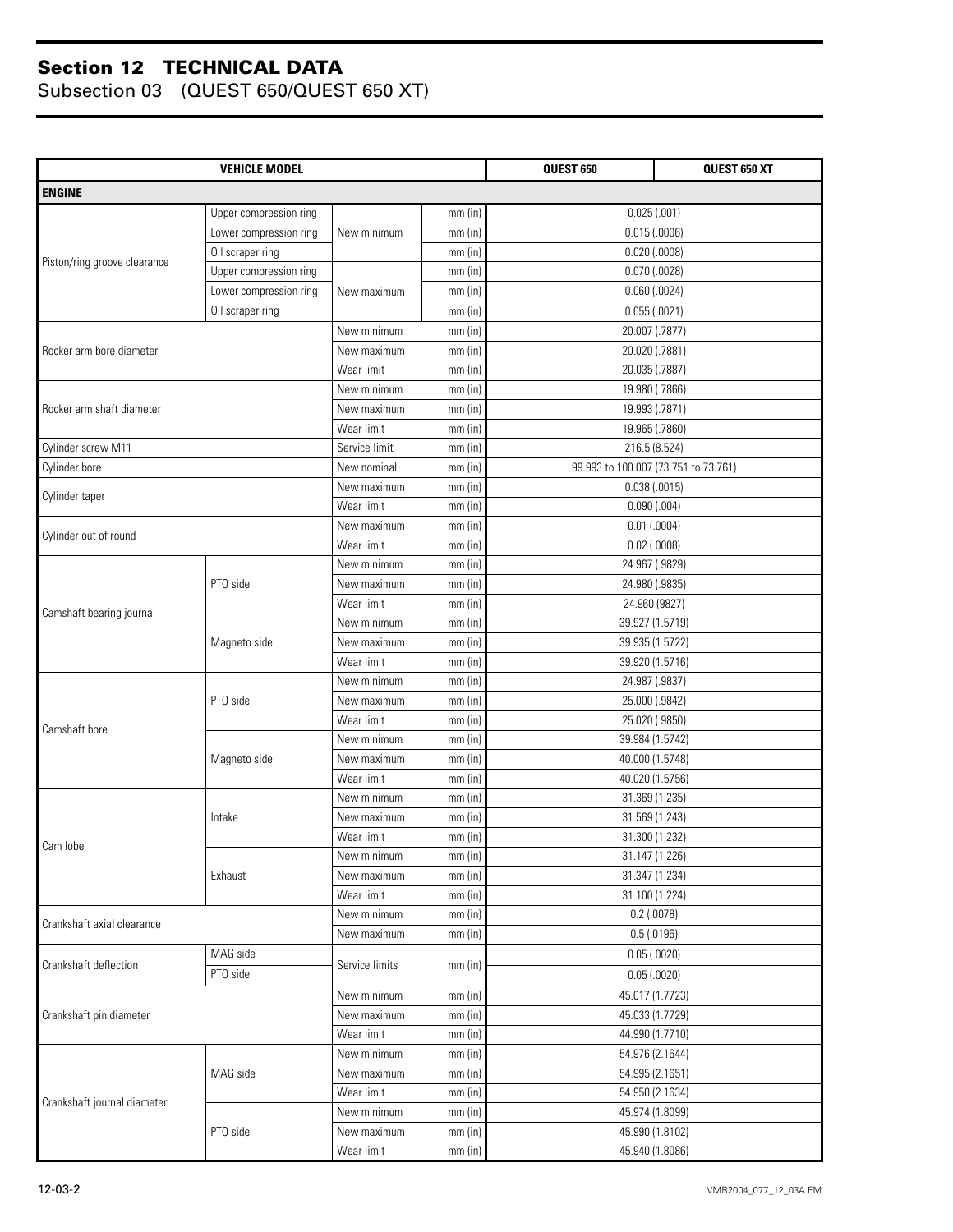| <b>VEHICLE MODEL</b>                       |          |               |           | QUEST 650         | QUEST 650 XT |
|--------------------------------------------|----------|---------------|-----------|-------------------|--------------|
| <b>ENGINE</b>                              |          |               |           |                   |              |
|                                            | MAG side | Wear limit    | $mm$ (in) | 55.020 (2.1661)   |              |
| Crankcase plain bearing                    | PTO side | Wear limit    | $mm$ (in) | 46.010 (1.8114)   |              |
|                                            | MAG side |               |           | $0.07$ (.0028)    |              |
| Crankshaft radial clearance                | PTO side | Service limit | $mm$ (in) | $0.07$ (.0028)    |              |
| Connecting rod big end diameter            |          | Service limit | $mm$ (in) | 45.080 (1.7740)   |              |
| Connecting rod big end clearance           |          | Service limit | $mm$ (in) | $0.09$ (.0035)    |              |
|                                            |          | New minimum   | $mm$ (in) | 0.150(.06)        |              |
| Connecting rod big end axial play          |          | New maximum   | $mm$ (in) | 0.302(.01)        |              |
|                                            |          |               | $mm$ (in) | 0.5(.02)          |              |
|                                            |          | New minimum   | $mm$ (in) | 23.01 (.9059)     |              |
| Connecting rod small end diameter          |          | New maximum   | $mm$ (in) | 23.02 (.9063)     |              |
|                                            |          | Wear limit    | mm (in)   | 23.07 (.9080)     |              |
|                                            |          | New minimum   | $mm$ (in) | 22.996 (.9053)    |              |
| Piston pin diameter                        |          | New maximum   | $mm$ (in) | 23.000 (.9055)    |              |
|                                            |          | Wear limit    | $mm$ (in) | 22.990 (.9051)    |              |
| Piston pin bore clearance                  |          | Wear limit    | $mm$ (in) | $0.080$ $(.0035)$ |              |
|                                            |          | New nominal   | mm (in)   | 32.00 (1.260)     |              |
| Drive belt                                 |          | Service limit | $mm$ (in) | 30.00 (1.181)     |              |
|                                            |          | New minimum   | $mm$ (in) | 13.70 (.539)      |              |
| Governor cup roller diameter               |          | New maximum   | mm (in)   | 13.90 (.547)      |              |
|                                            |          | Service limit | $mm$ (in) | 13.20 (.519)      |              |
|                                            |          | New minimum   | $mm$ (in) | 6.078 (.239)      |              |
| Centrifugal lever pivot bolt diameter      |          | New maximum   | $mm$ (in) | 6.100(.240)       |              |
|                                            |          | Service limit | $mm$ (in) | 6.000(.236)       |              |
| Centrifugal lever bore diameter            |          | Service limit | $mm$ (in) | 6.200(.244)       |              |
|                                            |          | New minimum   | mm (in)   | 6.113(.241)       |              |
| Centrifugal lever pivot bolt bore diameter |          | New maximum   | $mm$ (in) | 6.171 (.243)      |              |
|                                            |          | Service limit | $mm$ (in) | 6.300(.248)       |              |
|                                            |          | New minimum   | $mm$ (in) | 55.000 (2.165)    |              |
| Drive pulley sliding half large bushing    |          | New maximum   | $mm$ (in) | 55.002 (2.166)    |              |
|                                            |          | Service limit | $mm$ (in) | 55.200 (2.173)    |              |
|                                            |          | New minimum   | $mm$ (in) | 30.000 (1.181)    |              |
| Drive pulley sliding half small bushing    |          | New maximum   | $mm$ (in) | 30.002 (1.182)    |              |
|                                            |          | Service limit | $mm$ (in) | 30.200 (1.189)    |              |
|                                            |          | New minimum   | $mm$ (in) | 39.990 (1.574)    |              |
| One-way clutch bushing diameter            |          | New maximum   | $mm$ (in) | 40.085 (1.578)    |              |
|                                            |          | Service limit | $mm$ (in) | 40.100 (1.579)    |              |
|                                            |          | New minimum   | $mm$ (in) | 30.000 (1.181)    |              |
| Driven pulley sliding half busing diameter |          | New maximum   | $mm$ (in) | 30.002 (1.182)    |              |
|                                            |          | Service limit | $mm$ (in) | 30.200 (1.189)    |              |
|                                            |          | New minimum   | $mm$ (in) | 30.000 (1.181)    |              |
| Driven pulley fixed half busing diameter   |          | New maximum   | $mm$ (in) | 30.002 (1.182)    |              |
|                                            |          | Service limit | $mm$ (in) | 30.200 (1.189)    |              |
| Torque gear on driven pulley               |          | Service limit | $mm$ (in) | 7.500 (.295)      |              |
|                                            |          | MAG side      | $mm$ (in) | 17.990 (.708)     |              |
| Main shaft                                 |          | PTO side      | $mm$ (in) | 24.950 (.982)     |              |
| Bevel gear shaft                           |          | PTO side      | mm (in)   | 24.990 (.984)     |              |
|                                            |          |               |           |                   |              |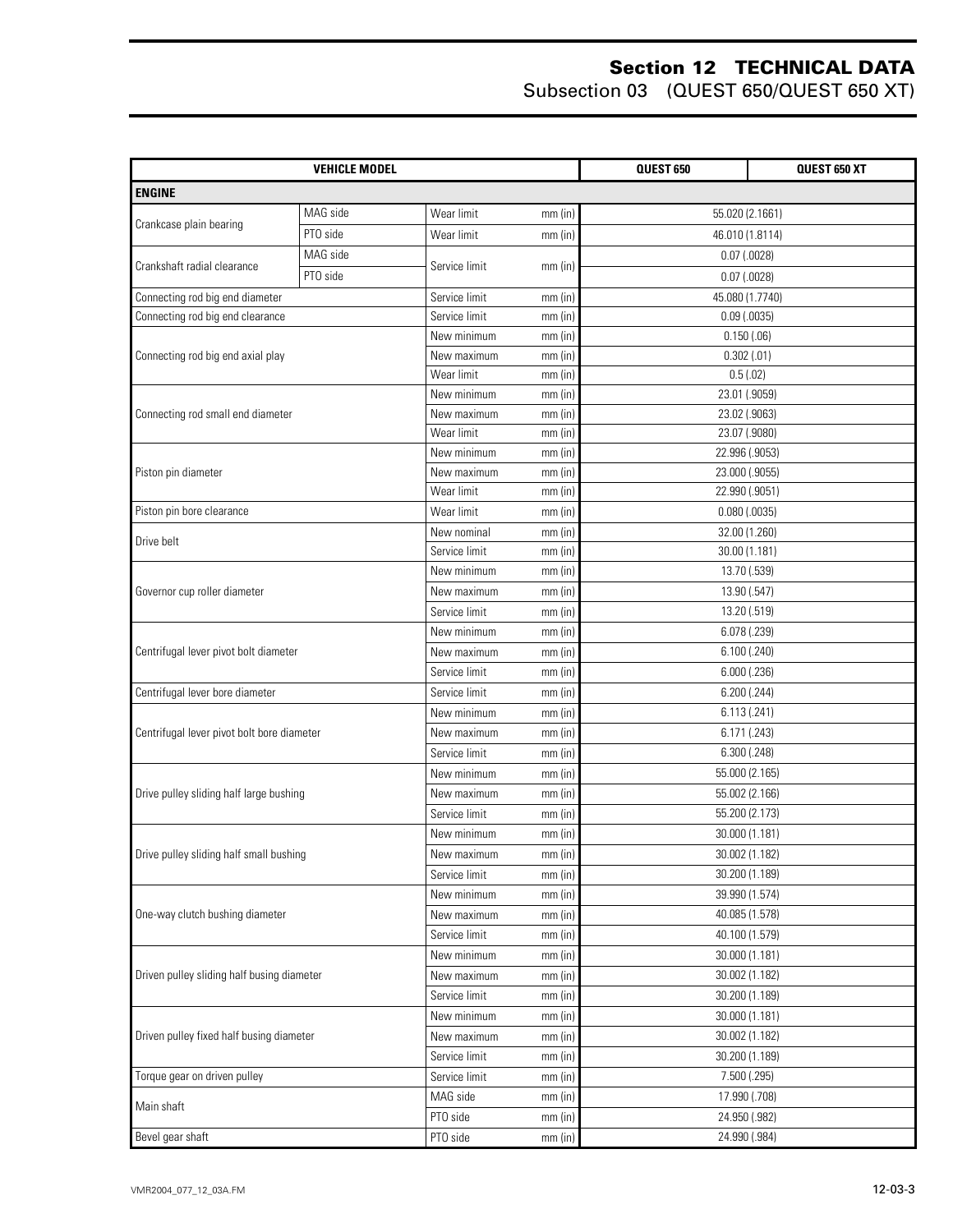| <b>VEHICLE MODEL</b>      |                                                             |                | QUEST 650                                                  | QUEST 650 XT                         |  |
|---------------------------|-------------------------------------------------------------|----------------|------------------------------------------------------------|--------------------------------------|--|
| <b>ELECTRICAL</b>         |                                                             |                |                                                            |                                      |  |
| Magneto/generator         |                                                             |                | 400 W @ 6000 RPM                                           |                                      |  |
| Ignition system type      |                                                             |                |                                                            | C.D.I. (Capacity Discharge Ignition) |  |
| Ignition timing           |                                                             |                | Not adjustable                                             |                                      |  |
|                           | Quantity                                                    |                |                                                            |                                      |  |
| Spark plug                | Make and type                                               |                | NGK DCPR8E                                                 |                                      |  |
|                           | Gap                                                         | mm(in)         | 0.6 to 0.7 (.024 to .027)                                  |                                      |  |
| Trigger coil              |                                                             | $\Omega$       | $190 - 300$                                                |                                      |  |
| Battery charging coil     |                                                             | $\Omega$       | $0.4 \pm 01$                                               |                                      |  |
| Ignition coil             | Primary                                                     | $\Omega$       | 0.34 to 0.46 @ 20°C (68°F)                                 |                                      |  |
|                           | Secondary                                                   | $k\Omega$      | 9.2 to 13.8 @ 20°C (68°F)                                  |                                      |  |
| Engine RPM limiter        | Forward                                                     | <b>RPM</b>     | $7400 \pm 100$                                             |                                      |  |
|                           | Reverse                                                     | <b>RPM</b>     | $7100 \pm 100$                                             |                                      |  |
| Engine speed limiter      | Reverse                                                     | km/h (MPH)     | 14(9)                                                      |                                      |  |
|                           | Type                                                        |                | Electrolyte battery type                                   |                                      |  |
| Battery                   | Voltage                                                     |                | 12 V                                                       |                                      |  |
|                           | Nominal rating                                              |                | 19 Ah                                                      |                                      |  |
|                           | Power starter output                                        |                | 1.2 KW                                                     |                                      |  |
| Headlamp                  |                                                             |                | 2 x 30 W                                                   |                                      |  |
| Taillight                 |                                                             |                | 8/27 W, 1157                                               |                                      |  |
| Pilot lamp cluster        |                                                             |                | LEDS, 0.7 V approximately (each)                           |                                      |  |
|                           | Location no. 1 (spare 15 A)                                 |                | N.A.                                                       |                                      |  |
|                           | Location no. 2 (spare 15 A)<br>Location no. 3 (accessories) |                | N.A.<br>15 A (power outlet and auxiliary supply)           |                                      |  |
| Fuses                     |                                                             |                | 15 A                                                       |                                      |  |
|                           | Location no. 4 (fan)<br>location no. 5 (main)               |                | 20 A                                                       |                                      |  |
|                           | Location no. 6 (charging system)                            |                | 30 A                                                       |                                      |  |
| <b>CARBURETION</b>        |                                                             |                |                                                            |                                      |  |
|                           |                                                             |                | Mikuni constant depression type with manual choke and ECS  |                                      |  |
| Carburetor                | Type                                                        |                | (Enrichner Coasting System)                                |                                      |  |
|                           | Model                                                       |                | BSR42                                                      |                                      |  |
| Fuel pump                 | Type                                                        |                | Mikuni                                                     |                                      |  |
|                           | Model                                                       |                | External (vacuum-operated)                                 |                                      |  |
| Idle engine speed         |                                                             | <b>RPM</b>     | $1100 \pm 100$                                             |                                      |  |
| Main jet                  |                                                             |                | 152.5                                                      |                                      |  |
| Pilot jet                 |                                                             |                | 40                                                         |                                      |  |
| Needle jet                |                                                             |                | $0-6$                                                      |                                      |  |
| Jet needle                |                                                             |                |                                                            | 6DGY17-53                            |  |
| Clip position number      |                                                             |                |                                                            |                                      |  |
|                           |                                                             |                |                                                            | 3                                    |  |
| Choke plunger position    |                                                             |                | Variable choke                                             |                                      |  |
|                           | Throttle cable                                              |                | $0.5$ mm $(.02$ in)                                        |                                      |  |
| Adjustment                | Preliminary pilot screw turn                                |                | 1.5                                                        |                                      |  |
|                           | Float level                                                 | $\pm$ 0.5 mm   | 10.0                                                       |                                      |  |
|                           |                                                             | $\pm$ 0.020 in |                                                            | .390                                 |  |
| Fuel                      | Type                                                        |                | Regular unleaded gasoline                                  |                                      |  |
|                           | Octane no.                                                  |                | 87 (Ron + Mon)/2                                           |                                      |  |
| <b>COOLING</b><br>Coolant |                                                             |                | Ethyl glycol/water mix (50% coolant, 50% distilled water). |                                      |  |
|                           |                                                             |                | Use coolant specifically designed for aluminum engines     |                                      |  |
| Fan                       |                                                             |                | Thermostatic                                               |                                      |  |
| Fan thermostat            | Switch ON                                                   |                |                                                            | 95°C (203°F)                         |  |
|                           | Switch OFF                                                  |                |                                                            | 90°C (194°F)                         |  |
| Engine thermostat         | Opening temperature<br>Closing temperature                  |                | 75°C (167°F)<br>85°C (185°F)                               |                                      |  |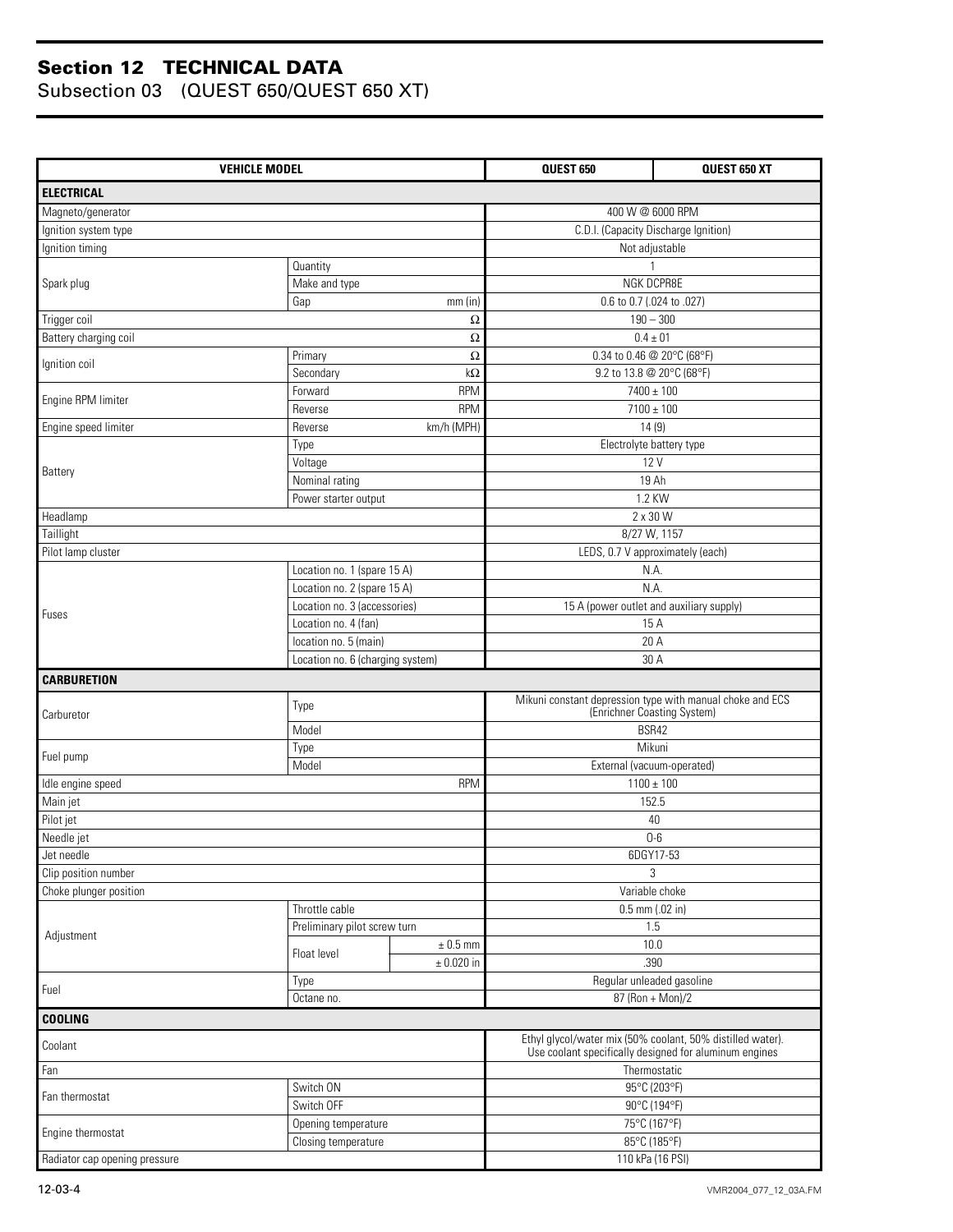| <b>VEHICLE MODEL</b>                                    |             |  | QUEST 650                                 | QUEST 650 XT                                              |
|---------------------------------------------------------|-------------|--|-------------------------------------------|-----------------------------------------------------------|
| <b>LUBRICATION</b>                                      |             |  |                                           |                                                           |
| Lubrication                                             |             |  | Wet sump with replaceable oil filter      |                                                           |
| Oil filter                                              |             |  | BOMBARDIER-ROTAX                          |                                                           |
| Oil pressure switch operation                           |             |  | 16 to 60 kPa (2.3 to 8.7 PSI)             |                                                           |
| Oil temperature (max.)                                  |             |  | 140°C (284°F)                             |                                                           |
| Engine oil pressure (min. @ idle RPM in warm condition) |             |  | 80 kPa (11.6 PSI)                         |                                                           |
| <b>DRIVE TRAIN</b>                                      |             |  |                                           |                                                           |
|                                                         |             |  | CVT (Continuously Variable Transmission). |                                                           |
| Transmission                                            | Type        |  |                                           | Dual range (HI-LO) with park, neutral and reverse         |
| Engagement RPM                                          | $± 100$ RPM |  | 1450                                      |                                                           |
| Front differential                                      |             |  |                                           | Shaft driven/single Auto-Lock differential (pump driven)  |
| Front differential ratio                                |             |  | 3.6:1                                     |                                                           |
| Rear axle                                               |             |  | Shaft driven/solid axle                   |                                                           |
| Rear axle ratio                                         |             |  | 3.6:1                                     |                                                           |
| <b>STEERING</b>                                         |             |  |                                           |                                                           |
| Turning radius                                          |             |  | $2.10$ m (7 ft)                           |                                                           |
| Total toe (vehicle on ground)                           | $mm$ (in)   |  | $8 \pm 4$ (.315 ± .157), each side        |                                                           |
| Camber angle                                            |             |  | $0^{\circ}$                               |                                                           |
| Tie-rod maximum length unengaged<br>$mm$ (in)           |             |  | $20 \pm 5$ (.787 $\pm$ 0.197)             |                                                           |
| <b>SUSPENSION</b>                                       |             |  |                                           |                                                           |
| $\bullet$ FRONT                                         |             |  |                                           |                                                           |
| Suspension type                                         |             |  | Independent suspension - double A-arm     |                                                           |
| Suspension travel<br>mm(in)                             |             |  | 178(7)                                    |                                                           |
| Shock absorber                                          | Oty         |  | $\overline{2}$                            |                                                           |
|                                                         | Type        |  | Oil                                       |                                                           |
| Spring free length                                      | $mm$ (in)   |  | 270 (11)                                  |                                                           |
| Spring color code                                       |             |  | Orange/Black/Black                        |                                                           |
| Front preload adjustment<br>$\bullet$ REAR              |             |  | N.A.                                      |                                                           |
| Suspension type                                         |             |  |                                           |                                                           |
| Suspension travel                                       | mm(in)      |  | Rigid swing arm<br>190.5 (7.5)            |                                                           |
|                                                         | Oty         |  | $\overline{2}$                            |                                                           |
| Shock absorber                                          | Type        |  | Oil                                       |                                                           |
| Spring free length                                      | $mm$ (in)   |  | 345 (14)                                  |                                                           |
| Spring color code                                       |             |  | Green/Black/Red                           |                                                           |
| Rear preload adjustment                                 |             |  | 3 settings                                |                                                           |
| <b>BRAKES</b>                                           |             |  |                                           |                                                           |
| Front brake                                             | Oty         |  | 2 discs                                   |                                                           |
|                                                         | Type        |  | Hydraulic                                 |                                                           |
| Rear brake                                              | Oty         |  | 1 disc                                    |                                                           |
| Type                                                    |             |  | Mechanical cable/Hydraulic                |                                                           |
| Parking brake                                           |             |  |                                           | Transmission brake and brake lever lock on LH brake lever |
| Caliper                                                 |             |  | Floating                                  |                                                           |
| Lining material                                         |             |  | Semi metallic                             |                                                           |
| Minimum pad thickness                                   | mm(in)      |  | 1(.04)                                    |                                                           |
| Minimum brake disk thickness                            | mm(in)      |  | 4.5(.18)                                  |                                                           |
| Maximum brake disk warpage<br>mm (in)                   |             |  | 0.2(.01)                                  |                                                           |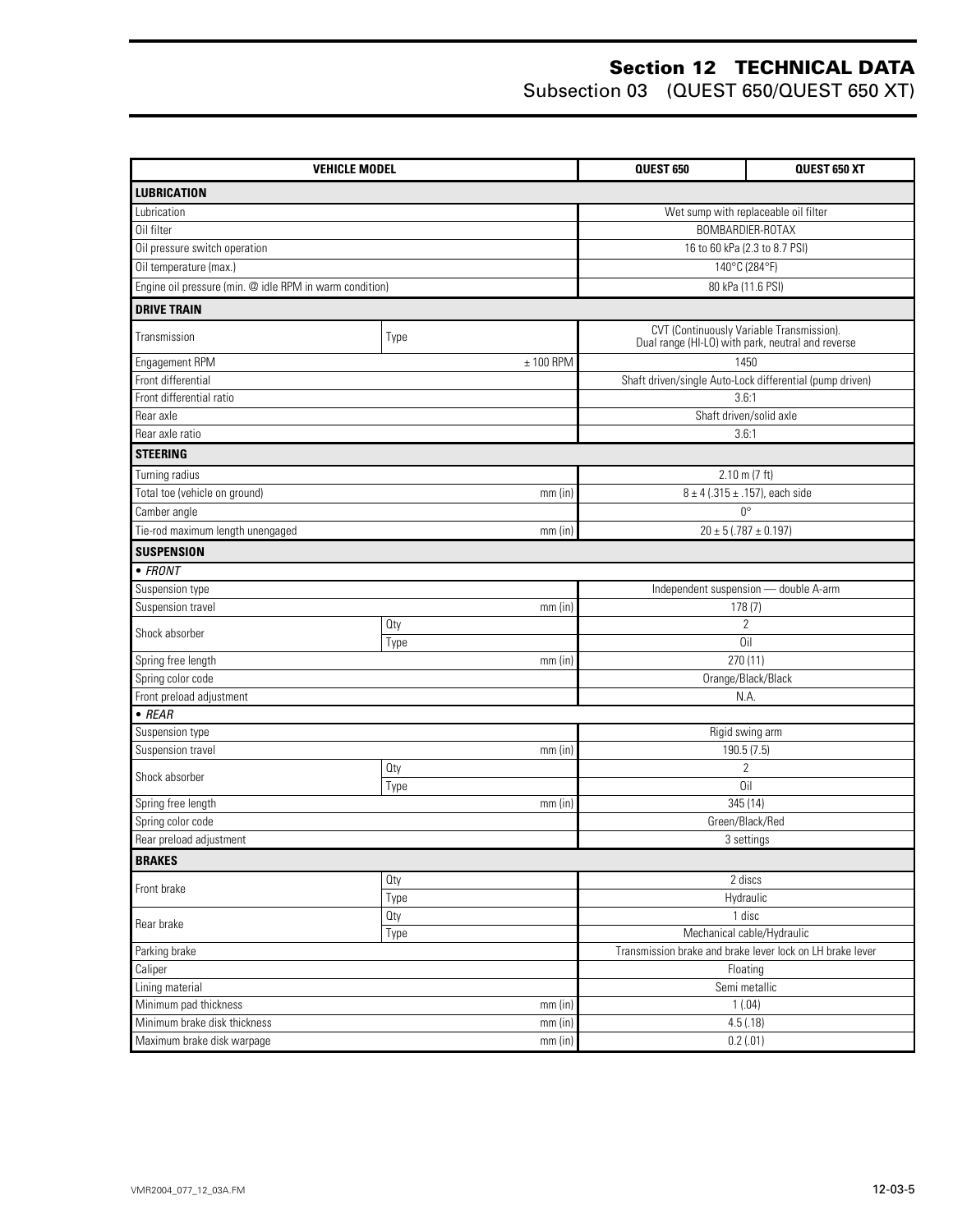| <b>VEHICLE MODEL</b>                                                                 |                                      |             | QUEST 650                                                                                     | QUEST 650 XT    |  |
|--------------------------------------------------------------------------------------|--------------------------------------|-------------|-----------------------------------------------------------------------------------------------|-----------------|--|
| <b>TIRES AND WHEELS</b>                                                              |                                      |             |                                                                                               |                 |  |
| $\bullet$ TIRE                                                                       |                                      |             |                                                                                               |                 |  |
|                                                                                      |                                      | Recommended | 38 kPa (5.5 PSI)                                                                              |                 |  |
|                                                                                      | Front                                | Minimum     | 35 kPa (5 PSI)                                                                                |                 |  |
| Pressure                                                                             |                                      | Recommended | 31 kPa (4.5 PSI)                                                                              |                 |  |
|                                                                                      | Rear                                 | Minimum     | 28 kPa (4 PSI)                                                                                |                 |  |
| Minimum tread pattern depth                                                          |                                      |             | 4 mm (0.16 in)                                                                                |                 |  |
|                                                                                      | Front                                |             | 25 x 8 x 12 Trailwolf                                                                         |                 |  |
| Size                                                                                 | Rear                                 |             | 25 x 11 x 12 Trailwolf                                                                        |                 |  |
| • WHEELS                                                                             |                                      |             |                                                                                               |                 |  |
| Front                                                                                |                                      | 12 x 6.5    |                                                                                               |                 |  |
| Size                                                                                 | Rear                                 |             | $12 \times 8$                                                                                 |                 |  |
| <b>DIMENSION</b>                                                                     |                                      |             |                                                                                               |                 |  |
| Overall length                                                                       |                                      |             | 2.07 m (81.5 in)                                                                              | 2.12 m (83 in)  |  |
| Overall width                                                                        |                                      |             | 1.19 m (47 in)                                                                                |                 |  |
| Overall height                                                                       |                                      |             | $1.14$ m (45 in)                                                                              |                 |  |
| Dry weight                                                                           |                                      |             | 338 kg (745 lb)                                                                               | 344 kg (760 lb) |  |
| Wheel base                                                                           |                                      |             | $1.30$ m (51 in)                                                                              |                 |  |
| Front<br>Wheel track                                                                 |                                      |             | 992 mm (39 in)                                                                                |                 |  |
|                                                                                      | Rear                                 |             | 940 mm (37 in)                                                                                |                 |  |
| Front and under engine ground clearance                                              |                                      |             | 244 mm (9.6 in)                                                                               |                 |  |
| Rear rigid axle ground clearance                                                     |                                      |             | 188 mm (7.4 in)                                                                               |                 |  |
| <b>CAPACITIES</b>                                                                    |                                      |             |                                                                                               |                 |  |
| • LIQUID                                                                             |                                      |             |                                                                                               |                 |  |
| Fuel tank                                                                            |                                      |             | 21.8 L (5.8 U.S. gal)                                                                         |                 |  |
| Fuel tank reserve                                                                    |                                      |             | 4 L (1.1 U.S. gal)                                                                            |                 |  |
|                                                                                      | Capacity                             |             | 3 L (3.17 quarts)                                                                             |                 |  |
| Engine/transmission oil                                                              | Recommended                          |             | SAE 10W40, 4-stroke mineral based oil SG, SH or SJ or                                         |                 |  |
|                                                                                      |                                      |             | Bombardier synthetic oil 5W40. Refer to the oil viscosity chart in the<br>MAINTENANCE section |                 |  |
|                                                                                      |                                      | Front       | 610 mL (21 U.S. oz)                                                                           |                 |  |
| Differential oil                                                                     | Capacity                             | Rear        | 250 mL (8.4 U.S. oz)                                                                          |                 |  |
|                                                                                      | Recommended                          |             | Bombardier differential oil or Synthetic polyester oil 75W90 (API GL5)                        |                 |  |
| CV joint grease                                                                      |                                      |             | TEXACO, HTBJ grease (M3014), ONLY                                                             |                 |  |
| Propeller shaft grease                                                               |                                      |             | SHELL, Alvania EP-2, ONLY                                                                     |                 |  |
|                                                                                      | Capacity                             |             | 250 mL (8.5 U.S. oz)                                                                          |                 |  |
| Hydraulics brakes                                                                    | Recommended                          |             | Brake fluid DOT 4, ONLY                                                                       |                 |  |
| Cooling system                                                                       |                                      |             | 2.5 L (2.65 quarts)                                                                           |                 |  |
| · BODY AND FRAME                                                                     |                                      |             |                                                                                               |                 |  |
| Weight distribution                                                                  | Front/rear                           | $\%$        | 49/51                                                                                         |                 |  |
| Front storage tray                                                                   |                                      |             | 10 kg (22 lb)                                                                                 |                 |  |
| Rack                                                                                 | Front (including front storage tray) |             | 40 kg (90 lb)                                                                                 |                 |  |
|                                                                                      | Rear (including tongue weight)       |             | 80 kg (175 lb)                                                                                |                 |  |
| Total vehicle load allowed (including driver, all other loads and added accessories) |                                      |             | 220 kg (485 lb)                                                                               |                 |  |
| Gross vehicle weight rating                                                          |                                      |             | 545 kg (1200 lb)                                                                              |                 |  |
| Towing                                                                               |                                      |             | 500 kg (1100 lb)                                                                              |                 |  |
| Tongue (included with rear rack weight)                                              |                                      |             | 14 kg (30 lb)                                                                                 |                 |  |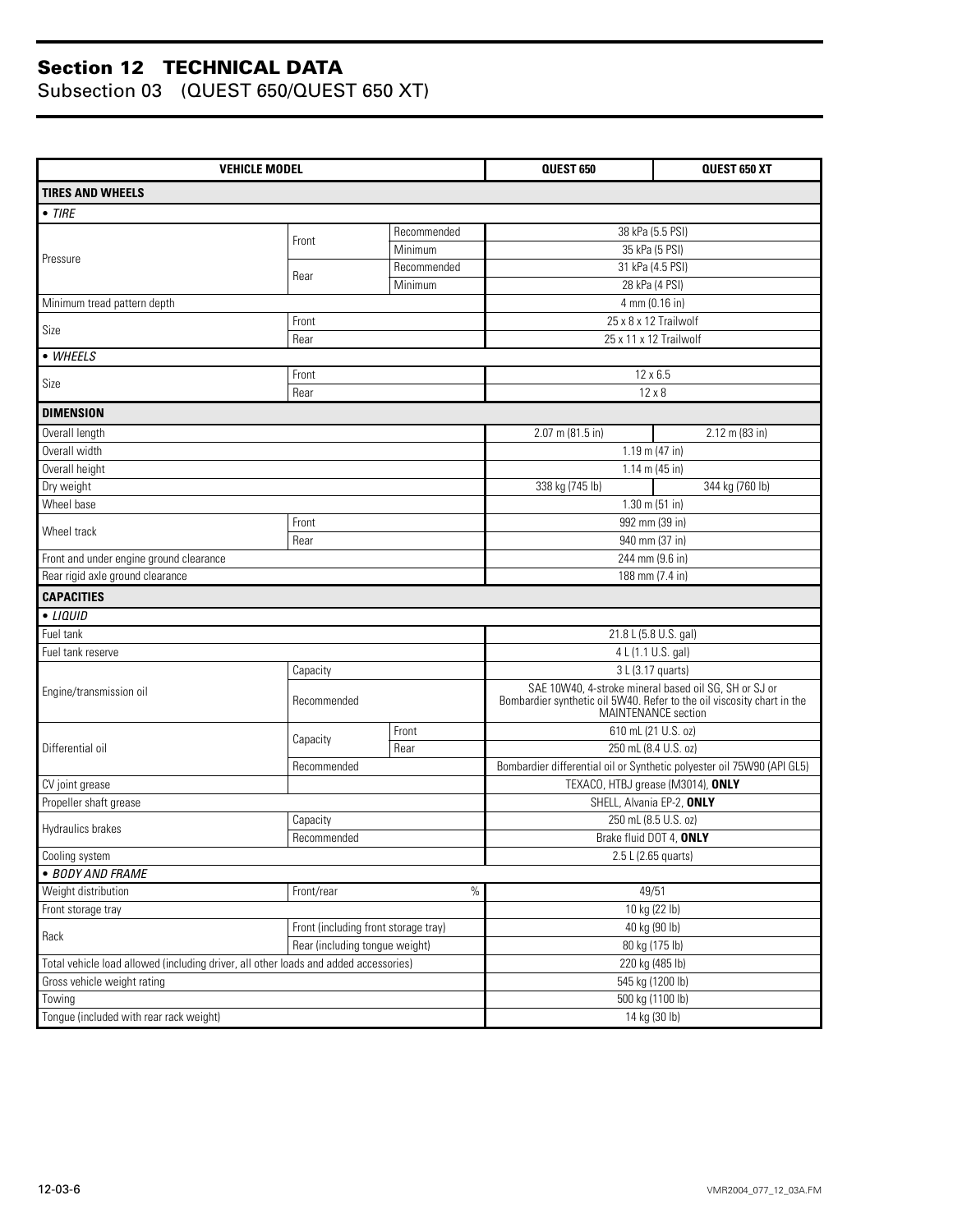|                            | <b>VEHICLE MODEL</b> | QUEST 650 | QUEST 650 XT                                    |  |  |
|----------------------------|----------------------|-----------|-------------------------------------------------|--|--|
| <b>MATERIAL</b>            |                      |           |                                                 |  |  |
| Frame                      | Material             |           | Steel                                           |  |  |
|                            | Color                |           | Black                                           |  |  |
|                            | Material             |           | Steel                                           |  |  |
| Wheel                      | Color                | Silver    | Chrome                                          |  |  |
|                            | Material             |           | Steel                                           |  |  |
| Front/rear rack            | Color                |           | Black                                           |  |  |
| Front bumper               | Material             |           | Steel                                           |  |  |
|                            | Color                |           | Black                                           |  |  |
| Front/rear fender          | Material             |           | High density polyethylene                       |  |  |
|                            | Color                |           | Camo or Laurentian Green or Viper Red or Yellow |  |  |
|                            | Material             |           | High density polyethylene                       |  |  |
| Fuel tank protector        | Color                |           | Black                                           |  |  |
| Steering cover             | Material             |           | High density polyethylene                       |  |  |
|                            | Color                |           | Slate Grey                                      |  |  |
| Storage compartment cover  | Material             |           | High density polyethylene                       |  |  |
|                            | Color                |           | Slate Grey                                      |  |  |
| Front facia                | Material             |           | High density polyethylene                       |  |  |
|                            | Color                |           | Slate Grey                                      |  |  |
| Rear facia                 | Material             |           | Low density polyethylene                        |  |  |
|                            | Color                |           | Slate Grey                                      |  |  |
| Engine side panel          | Material             |           | High density polyethylene                       |  |  |
|                            | Color                |           | Camo or Laurentian Green or Viper Red or Yellow |  |  |
| Foot rest                  | Material             |           | High density polyethylene                       |  |  |
|                            | Color                |           | Slate Grey                                      |  |  |
| Console                    | Material             |           | High density polyethylene                       |  |  |
|                            | Color                |           | Slate Grey                                      |  |  |
| Air box cover              | Material             |           | Nylon                                           |  |  |
|                            | Color                |           | Black                                           |  |  |
| Air box                    | Material             |           | Polypropylene                                   |  |  |
|                            | Color                |           | Black                                           |  |  |
| Transmission lever locator | Material             |           | Nylon                                           |  |  |
|                            | Color                |           | Black                                           |  |  |
| A-arm protector            | Material             |           | High density polyethylene                       |  |  |
|                            | Color                |           | <b>Black</b>                                    |  |  |
| Mudguard                   | Material             |           | Low density polyethylene                        |  |  |
|                            | Color                |           | Slate Grey                                      |  |  |
| Seat base                  | Material             |           | Polypropylene                                   |  |  |
|                            | Color                |           | Black                                           |  |  |
| Seat cover                 | Material             |           | Thermoformed vinyl                              |  |  |
|                            | Color                |           | Black                                           |  |  |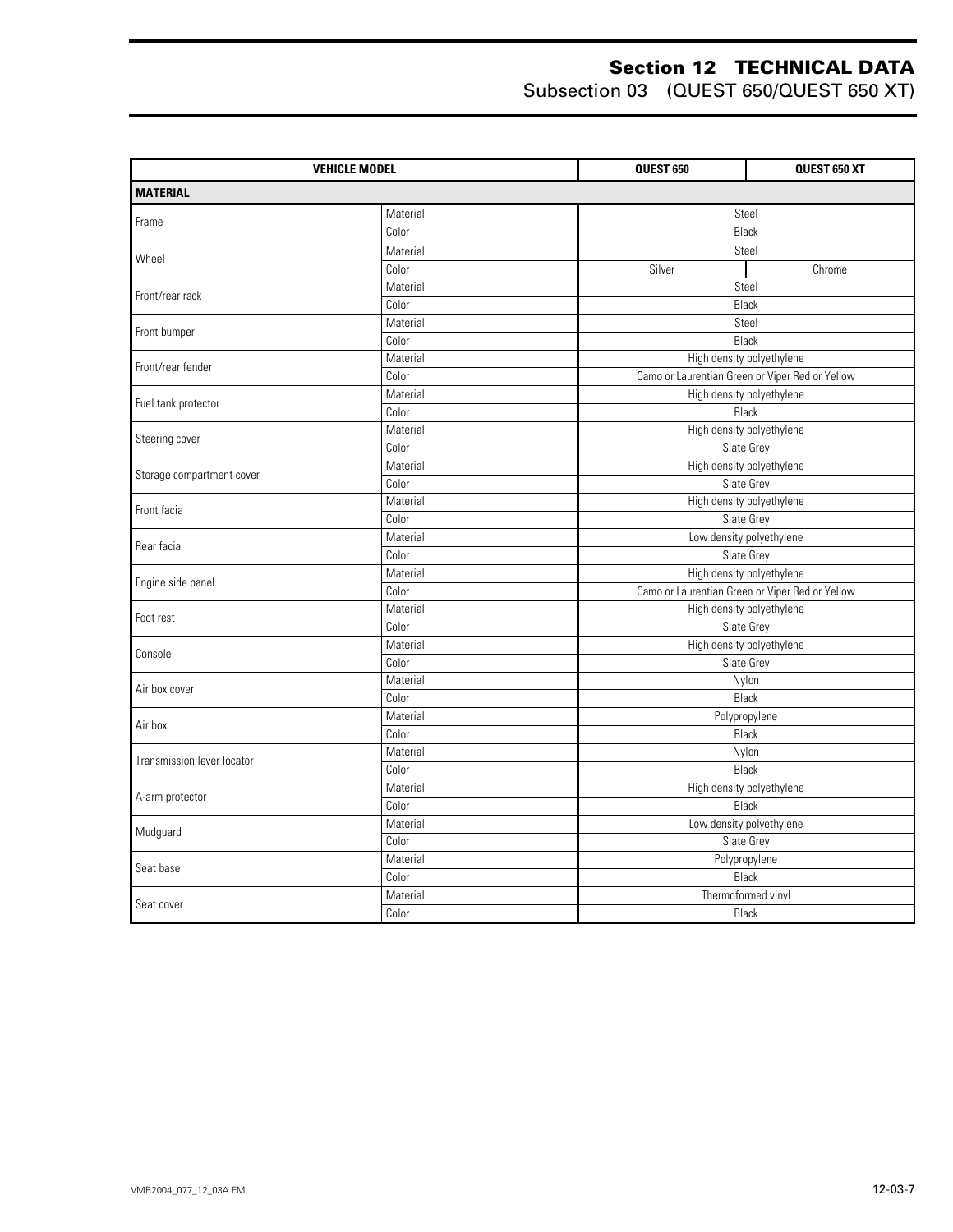| <b>VEHICLE MODEL</b>            |                  | <b>QUEST 650</b>                                         | <b>QUEST 650 XT</b>                                         | <b>SERVICE PRODUCT</b> |  |
|---------------------------------|------------------|----------------------------------------------------------|-------------------------------------------------------------|------------------------|--|
| <b>TORQUE</b>                   |                  |                                                          |                                                             |                        |  |
| • ENGINE                        |                  |                                                          |                                                             |                        |  |
| Engine support                  | M <sub>8</sub>   | 24 N•m (17 lbf•ft)                                       |                                                             |                        |  |
| Engine mount                    | M10              | 48 N • m (35 lbf • ft)                                   |                                                             |                        |  |
| Spark plug                      |                  | 18 N · m (159 lbf · in)                                  |                                                             |                        |  |
| Oil filter screw                |                  | 9 N • m (80 lbf • in)                                    |                                                             |                        |  |
| Dipstick tube screw             |                  | 9 N•m (80 lbf•in)                                        |                                                             | None                   |  |
| Magneto cover bolts             |                  | 9 N•m (80 lbf•in)                                        |                                                             |                        |  |
| Starter bolts                   |                  | 9 N•m (80 lbf•in)                                        |                                                             |                        |  |
| Vehicle speed sensor            |                  | 9 N • m (80 lbf • in)                                    |                                                             |                        |  |
| Starter RED (+) cable           |                  | $6 N \cdot m$ (53 lbf $\cdot in$ )                       |                                                             | Dielectric grease      |  |
| Rotor nut                       |                  | 150 N · m (111 lbf · ft)                                 |                                                             | None                   |  |
| Stator bolt                     |                  | 9 N•m (80 lbf•in)                                        |                                                             |                        |  |
| Trigger coil bolt               |                  | 9 N•m (80 lbf•in)                                        |                                                             | Loctite 243            |  |
| • COOLING                       |                  |                                                          |                                                             |                        |  |
| Radiator mount screw/nut        |                  | 10 N · m (89 lbf · in)                                   |                                                             |                        |  |
| Thermostat housing              |                  | 9 N • m (80 lbf • in)                                    |                                                             |                        |  |
| Thermostat bleeding screw       |                  | 9 N • m (80 lbf • in)                                    |                                                             |                        |  |
| Temperature sensor              |                  | 17 N · m (151 lbf · in)                                  |                                                             |                        |  |
| Water pump housing              |                  | $9 N \cdot m (80 lbf \cdot in)$                          |                                                             | None                   |  |
| Impeller (left hand thread)     |                  | 3 N • m (27 lbf • in)                                    |                                                             |                        |  |
| Fan mount screw/nut             |                  | 4.5 N•m (40 lbf•in)                                      |                                                             |                        |  |
| Temperature sender on radiator  |                  | 11 N•m (97 lbf•in)                                       |                                                             |                        |  |
| • EXHAUST                       |                  |                                                          |                                                             |                        |  |
| Exhaust nut                     |                  | 11 N • m (97 lbf • in)                                   |                                                             |                        |  |
|                                 | On exhaust pipe  | 13 N · m (115 lbf · in)                                  |                                                             |                        |  |
| Heat shield screws              | Rear heat shield |                                                          | $6 N \cdot m$ (53 lbf $\cdot$ in)<br>32 N · m (24 lbf · ft) |                        |  |
|                                 | Engine           |                                                          |                                                             |                        |  |
| Heat shield support             | Exhaust pipe     | 13 N · m (115 lbf · in)                                  |                                                             |                        |  |
| • LUBRICATION                   |                  |                                                          |                                                             |                        |  |
| Engine oil drain plug           |                  | 29 N•m (21 lbf•ft)                                       |                                                             |                        |  |
| Engine oil strainer cover       |                  | 9 N • m (80 lbf • in)                                    |                                                             |                        |  |
| Oil pump housing                |                  | 9 N • m (80 lbf • in)                                    |                                                             | None                   |  |
| Oil pressure regulator plug     |                  | 11 N • m (97 lbf • in)                                   |                                                             |                        |  |
| Oil pressure switch             |                  | 14 N · m (124 lbf · in)                                  |                                                             | Loctite 243            |  |
| · CYLINDER AND HEAD             |                  |                                                          |                                                             |                        |  |
| Breather                        |                  | 4 N • m (35 lbf • in)                                    |                                                             | Loctite 243            |  |
| Valve cover                     |                  | $9 N \cdot m (80 lbf \cdot in)$                          |                                                             |                        |  |
| Rocker arm shaft screw          |                  | 20 N · m (15 lbf • ft) + 90 $^{\circ}$ rotation          |                                                             |                        |  |
|                                 | M <sub>6</sub>   | 10 N · m (89 lbf · in)                                   |                                                             | None                   |  |
| Cylinder head screw             | M11              | 50 N · m (37 lbf • ft) + 90 $^{\circ}$ rotation          |                                                             |                        |  |
| Intake adaptor                  |                  | 21 N•m (16 lbf•ft)                                       |                                                             |                        |  |
| Camshaft timing gear            |                  | 9 N•m (80 lbf•in)                                        |                                                             |                        |  |
| Chain guide                     |                  |                                                          |                                                             | Loctite 243            |  |
| Chain tensioner housing         |                  | $9 N \cdot m (80 lbf \cdot in)$<br>7 N • m (62 lbf • in) |                                                             |                        |  |
| Chain tensioner plug            |                  | $5 N \cdot m$ (44 lbf $\cdot$ in)                        |                                                             | None                   |  |
| • CRANKSHAFT                    |                  |                                                          |                                                             |                        |  |
| Crankcase housing screw         |                  | $9 N \cdot m (80 lbf \cdot in)$                          |                                                             |                        |  |
| Connecting rod                  |                  | 45 N · m (33 lbf • ft) + $90^\circ$ rotation             |                                                             | None                   |  |
| Crankshaft locking access screw |                  | 21 N•m (16 lbf•ft)                                       |                                                             |                        |  |
|                                 |                  |                                                          |                                                             |                        |  |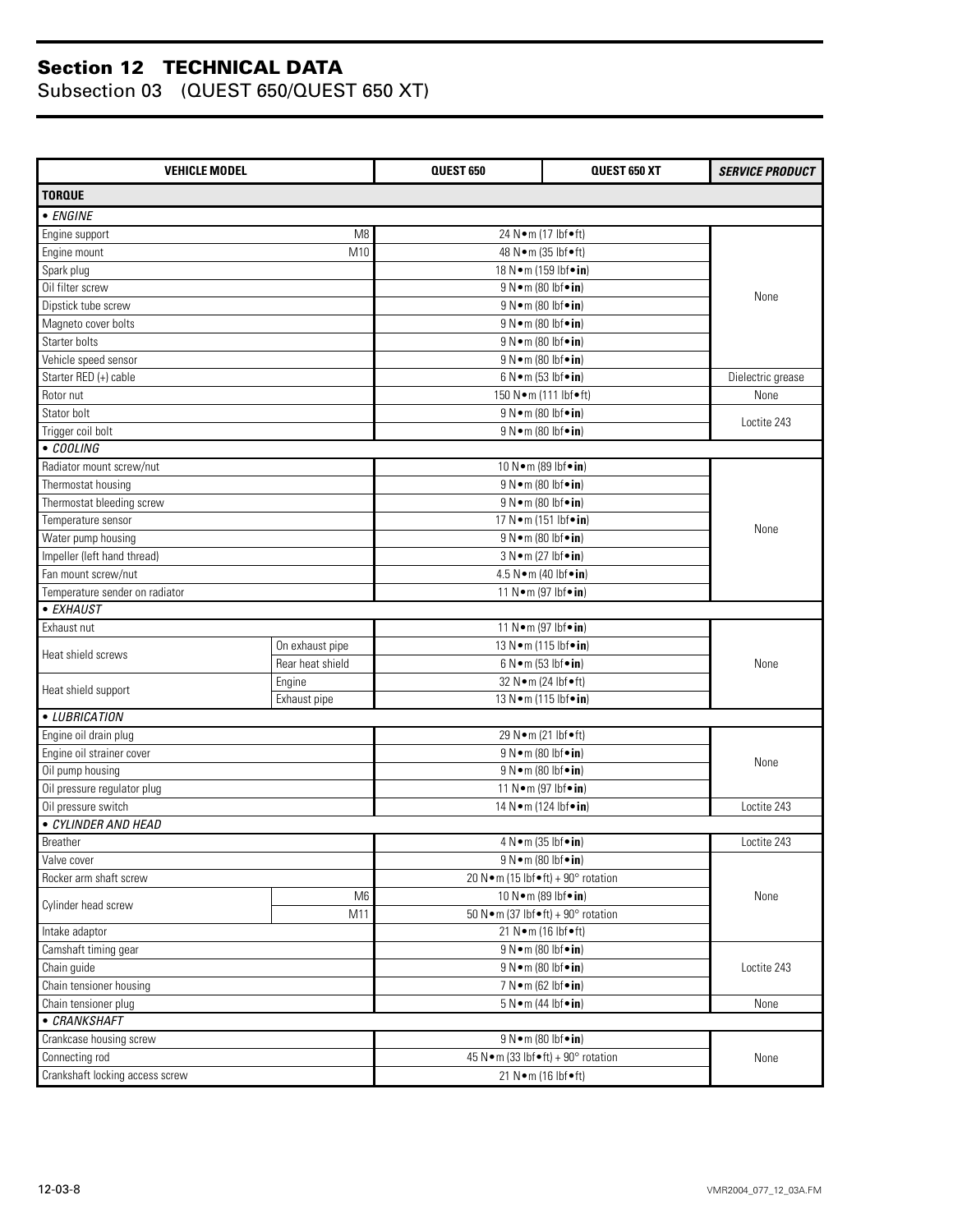| <b>VEHICLE MODEL</b>                |                      | <b>QUEST 650</b>                               | <b>QUEST 650 XT</b> | <b>SERVICE PRODUCT</b> |
|-------------------------------------|----------------------|------------------------------------------------|---------------------|------------------------|
| <b>TORQUE</b>                       |                      |                                                |                     |                        |
| • GEARBOX                           |                      |                                                |                     |                        |
| Air guide                           |                      | 9 N • m (80 lbf • in)                          |                     |                        |
| Bearing screw                       |                      | $\overline{9 N \cdot m}$ (80 lbf $\bullet$ in) |                     | Loctite 243            |
| Bearing cover                       |                      | 23 N•m (17 lbf•ft)                             |                     |                        |
| Bevel gear access screw             |                      | 23 N•m (17 lbf•ft)                             |                     |                        |
| Index lever                         |                      | 9 N • m (80 lbf • in)                          |                     | None                   |
| Starter drive pinion cover          |                      | 17 N · m (151 lbf · in)                        |                     |                        |
| Shifting indicator switch           |                      | 4 N · m (35 lbf · in)                          |                     | Loctite 5910           |
| $\bullet$ CVT                       |                      |                                                |                     |                        |
| CVT cover                           |                      | 9 N•m (80 lbf•in)                              |                     |                        |
| Centrifugal lever bolt              |                      | $5 N \cdot m (44 lbf \cdot in)$                |                     |                        |
|                                     |                      | 100 N.m (74 lbf•ft),                           |                     | None                   |
| Drive pulley                        |                      | refer to CVT section for proper procedure      |                     |                        |
| Driven pulley                       |                      | 60 N · m (44 lbf • ft)                         |                     |                        |
| $\overline{FUEL}$                   |                      |                                                |                     |                        |
| Carburetor mounting clamp           |                      | $0.6 N \cdot m$ (5.4 lbf $\cdot in$ )          |                     | None                   |
| · DRIVE TRAIN                       |                      |                                                |                     |                        |
| Front differential mounting bracket |                      | 25 N•m (18 lbf•ft)                             |                     |                        |
| Rear differential socket screws     |                      | 48 N • m (35 lbf • ft)                         |                     |                        |
| Propeller shaft screw               | Engine side          | 34 N•m (26 lbf•ft)                             |                     |                        |
| Differential side                   |                      | 42 N • m (31 lbf • ft)                         |                     |                        |
| Rear differential Torx screw        |                      | 75 N•m (55 lbf•ft)                             |                     |                        |
| Rear differential protector         | Torx screw           | 65 N•m (48 lbf•ft)                             |                     |                        |
|                                     | Hexagonal screw      | 25 N•m (18 lbf•ft)                             |                     | None                   |
| Trailer hitch hexagonal screw       |                      | 48 N • m (35 lbf • ft)                         |                     |                        |
| Differential oil drain plug         | Front/rear           | 13 N · m (115 lbf · in)                        |                     |                        |
| Front differential mounting bracket |                      | 25 N•m (18 lbf•ft)                             |                     |                        |
| Rear differential socket screws     |                      | 48 N • m (35 lbf • ft)                         |                     |                        |
| Propeller shaft screw               | Engine side          | 34 N•m (26 lbf•ft)                             |                     |                        |
|                                     | Differential side    | 42 N · m (31 lbf · ft)                         |                     |                        |
| • WHEEL                             |                      |                                                |                     |                        |
| Wheel nuts                          |                      | 75 N•m (55 lbf•ft)                             |                     | Anti-seize             |
| · STEERING/CONTROL                  |                      |                                                |                     |                        |
| Tie rod ends                        |                      | 75 N•m (55 lbf•ft)                             |                     |                        |
| Steering arm (castellated nut)      |                      | 75 N•m (55 lbf•ft)                             |                     | None                   |
| Handlebar screws                    |                      | 24 N•m (17 lbf•ft)                             |                     |                        |
| Steering column half housing bolts  |                      | 24 N•m (17 lbf•ft)                             |                     |                        |
| Flanged bearing bolts               |                      | 19 N · m (168 lbf · in)                        |                     | Loctite 243            |
| Handle grip screw                   |                      | 4 N • m (35 lbf • in)                          |                     | None                   |
| • SUSPENSION                        |                      |                                                |                     |                        |
| Shock absorber bolt                 |                      | 48 N · m (35 lbf · ft)                         |                     |                        |
| Upper/lower A-arm                   |                      | 63 N•m (46 lbf•ft)                             |                     |                        |
| Ball joint end                      |                      | 45 N•m (33 lbf•ft)                             |                     |                        |
|                                     | To rear differential | 65 N•m (48 lbf•ft)                             |                     |                        |
| Swing arm                           | To rear axle         | 48 N • m (35 lbf • ft)                         |                     | None                   |
| Rear swing arm RH pivot             |                      | 147 Nom (108 lbfoft)                           |                     |                        |
| Rear swing arm LH pivot             |                      | 11 N•m (97 lbf•in)                             |                     |                        |
| Rear swing arm LH nut               |                      | 147 N·m (108 lbf•ft)                           |                     |                        |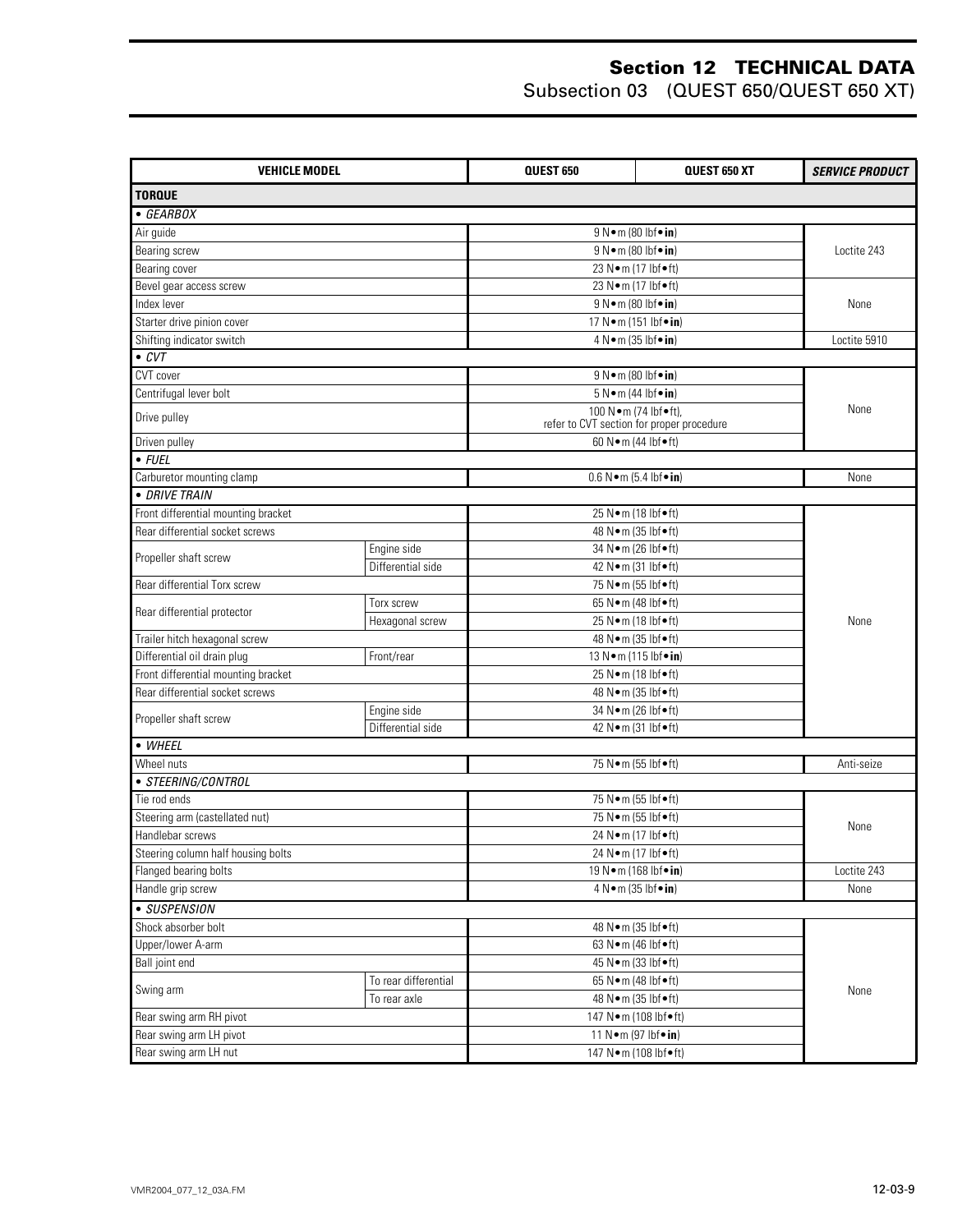| <b>VEHICLE MODEL</b>         |                | <b>QUEST 650</b>                      | QUEST 650 XT                       | <b>SERVICE PRODUCT</b> |  |
|------------------------------|----------------|---------------------------------------|------------------------------------|------------------------|--|
| <b>TORQUE</b>                |                |                                       |                                    |                        |  |
| $-BRAKE$                     |                |                                       |                                    |                        |  |
| Caliper brake screws         |                | 24 N•m (17 lbf•ft)                    |                                    |                        |  |
| Brake disk screws            |                | 34 N · m (25 lbf · ft)                |                                    |                        |  |
| Rear reservoir bolt          |                | 10 N•m (89 lbf•in)                    |                                    |                        |  |
| Rear master cylinder bolts   |                | 32 N • m (24 lbf • ft)                |                                    | None                   |  |
| <b>BANJO</b> bolts           |                | 24 N•m (17 lbf•ft)                    |                                    |                        |  |
| Caliper bleeder valve        |                | 5.5 N•m (49 lbf•in)                   |                                    |                        |  |
| Rear master cylinder rod nut |                | 5 N · m (44 lbf · in)                 |                                    |                        |  |
| Rear cable bracket           |                | 10 N · m (89 lbf · in)                |                                    |                        |  |
| Hydraulic brake light switch |                | 24 N•m (17 lbf•ft)                    |                                    | Pipe sealant           |  |
| • BODY/FRAME                 |                |                                       |                                    |                        |  |
| Front bumper                 |                | 24 N•m (17 lbf•ft)                    |                                    |                        |  |
| Front rack                   | M <sub>6</sub> | 2.5 N•m (22 lbf•in)                   |                                    |                        |  |
|                              | M <sub>8</sub> | 15 N · m (133 lbf · in)               |                                    |                        |  |
| Rear rack                    | M <sub>8</sub> |                                       | 15 N · m (133 lbf · in)            |                        |  |
| Rear extension frame         |                | 48 N · m (35 lbf • ft)                |                                    |                        |  |
| Front differential support   |                | 24 N•m (17 lbf•ft)                    |                                    |                        |  |
| Seat pivot bar hook          |                | 10 N•m (89 lbf•in)                    |                                    |                        |  |
| Winch plate support          |                | 24 N•m (17 lbf•ft)                    |                                    |                        |  |
| Seat latch stud              |                | 29 N•m (21 lbf•ft)                    |                                    |                        |  |
| Seat latch base              |                | 4 N • m (35 lbf • in)                 |                                    |                        |  |
| Inner fender                 |                | $5 N \cdot m$ (44 lbf $\cdot$ in)     |                                    |                        |  |
| A-arm protector              |                | 2.5 N•m (22 lbf•in)                   |                                    | None                   |  |
| Footrest                     |                | 24 N•m (17 lbf•ft)                    |                                    |                        |  |
| Footpeg                      |                | $6 N \cdot m$ (53 lbf $\cdot in$ )    |                                    |                        |  |
| Removable brace              |                | 24 N•m (17 lbf•ft)                    |                                    |                        |  |
| Engine skid plate<br>M8      |                | 15 N · m (133 lbf · in)               |                                    |                        |  |
| Headlamp housing             |                | $0.6 N \cdot m$ (5.4 lbf $\cdot in$ ) |                                    |                        |  |
| Winch                        |                | N.A.<br>16 N•m (12 lbf•ft)            |                                    |                        |  |
| Winch plate                  |                | N.A.                                  | 24 N•m (17 lbf•ft)                 |                        |  |
| Fairlead                     |                | N.A.                                  | 16 N•m (12 lbf•ft)                 |                        |  |
| Hand guard                   |                | N.A.                                  | $6 N \cdot m$ (53 lbf $\cdot in$ ) |                        |  |
| Hand guard support           |                | N.A.                                  | 21 N•m (15 lbf•ft)                 |                        |  |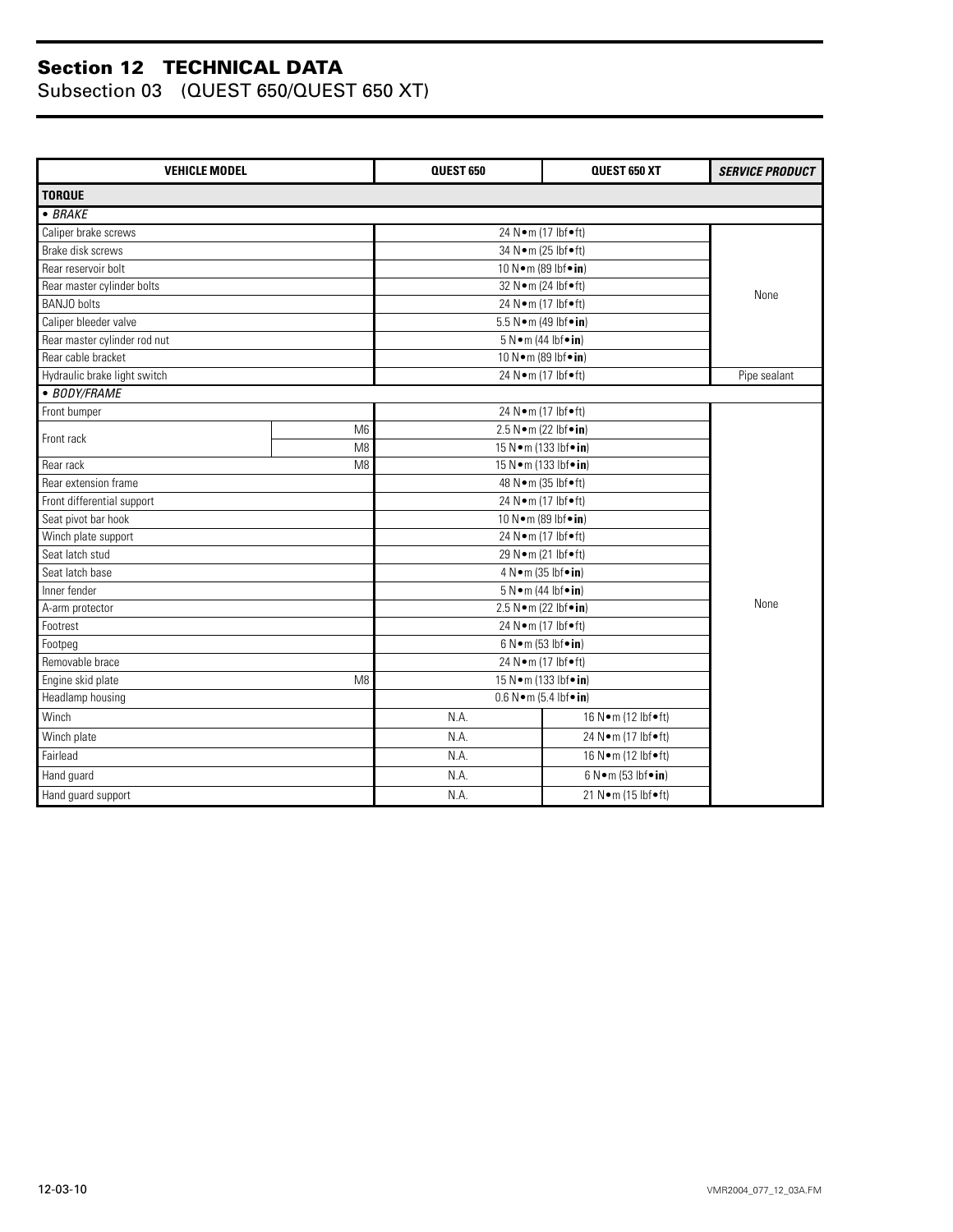#### **Section 12 TECHNICAL DATA** Subsection 04 (QUEST MAX/QUEST MAX XT)

## **QUEST MAX/QUEST MAX XT**

| <b>VEHICLE MODEL</b>      |                        |                                                 | <b>QUEST MAX</b>         | <b>QUEST MAX XT</b>                             |                                                       |
|---------------------------|------------------------|-------------------------------------------------|--------------------------|-------------------------------------------------|-------------------------------------------------------|
| <b>ENGINE</b>             |                        |                                                 |                          |                                                 |                                                       |
| Engine type               |                        |                                                 |                          | liquid cooled                                   | BOMBARDIER-ROTAX, 4-stroke, Over Head Camshaft (OHC), |
| Starting system           |                        |                                                 |                          | Electric with optional recoil                   |                                                       |
| Number of cylinder(s)     |                        |                                                 |                          |                                                 |                                                       |
| Number of valves          |                        |                                                 |                          | 4 valves with hydraulic lifters (no adjustment) |                                                       |
| Decompressor type         |                        |                                                 |                          |                                                 | Automatic                                             |
| Bore                      |                        | Standard                                        | $mm$ (in)                |                                                 | 100 (3.9)                                             |
| Stroke                    |                        |                                                 | $mm$ (in)                |                                                 | 82 (3.2)                                              |
| Displacement              |                        |                                                 | $cm3$ (in <sup>3</sup> ) |                                                 | 644 (39.3)                                            |
| Compression ratio         |                        |                                                 |                          |                                                 | 9.5:1                                                 |
| Maximum HP RPM            |                        |                                                 | $± 100$ RPM              |                                                 | 7000                                                  |
| Air filter type           |                        |                                                 |                          |                                                 | 2 stage foam filter                                   |
| Exhaust system            |                        | Type                                            |                          | Nelson, stainless steel                         |                                                       |
|                           |                        | Spark arrester                                  |                          |                                                 | <b>USDA Forest Service approved</b>                   |
| Intake valve opening      |                        |                                                 |                          |                                                 | 10.00° BTDC                                           |
| Intake valve closing      |                        |                                                 |                          |                                                 | 55.00° ABDC                                           |
| Exhaust valve opening     |                        |                                                 |                          |                                                 | 50.00° BBDC                                           |
| Exhaust valve closing     |                        |                                                 |                          |                                                 | $5.00^\circ$ ATDC                                     |
|                           | Intake                 | New minimum                                     | $mm$ (in)                | 5.961 (.2347)                                   |                                                       |
|                           |                        | New maximum                                     | $mm$ (in)                |                                                 | 5.975 (.2352)                                         |
| Valve stem diameter       |                        | Wear limit                                      | $mm$ (in)                | 5.930 (.2330)                                   |                                                       |
|                           | Exhaust                | New minimum                                     | $mm$ (in)                |                                                 | 5.946 (.2341)                                         |
|                           |                        | New maximum                                     | $mm$ (in)                | 5.960 (.2346)                                   |                                                       |
|                           |                        | Wear limit                                      | $mm$ (in)                | 5.930 (.2330)                                   |                                                       |
| Valve guide diameter      |                        | Wear limit                                      | $mm$ (in)                |                                                 | 6.060 (.2386)                                         |
|                           |                        | New<br>$mm$ (in)                                |                          | 45.45 (1.789)                                   |                                                       |
| Valve spring free length  |                        | Wear limit<br>$mm$ (in)                         |                          |                                                 | 43.00 (1.693)                                         |
|                           | Intake                 | New<br>1.10 to 1.30 (.043 to .051)<br>$mm$ (in) |                          |                                                 |                                                       |
|                           |                        | Wear limit                                      | $mm$ (in)<br>1.8(0.07)   |                                                 |                                                       |
| Valve seat contact width  |                        | New<br>$mm$ (in)                                |                          | 1.25 to 1.55 (.049 to .061)                     |                                                       |
|                           | Exhaust                | Wear limit<br>$mm$ (in)                         |                          | 2(.078)                                         |                                                       |
|                           |                        | New                                             | $mm$ (in)                | 99.951 to 99.969 (3.935 to 3.936)               |                                                       |
| Piston measurement        |                        | Wear limit                                      | $mm$ (in)                |                                                 | 99.80 (3.929)                                         |
|                           |                        | New                                             | mm (in)                  |                                                 | 0.031 to 0.059 (.001 to .002)                         |
| Piston/cylinder clearance |                        | Wear limit                                      | $mm$ (in)                |                                                 | 0.090(.004)                                           |
|                           |                        |                                                 | 1 <sub>st</sub>          |                                                 | Upper compression ring                                |
| Piston ring type          |                        |                                                 | 2 <sub>nd</sub>          |                                                 | Lower compression ring                                |
|                           |                        |                                                 | 3 <sup>rd</sup>          |                                                 | Oil scraper ring                                      |
|                           | Upper compression ring |                                                 | $mm$ (in)                |                                                 | 0.15(.006)                                            |
|                           | Lower compression ring | New minimum                                     | mm(in)                   |                                                 | 0.15(.006)                                            |
|                           | Oil scraper ring       |                                                 | $mm$ (in)                |                                                 | 0.15(.006)                                            |
| Piston ring end gap       | Upper compression ring |                                                 | $mm$ (in)                |                                                 | 0.35(.014)                                            |
|                           | Lower compression ring | New maximum                                     | mm (in)                  |                                                 | 0.35(.014)                                            |
|                           | Oil scraper ring       |                                                 | $mm$ (in)                |                                                 | $0.30$ $(.012)$                                       |
|                           | All                    | Wear limit                                      | $mm$ (in)                |                                                 | 1.5(.06)                                              |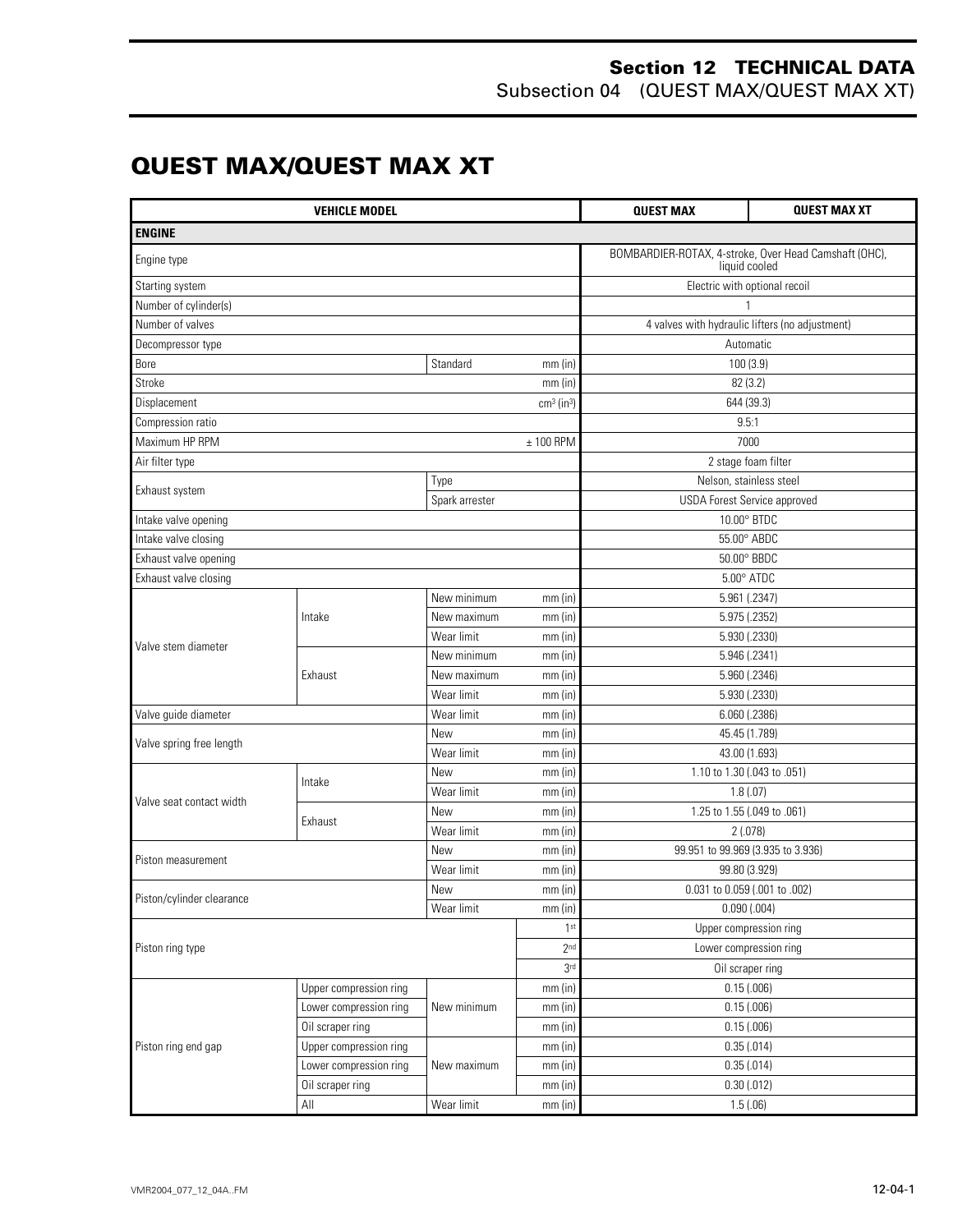| <b>VEHICLE MODEL</b>         |                        |                |           | <b>QUEST MAX</b>                     | <b>QUEST MAX XT</b> |
|------------------------------|------------------------|----------------|-----------|--------------------------------------|---------------------|
| <b>ENGINE</b>                |                        |                |           |                                      |                     |
|                              | Upper compression ring |                | $mm$ (in) | 0.025(.001)                          |                     |
|                              | Lower compression ring | New minimum    | $mm$ (in) | 0.015(.0006)                         |                     |
|                              | Oil scraper ring       |                | $mm$ (in) | $0.020$ $(.0008)$                    |                     |
| Piston/ring groove clearance | Upper compression ring |                | $mm$ (in) | $0.070$ (.0028)                      |                     |
|                              | Taper-face             | New maximum    | $mm$ (in) | $0.060$ $(.0024)$                    |                     |
|                              | Lower compression ring |                | $mm$ (in) | $0.055$ $(.0021)$                    |                     |
|                              |                        | New minimum    | $mm$ (in) | 20.007 (.7877)                       |                     |
| Rocker arm bore diameter     |                        | New maximum    | $mm$ (in) | 20.020 (.7881)                       |                     |
|                              |                        | Wear limit     | $mm$ (in) | 20.035 (.7887)                       |                     |
|                              |                        | New minimum    | $mm$ (in) | 19.980 (.7866)                       |                     |
| Rocker arm shaft diameter    |                        | New maximum    | $mm$ (in) | 19.993 (.7871)                       |                     |
|                              |                        | Wear limit     | $mm$ (in) | 19.965 (.7860)                       |                     |
| Cylinder screw M11           |                        | Service limit  | $mm$ (in) | 216.5 (8.524)                        |                     |
| Cylinder bore                |                        | New nominal    | $mm$ (in) | 99.993 to 100.007 (73.751 to 73.761) |                     |
|                              |                        | New maximum    | $mm$ (in) | 0.038(.0015)                         |                     |
| Cylinder taper               |                        | Wear limit     | $mm$ (in) | 0.090(.004)                          |                     |
|                              |                        | New maximum    | $mm$ (in) | $0.01$ (.0004)                       |                     |
| Cylinder out of round        |                        | Wear limit     | $mm$ (in) | $0.02$ (.0008)                       |                     |
|                              |                        | New minimum    | $mm$ (in) | 24.967 (.9829)                       |                     |
|                              | PTO side               | New maximum    | mm (in)   | 24.980 (.9835)                       |                     |
|                              |                        | Wear limit     | $mm$ (in) | 24.960 (9827)                        |                     |
| Camshaft bearing journal     | Magneto side           | New minimum    | $mm$ (in) | 39.927 (1.5719)                      |                     |
|                              |                        | New maximum    | $mm$ (in) | 39.935 (1.5722)                      |                     |
|                              |                        | Wear limit     | $mm$ (in) | 39.920 (1.5716)                      |                     |
|                              | PTO side               | New minimum    | $mm$ (in) | 24.987 (.9837)                       |                     |
|                              |                        | New maximum    | $mm$ (in) | 25.000 (.9842)                       |                     |
|                              |                        | Wear limit     | $mm$ (in) | 25.020 (.9850)                       |                     |
| Camshaft bore                | Magneto side           | New minimum    | $mm$ (in) | 39.984 (1.5742)                      |                     |
|                              |                        | New maximum    | $mm$ (in) | 40.000 (1.5748)                      |                     |
|                              |                        | Wear limit     | $mm$ (in) | 40.020 (1.5756)                      |                     |
|                              |                        | New minimum    | $mm$ (in) | 31.369 (1.235)                       |                     |
|                              | Intake                 | New maximum    | mm (in)   | 31.569 (1.243)                       |                     |
|                              |                        | Wear limit     | mm (in)   | 31.300 (1.232)                       |                     |
| Cam lobe                     |                        | New minimum    | mm (in)   | 31.147 (1.226)                       |                     |
|                              | Exhaust                | New maximum    | $mm$ (in) | 31.347 (1.234)                       |                     |
|                              |                        | Wear limit     | $mm$ (in) | 31.100 (1.224)                       |                     |
| Crankshaft axial clearance   |                        | New minimum    | $mm$ (in) | $0.2$ (.0078)                        |                     |
|                              |                        | New maximum    | $mm$ (in) | 0.5(0.0196)                          |                     |
|                              | MAG side               |                |           | 0.05(.0020)                          |                     |
| Crankshaft deflection        | PTO side               | Service limits | $mm$ (in) | 0.05(.0020)                          |                     |
|                              |                        | New minimum    | $mm$ (in) | 45.017 (1.7723)                      |                     |
| Crankshaft pin diameter      |                        | New maximum    | $mm$ (in) | 45.033 (1.7729)                      |                     |
|                              |                        | Wear limit     | $mm$ (in) | 44.990 (1.7710)                      |                     |
|                              |                        | New minimum    | $mm$ (in) | 54.976 (2.1644)                      |                     |
|                              | MAG side               | New maximum    | $mm$ (in) | 54.995 (2.1651)                      |                     |
|                              |                        | Wear limit     | $mm$ (in) | 54.950 (2.1634)                      |                     |
| Crankshaft journal diameter  |                        | New minimum    | $mm$ (in) | 45.974 (1.8099)                      |                     |
|                              | PTO side               | New maximum    | $mm$ (in) | 45.990 (1.8102)                      |                     |
|                              |                        | Wear limit     | $mm$ (in) | 45.940 (1.8086)                      |                     |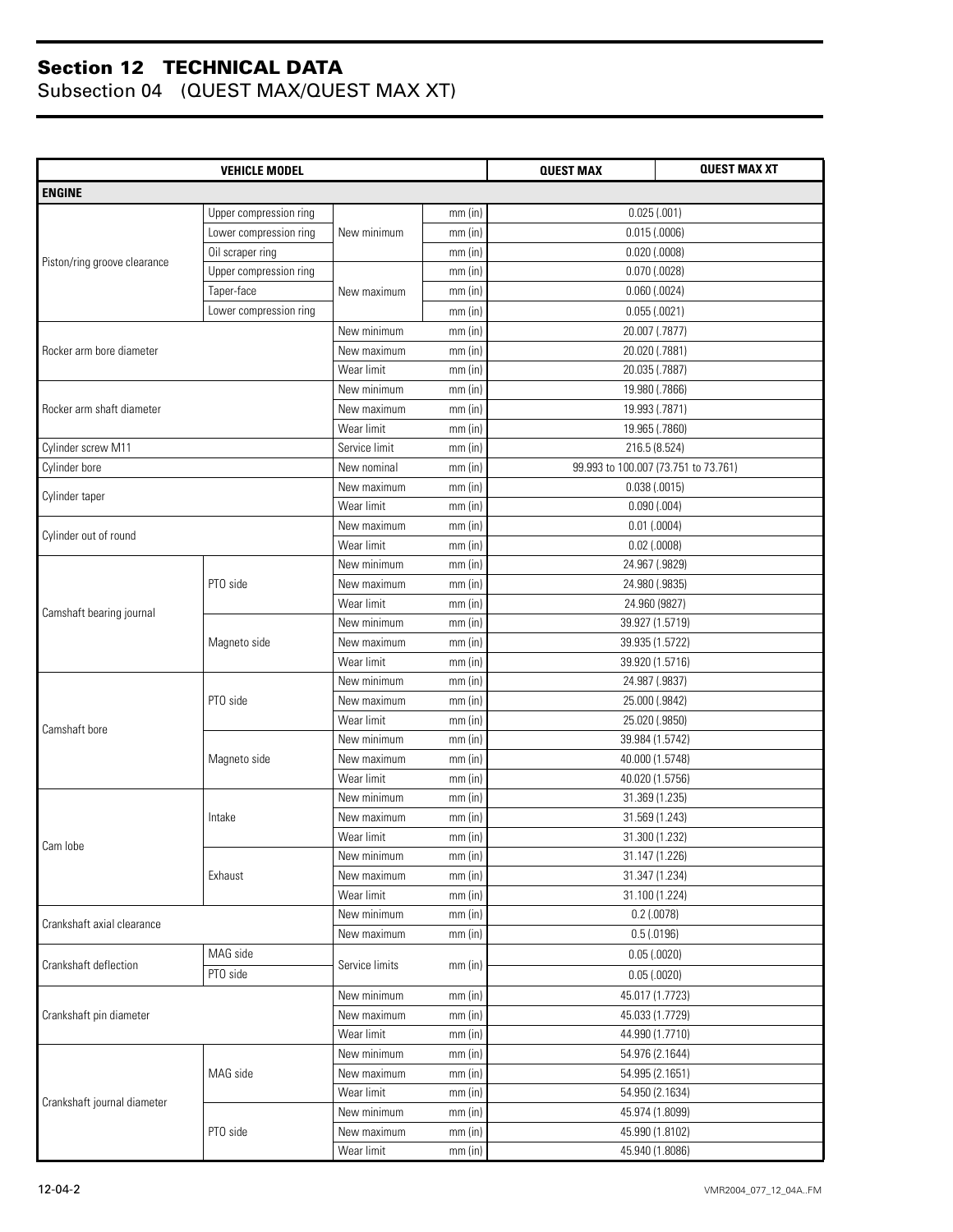| <b>VEHICLE MODEL</b>                       |          |               |           | <b>QUEST MAX</b> | <b>QUEST MAX XT</b> |
|--------------------------------------------|----------|---------------|-----------|------------------|---------------------|
| <b>ENGINE</b>                              |          |               |           |                  |                     |
|                                            | MAG side | Wear limit    | $mm$ (in) | 55.020 (2.1661)  |                     |
| Crankcase plain bearing                    | PTO side | Wear limit    | $mm$ (in) | 46.010 (1.8114)  |                     |
|                                            | MAG side |               |           | $0.07$ $(.0028)$ |                     |
| Crankshaft radial clearance                | PTO side | Service limit | $mm$ (in) | $0.07$ $(.0028)$ |                     |
| Connecting rod big end diameter            |          | Service limit | $mm$ (in) | 45.080 (1.7740)  |                     |
| Connecting rod big end clearance           |          | Service limit | $mm$ (in) | $0.09$ (.0035)   |                     |
|                                            |          | New minimum   | $mm$ (in) | 0.150(.06)       |                     |
| Connecting rod big end axial play          |          | New maximum   | $mm$ (in) | 0.302(.01)       |                     |
|                                            |          | Wear limit    | $mm$ (in) | 0.5(0.02)        |                     |
|                                            |          | New minimum   | $mm$ (in) | 23.01 (.9059)    |                     |
| Connecting rod small end diameter          |          | New maximum   | $mm$ (in) | 23.02 (.9063)    |                     |
|                                            |          | Wear limit    | $mm$ (in) | 23.07 (.9080)    |                     |
|                                            |          | New minimum   | $mm$ (in) | 22.996 (.9053)   |                     |
| Piston pin diameter                        |          | New maximum   | $mm$ (in) | 23.000 (.9055)   |                     |
|                                            |          | Wear limit    | $mm$ (in) | 22.990 (.9051)   |                     |
| Piston pin bore clearance                  |          | Wear limit    | $mm$ (in) | $0.080$ (.0035)  |                     |
| Drive belt                                 |          | New nominal   | $mm$ (in) | 32.00 (1.260)    |                     |
|                                            |          | Service limit | $mm$ (in) | 30.00 (1.181)    |                     |
|                                            |          | New minimum   | $mm$ (in) | 13.70 (.539)     |                     |
| Governor cup roller diameter               |          | New maximum   | $mm$ (in) | 13.90 (.547)     |                     |
|                                            |          | Service limit | $mm$ (in) | 13.20 (.519)     |                     |
|                                            |          | New minimum   | $mm$ (in) | 6.078 (.239)     |                     |
| Centrifugal lever pivot bolt diameter      |          | New maximum   | $mm$ (in) | 6.100 (.240)     |                     |
|                                            |          | Service limit | $mm$ (in) | 6.000(.236)      |                     |
| Centrifugal lever bore diameter            |          | Service limit | $mm$ (in) | 6.200(.244)      |                     |
|                                            |          | New minimum   | $mm$ (in) | 6.113(.241)      |                     |
| Centrifugal lever pivot bolt bore diameter |          | New maximum   | $mm$ (in) | 6.171 (.243)     |                     |
|                                            |          | Service limit | $mm$ (in) | 6.300(.248)      |                     |
|                                            |          | New minimum   | $mm$ (in) | 55.000 (2.165)   |                     |
| Drive pulley sliding half large bushing    |          | New maximum   | $mm$ (in) | 55.002 (2.166)   |                     |
|                                            |          | Service limit | $mm$ (in) | 55.200 (2.173)   |                     |
|                                            |          | New minimum   | $mm$ (in) | 30.000 (1.181)   |                     |
| Drive pulley sliding half small bushing    |          | New maximum   | mm (in)   | 30.002 (1.182)   |                     |
|                                            |          | Service limit | $mm$ (in) | 30.200 (1.189)   |                     |
|                                            |          | New minimum   | $mm$ (in) | 39.990 (1.574)   |                     |
| One-way clutch bushing diameter            |          | New maximum   | $mm$ (in) | 40.085 (1.578)   |                     |
|                                            |          | Service limit | $mm$ (in) | 40.100 (1.579)   |                     |
|                                            |          | New minimum   | $mm$ (in) | 30.000 (1.181)   |                     |
| Driven pulley sliding half busing diameter |          | New maximum   | $mm$ (in) | 30.002 (1.182)   |                     |
|                                            |          | Service limit | $mm$ (in) | 30.200 (1.189)   |                     |
|                                            |          | New minimum   | $mm$ (in) | 30.000 (1.181)   |                     |
| Driven pulley fixed half busing diameter   |          | New maximum   | $mm$ (in) | 30.002 (1.182)   |                     |
|                                            |          | Service limit | $mm$ (in) | 30.200 (1.189)   |                     |
| Torque gear on driven pulley               |          | Service limit | $mm$ (in) | 7.500 (.295)     |                     |
|                                            |          | MAG side      | $mm$ (in) | 17.990 (.708)    |                     |
| Main shaft                                 |          | PTO side      | $mm$ (in) | 24.950 (.982)    |                     |
| Bevel gear shaft                           |          | PTO side      | $mm$ (in) | 24.990 (.984)    |                     |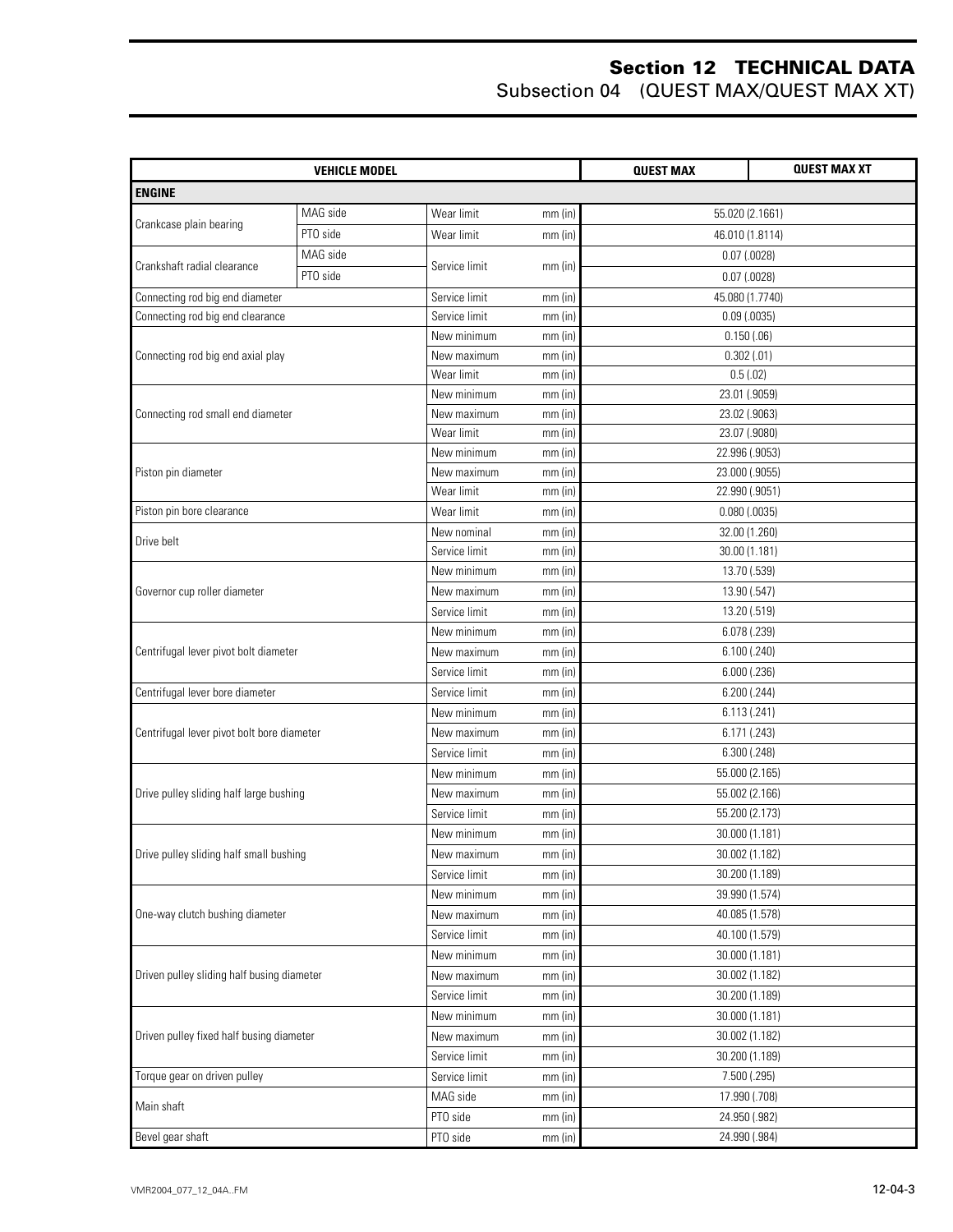| <b>VEHICLE MODEL</b>          |                                                           |                                                                                                                      | <b>QUEST MAX</b>                                          | <b>QUEST MAX XT</b> |
|-------------------------------|-----------------------------------------------------------|----------------------------------------------------------------------------------------------------------------------|-----------------------------------------------------------|---------------------|
| <b>ELECTRICAL</b>             |                                                           |                                                                                                                      |                                                           |                     |
| Magneto/generator             |                                                           |                                                                                                                      | 400 W @ 6000 RPM                                          |                     |
| Ignition system type          |                                                           |                                                                                                                      | C.D.I. (Capacity Discharge Ignition)                      |                     |
| Ignition timing               |                                                           |                                                                                                                      | Not adjustable                                            |                     |
|                               | Quantity                                                  |                                                                                                                      |                                                           |                     |
| Spark plug                    | Make and type                                             |                                                                                                                      | NGK DCPR8E                                                |                     |
|                               | Gap                                                       | $mm$ (in)                                                                                                            | 0.6 to 0.7 (.024 to .027)                                 |                     |
| Trigger coil                  |                                                           | $\Omega$                                                                                                             | $190 - 300$                                               |                     |
| Battery charging coil         |                                                           | $\Omega$                                                                                                             | $0.4 \pm 01$                                              |                     |
| Ignition coil                 | Primary                                                   | Ω                                                                                                                    | 0.34 to 0.46 @ 20°C (68°F)                                |                     |
|                               | Secondary                                                 | $k\Omega$                                                                                                            | 9.2 to 13.8 @ 20°C (68°F)                                 |                     |
| Engine RPM limiter            | Forward                                                   | <b>RPM</b>                                                                                                           | $7400 \pm 100$                                            |                     |
|                               | Reverse                                                   | <b>RPM</b>                                                                                                           | $7100 \pm 100$                                            |                     |
| Engine speed limiter          | Reverse                                                   | km/h (MPH)                                                                                                           | 14(9)                                                     |                     |
|                               | Type                                                      |                                                                                                                      | Electrolyte battery type                                  |                     |
| Battery                       | Voltage                                                   |                                                                                                                      | 12 V                                                      |                     |
|                               | Nominal rating                                            |                                                                                                                      | 19 Ah                                                     |                     |
|                               | Power starter output                                      |                                                                                                                      | 1.2 KW                                                    |                     |
| Headlamp                      |                                                           |                                                                                                                      | 2 x 30 W                                                  |                     |
| Taillight                     |                                                           |                                                                                                                      | 8/27 W, 1157                                              |                     |
| Pilot lamp cluster            |                                                           |                                                                                                                      | LEDS, 0.7 V approximately (each)                          |                     |
|                               | Location no. 1 (spare 15 A)                               |                                                                                                                      | N.A.                                                      |                     |
|                               | Location no. 2 (spare 15 A)                               |                                                                                                                      | N.A.                                                      |                     |
| Fuses                         | Location no. 3 (accessories)                              |                                                                                                                      | 15 A (power outlet and auxiliary supply)                  |                     |
|                               | Location no. 4 (fan)                                      |                                                                                                                      | 15 A                                                      |                     |
|                               | location no. 5 (main)<br>Location no. 6 (charging system) |                                                                                                                      | 20 A<br>30 A                                              |                     |
| <b>CARBURETION</b>            |                                                           |                                                                                                                      |                                                           |                     |
|                               |                                                           |                                                                                                                      | Mikuni constant depression type with manual choke and ECS |                     |
| Carburetor                    | Type                                                      |                                                                                                                      | (Enrichner Coasting System)                               |                     |
|                               | Model                                                     |                                                                                                                      | BSR42                                                     |                     |
| Fuel pump                     | Type                                                      |                                                                                                                      | Mikuni                                                    |                     |
|                               | Model                                                     |                                                                                                                      | External (vacuum-operated)                                |                     |
| Idle engine speed             |                                                           | <b>RPM</b>                                                                                                           | $1100 \pm 100$                                            |                     |
| Main jet                      |                                                           |                                                                                                                      | 152.5                                                     |                     |
| Pilot jet                     |                                                           |                                                                                                                      | 40                                                        |                     |
| Needle jet                    |                                                           |                                                                                                                      | $0-6$                                                     |                     |
| Jet needle                    |                                                           |                                                                                                                      | 6DGY17-53                                                 |                     |
| Clip position number          |                                                           |                                                                                                                      | 3                                                         |                     |
| Choke plunger position        |                                                           |                                                                                                                      | Variable choke                                            |                     |
|                               | Throttle cable                                            |                                                                                                                      | $0.5$ mm (.02 in)                                         |                     |
| Adjustment                    | Preliminary pilot screw turn                              |                                                                                                                      | 1.5                                                       |                     |
|                               | Float level                                               | $\pm$ 0.5 mm                                                                                                         | 10.0                                                      |                     |
|                               |                                                           | $\pm$ 0.020 in                                                                                                       | .390                                                      |                     |
| Fuel                          | Type                                                      |                                                                                                                      | Regular unleaded gasoline<br>87 (Ron + Mon)/2             |                     |
|                               | Octane no.                                                |                                                                                                                      |                                                           |                     |
| <b>COOLING</b>                |                                                           |                                                                                                                      |                                                           |                     |
| Coolant                       |                                                           | Ethyl glycol/water mix (50% coolant, 50% distilled water).<br>Use coolant specifically designed for aluminum engines |                                                           |                     |
| Fan                           |                                                           |                                                                                                                      | Thermostatic                                              |                     |
| Fan thermostat                | Switch ON                                                 |                                                                                                                      | 95°C (203°F)                                              |                     |
|                               | Switch OFF                                                |                                                                                                                      | 90°C (194°F)                                              |                     |
| Engine thermostat             | Opening temperature                                       |                                                                                                                      | 75°C (167°F)                                              |                     |
|                               | Closing temperature                                       |                                                                                                                      | 85°C (185°F)                                              |                     |
| Radiator cap opening pressure |                                                           |                                                                                                                      | 110 kPa (16 PSI)                                          |                     |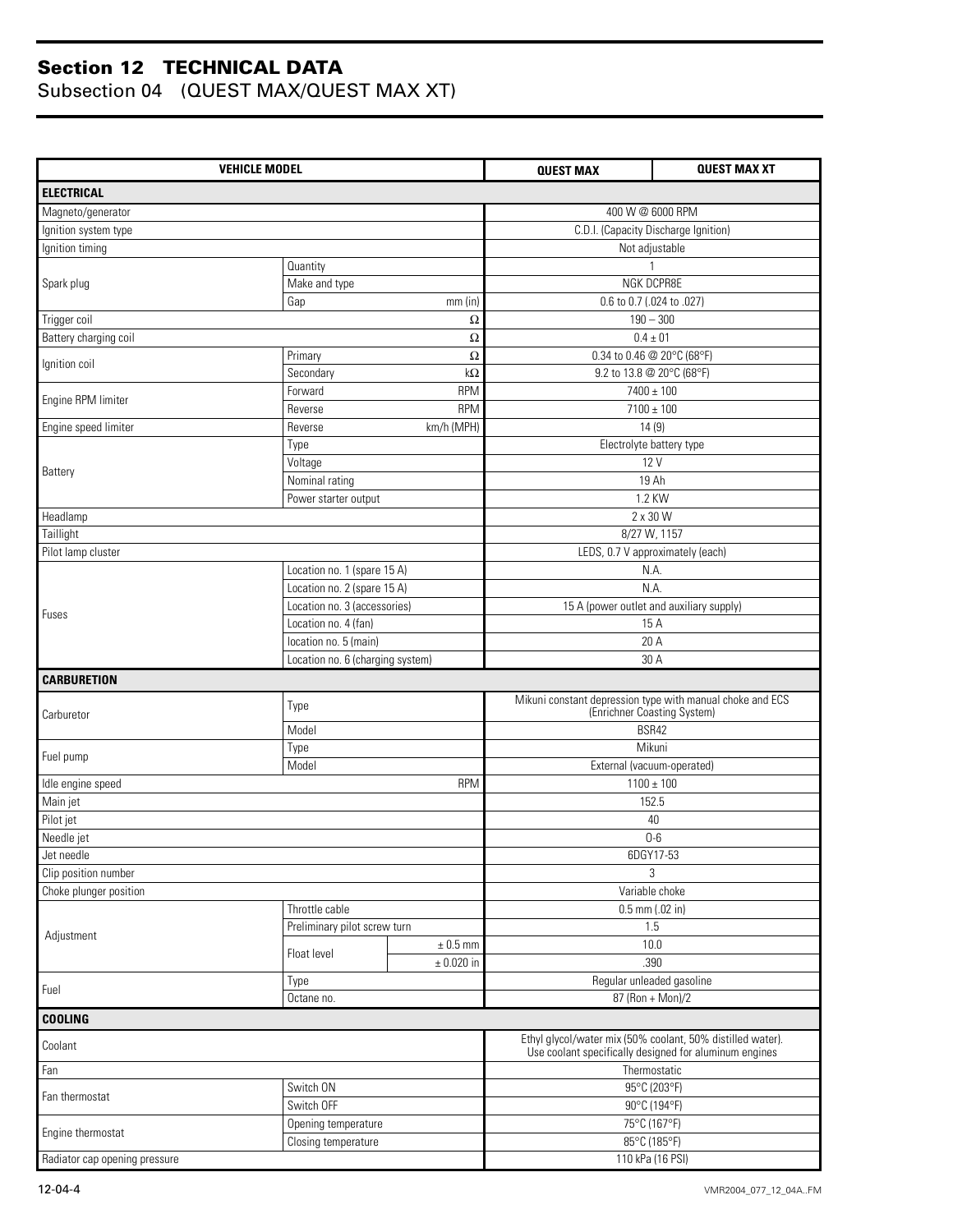| <b>VEHICLE MODEL</b>                                    |             | <b>QUEST MAX</b> | <b>QUEST MAX XT</b>                                       |
|---------------------------------------------------------|-------------|------------------|-----------------------------------------------------------|
| <b>LUBRICATION</b>                                      |             |                  |                                                           |
| Lubrication                                             |             |                  | Wet sump with replaceable oil filter                      |
| Oil filter                                              |             |                  | BOMBARDIER-ROTAX                                          |
| Oil pressure switch operation                           |             |                  | 16 to 60 kPa (2.3 to 8.7 PSI)                             |
| Oil temperature (max.)                                  |             |                  | 140°C (284°F)                                             |
| Engine oil pressure (min. @ idle RPM in warm condition) |             |                  | 80 kPa (11.6 PSI)                                         |
| <b>DRIVE TRAIN</b>                                      |             |                  |                                                           |
|                                                         |             |                  | CVT (Continuously Variable Transmission).                 |
| Transmission                                            | Type        |                  | Dual range (HI-LO) with park, neutral and reverse         |
| Engagement RPM                                          | $± 100$ RPM |                  | 1450                                                      |
| Front differential                                      |             |                  | Shaft driven/single Auto-Lock differential (pump driven)  |
| Front differential ratio                                |             |                  | 3.6:1                                                     |
| Rear axle                                               |             |                  | Shaft driven/solid axle                                   |
| Rear axle ratio                                         |             |                  | 3.6:1                                                     |
| <b>STEERING</b>                                         |             |                  |                                                           |
| Turning radius                                          |             |                  | $2.10 \text{ m}$ (7 ft)                                   |
| Total toe (vehicle on ground)                           | mm(in)      |                  | $8 \pm 4$ (.315 ± .157), each side                        |
| Camber angle                                            |             |                  | $0^{\circ}$                                               |
| Tie-rod maximum length unengaged                        | $mm$ (in)   |                  | $20 \pm 5$ (.787 $\pm$ 0.197)                             |
| <b>SUSPENSION</b>                                       |             |                  |                                                           |
| $\bullet$ FRONT                                         |             |                  |                                                           |
| Suspension type                                         |             |                  | Independent suspension - double A-arm                     |
| Suspension travel                                       | $mm$ (in)   |                  | 178(7)                                                    |
| Shock absorber                                          | Oty         |                  | $\overline{2}$                                            |
|                                                         | Type        |                  | Oil                                                       |
| Spring free length                                      | mm(in)      |                  | 290 (11.42)                                               |
| Spring color code                                       |             |                  | Silver/Red/Black                                          |
| Front preload adjustment                                |             |                  | N.A.                                                      |
| $\bullet$ REAR                                          |             |                  |                                                           |
| Suspension type<br>Suspension travel                    | $mm$ (in)   |                  | Rigid swing arm<br>190.5 (7.5)                            |
|                                                         | Oty         |                  | $\overline{2}$                                            |
| Shock absorber                                          | Type        |                  | Oil                                                       |
| Spring free length                                      | $mm$ (in)   |                  | 401.9 (15.82)                                             |
| Spring color code                                       |             |                  | Black/Black/Red                                           |
| Rear preload adjustment                                 |             |                  | 3 settings                                                |
| <b>BRAKES</b>                                           |             |                  |                                                           |
| Front brake                                             | Oty         |                  | 2 discs                                                   |
|                                                         | Type        |                  | Hydraulic                                                 |
| Rear brake                                              | Oty         |                  | 1 disc                                                    |
|                                                         | Type        |                  | Mechanical cable/Hydraulic                                |
| Parking brake                                           |             |                  | Transmission brake and brake lever lock on LH brake lever |
| Caliper                                                 |             |                  | Floating                                                  |
| Lining material                                         |             |                  | Semi metallic                                             |
| Minimum pad thickness                                   | $mm$ (in)   |                  | 1(.04)                                                    |
| Minimum brake disk thickness                            | $mm$ (in)   |                  | 4.5(.18)                                                  |
| Maximum brake disk warpage                              | $mm$ (in)   |                  | 0.2(.01)                                                  |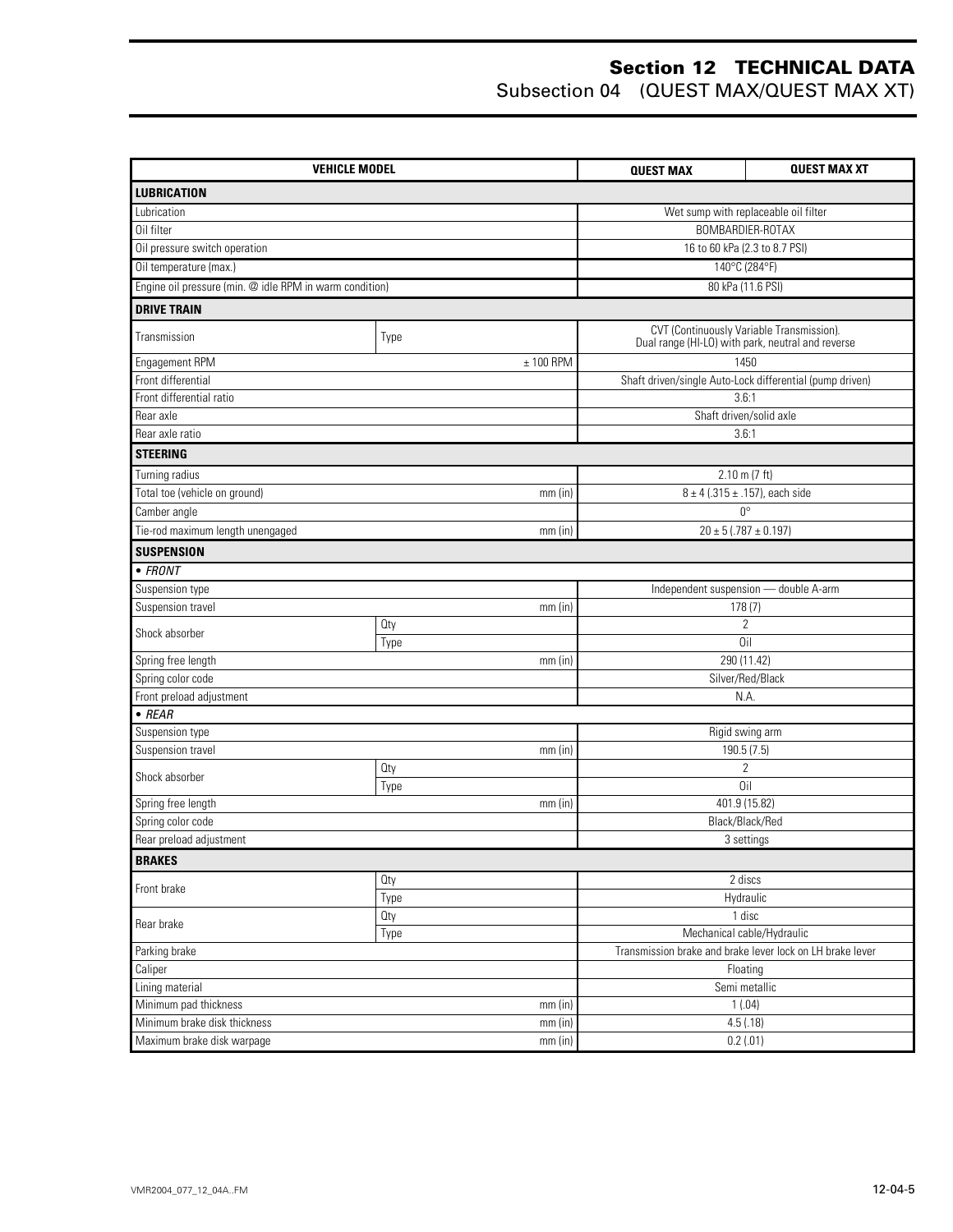| <b>VEHICLE MODEL</b>                                                                 |                                      |             | <b>QUEST MAX</b>                                                                              | <b>QUEST MAX XT</b> |  |
|--------------------------------------------------------------------------------------|--------------------------------------|-------------|-----------------------------------------------------------------------------------------------|---------------------|--|
| <b>TIRES AND WHEELS</b>                                                              |                                      |             |                                                                                               |                     |  |
| $\bullet$ TIRE                                                                       |                                      |             |                                                                                               |                     |  |
|                                                                                      |                                      | Recommended | 38 kPa (5.5 PSI)                                                                              |                     |  |
|                                                                                      | Front                                | Minimum     | 35 kPa (5 PSI)                                                                                |                     |  |
| Pressure                                                                             |                                      | Recommended | 31 kPa (4.5 PSI)                                                                              |                     |  |
|                                                                                      | Rear                                 | Minimum     | 28 kPa (4 PSI)                                                                                |                     |  |
| Minimum tread pattern depth                                                          |                                      |             | 4 mm (.16 in)                                                                                 |                     |  |
|                                                                                      | Front                                |             | 25 x 8 x 12 Trailwolf                                                                         |                     |  |
| Size                                                                                 | Rear                                 |             | 25 x 11 x 12 Trailwolf                                                                        |                     |  |
| • WHEELS                                                                             |                                      |             |                                                                                               |                     |  |
|                                                                                      | Front                                |             | 12 x 6.5                                                                                      |                     |  |
| Size                                                                                 | Rear                                 |             | $12 \times 8$                                                                                 |                     |  |
| <b>DIMENSION</b>                                                                     |                                      |             |                                                                                               |                     |  |
| Overall length                                                                       |                                      |             | 2.33 m (92 in)                                                                                | $2.37$ m (93 in)    |  |
| Overall width                                                                        |                                      |             | 1.19 m (47 in)                                                                                |                     |  |
| Overall height                                                                       |                                      |             | 1.33 m (52 in)                                                                                |                     |  |
| Dry weight                                                                           |                                      |             | 363 kg (798 lb)                                                                               |                     |  |
| Wheel base                                                                           |                                      |             | $1.55$ m (61 in)                                                                              |                     |  |
|                                                                                      | Front                                |             | 992 mm (39 in)                                                                                |                     |  |
| Wheel track                                                                          | Rear                                 |             | 940 mm (37 in)                                                                                |                     |  |
| Front and under engine ground clearance                                              |                                      |             | 244 mm (9.6 in)                                                                               |                     |  |
| Rear rigid axle ground clearance                                                     |                                      |             | 188 mm (7.4 in)                                                                               |                     |  |
| <b>CAPACITIES</b>                                                                    |                                      |             |                                                                                               |                     |  |
| • LIQUID                                                                             |                                      |             |                                                                                               |                     |  |
| Fuel tank                                                                            |                                      |             | 21.8 L (5.8 U.S. gal)                                                                         |                     |  |
| Fuel tank reserve                                                                    |                                      |             | 4 L (1.1 U.S. gal)                                                                            |                     |  |
|                                                                                      | Capacity                             |             | 3 L (3.17 quarts)                                                                             |                     |  |
| Engine/transmission oil                                                              | Recommended                          |             | SAE 10W40, 4-stroke mineral based oil SG, SH or SJ or                                         |                     |  |
|                                                                                      |                                      |             | Bombardier synthetic oil 5W40. Refer to the oil viscosity chart in the<br>MAINTENANCE section |                     |  |
|                                                                                      |                                      | Front       | 610 mL (21 U.S. oz)                                                                           |                     |  |
| Differential oil                                                                     | Capacity                             | Rear        | 250 mL (8.4 U.S. oz)                                                                          |                     |  |
|                                                                                      | Recommended                          |             | Bombardier differential oil or Synthetic polyester oil 75W90 (API GL5)                        |                     |  |
| CV joint grease                                                                      |                                      |             | TEXACO, HTBJ grease (M3014), ONLY                                                             |                     |  |
| Propeller shaft grease                                                               |                                      |             | SHELL, Alvania EP-2, ONLY                                                                     |                     |  |
|                                                                                      | Capacity                             |             | 250 mL (8.5 U.S. oz)                                                                          |                     |  |
| Hydraulics brakes                                                                    | Recommended                          |             | Brake fluid DOT 4, ONLY                                                                       |                     |  |
| Cooling system                                                                       |                                      |             | 2.5 L (2.65 quarts)                                                                           |                     |  |
| · BODY AND FRAME                                                                     |                                      |             |                                                                                               |                     |  |
| Weight distribution                                                                  | Front/rear                           | $\%$        | 49/51                                                                                         |                     |  |
| Front storage tray                                                                   |                                      |             | 10 kg (22 lb)                                                                                 |                     |  |
| Rack                                                                                 | Front (including front storage tray) |             | 40 kg (90 lb)                                                                                 |                     |  |
|                                                                                      | Rear (including tongue weight)       |             | 80 kg (175 lb)                                                                                |                     |  |
| Total vehicle load allowed (including driver, all other loads and added accessories) |                                      |             | 272 kg (600 lb)                                                                               |                     |  |
| Gross vehicle weight rating                                                          |                                      |             | 646 kg (1421 lb)                                                                              |                     |  |
| Towing                                                                               |                                      |             | 500 kg (1100 lb)                                                                              |                     |  |
| Tongue (included with rear rack weight)                                              |                                      |             | 14 kg (30 lb)                                                                                 |                     |  |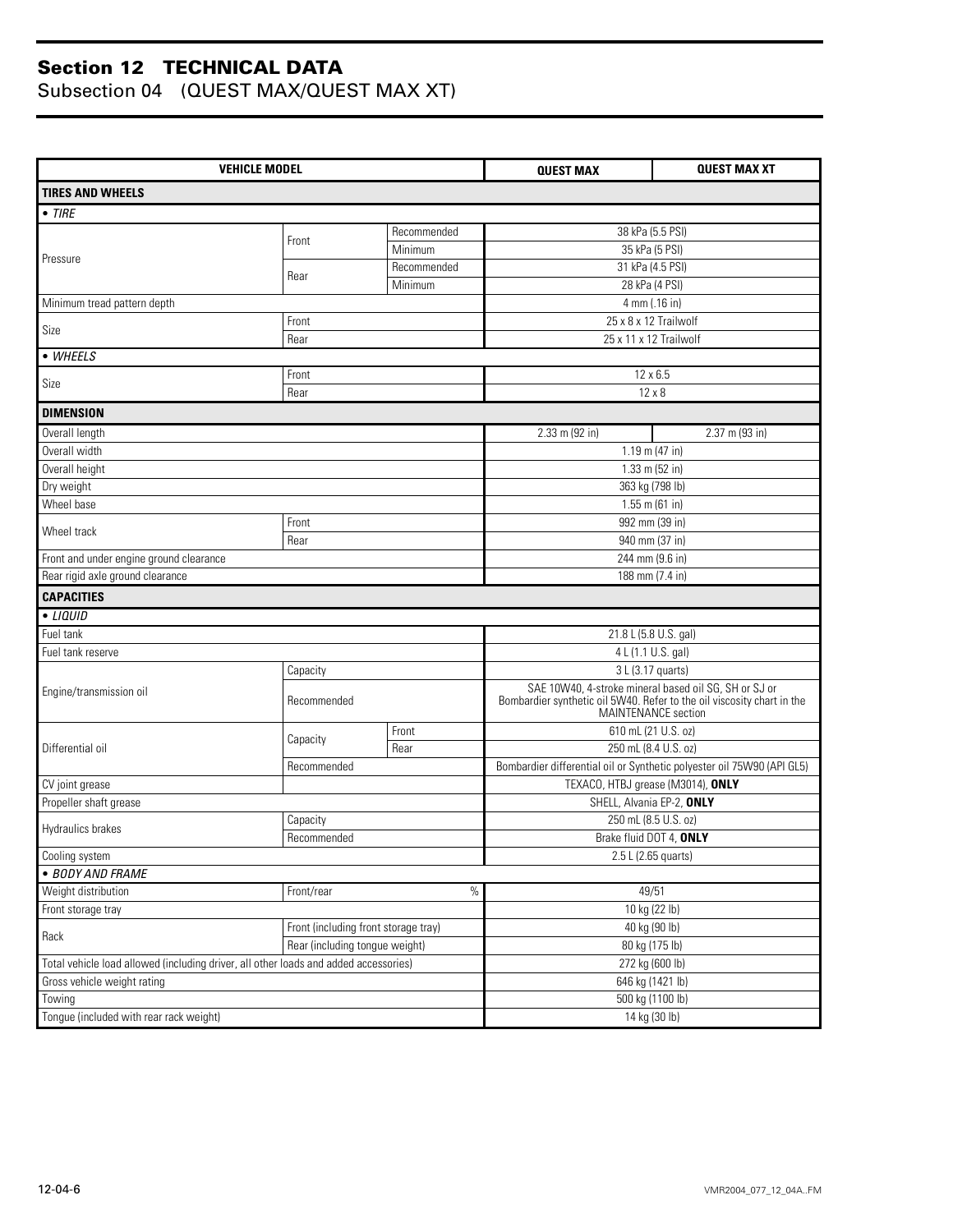|                            | <b>VEHICLE MODEL</b> | <b>QUEST MAX</b> | <b>QUEST MAX XT</b>                             |  |  |
|----------------------------|----------------------|------------------|-------------------------------------------------|--|--|
| <b>MATERIAL</b>            |                      |                  |                                                 |  |  |
|                            | Material             |                  | Steel                                           |  |  |
| Frame                      | Color                |                  | <b>Black</b>                                    |  |  |
|                            | Material             |                  | Steel                                           |  |  |
| Wheel                      | Color                | Silver           | Chrome                                          |  |  |
|                            | Material             |                  | Steel                                           |  |  |
| Front/rear rack            | Color                |                  | Black                                           |  |  |
|                            | Material             |                  | Steel                                           |  |  |
| Front bumper               | Color                | Black            | Silver                                          |  |  |
| Front/rear fender          | Material             |                  | High density polyethylene                       |  |  |
|                            | Color                |                  | Camo or Laurentian Green or Viper Red or Yellow |  |  |
| Fuel tank protector        | Material             |                  | High density polyethylene                       |  |  |
|                            | Color                |                  | <b>Black</b>                                    |  |  |
| Steering cover             | Material             |                  | High density polyethylene                       |  |  |
|                            | Color                |                  | Slate Grey                                      |  |  |
|                            | Material             |                  | High density polyethylene                       |  |  |
| Storage compartment cover  | Color                |                  | Slate Grey                                      |  |  |
| Front facia                | Material             |                  | High density polyethylene                       |  |  |
|                            | Color                |                  | Slate Grey                                      |  |  |
| Rear facia                 | Material             |                  | Low density polyethylene                        |  |  |
|                            | Color                |                  | Slate Grey                                      |  |  |
| Engine side panel          | Material             |                  | High density polyethylene                       |  |  |
|                            | Color                |                  | Camo or Laurentian Green or Viper Red or Yellow |  |  |
| Foot rest                  | Material             |                  | High density polyethylene                       |  |  |
|                            | Color                |                  | Slate Grey                                      |  |  |
| Console                    | Material             |                  | High density polyethylene                       |  |  |
|                            | Color                |                  | Slate Grey                                      |  |  |
| Air box cover              | Material             |                  | Nylon                                           |  |  |
|                            | Color                |                  | Black                                           |  |  |
| Air box                    | Material             |                  | Polypropylene                                   |  |  |
|                            | Color                |                  | Black                                           |  |  |
| Transmission lever locator | Material             |                  | Nylon                                           |  |  |
|                            | Color                |                  | Black                                           |  |  |
| A-arm protector            | Material             |                  | High density polyethylene                       |  |  |
|                            | Color                |                  | Black                                           |  |  |
| Mudguard                   | Material             |                  | Low density polyethylene                        |  |  |
|                            | Color                |                  | Slate Grey                                      |  |  |
| Seat base                  | Material             |                  | Polypropylene                                   |  |  |
|                            | Color                |                  | Black                                           |  |  |
|                            | Material             |                  | Thermoformed vinyl                              |  |  |
| Seat cover                 | Color                |                  | <b>Black</b>                                    |  |  |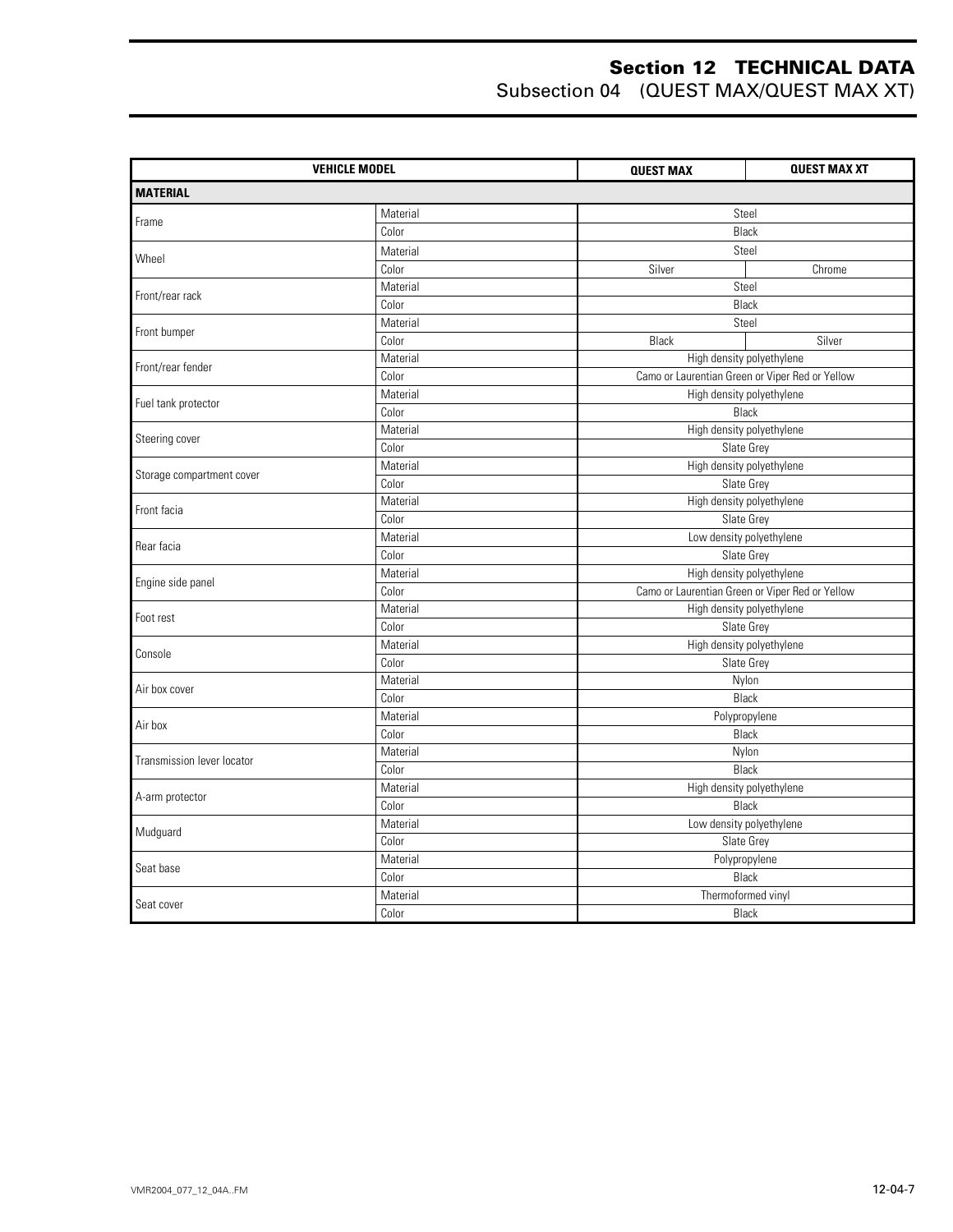| <b>VEHICLE MODEL</b>            |                  | <b>QUEST MAX</b>   | <b>QUEST MAX XT</b>                                   | <b>SERVICE PRODUCT</b> |
|---------------------------------|------------------|--------------------|-------------------------------------------------------|------------------------|
| <b>TORQUE</b>                   |                  |                    |                                                       |                        |
| • ENGINE                        |                  |                    |                                                       |                        |
| Engine support                  | M <sub>8</sub>   |                    | 24 N · m (17 lbf · ft)                                |                        |
| Engine mount                    | M10              |                    | 48 N • m (35 lbf • ft)                                |                        |
| Spark plug                      |                  |                    | 18 N · m (159 lbf · in)                               |                        |
| Oil filter screw                |                  |                    | 9 N · m (80 lbf · in)                                 |                        |
| Dipstick tube screw             |                  |                    | 9 N · m (80 lbf · in)                                 | None                   |
| Magneto cover bolts             |                  |                    | $9 N \cdot m (80 lbf \cdot in)$                       |                        |
| Starter bolts                   |                  |                    | 9 N · m (80 lbf · in)                                 |                        |
| Vehicle speed sensor            |                  |                    | 9 N · m (80 lbf · in)                                 |                        |
| Starter RED (+) cable           |                  |                    | 6 N · m (53 lbf · in)                                 | Dielectric grease      |
| Rotor nut                       |                  |                    | 150 N•m (111 lbf•ft)                                  | None                   |
| Stator bolt                     |                  |                    | 9 N · m (80 lbf · in)                                 |                        |
| Trigger coil bolt               |                  |                    | 9 N•m (80 lbf•in)                                     | Loctite 243            |
| • COOLING                       |                  |                    |                                                       |                        |
| Radiator mount screw/nut        |                  |                    | 10 N · m (89 lbf · in)                                |                        |
| Thermostat housing              |                  |                    | 9 N · m (80 lbf · in)                                 |                        |
| Thermostat bleeding screw       |                  |                    | 9 N · m (80 lbf · in)                                 |                        |
| Temperature sensor              |                  |                    | 17 N · m (151 lbf · in)                               |                        |
| Water pump housing              |                  |                    | 9 N•m (80 lbf•in)                                     | None                   |
| Impeller (left hand thread)     |                  |                    | 3 N•m (27 lbf•in)                                     |                        |
| Fan mount screw/nut             |                  |                    | 4.5 N•m (40 lbf•in)                                   |                        |
| Temperature sender on radiator  |                  |                    | 11 N • m (97 lbf • in)                                |                        |
| • EXHAUST                       |                  |                    |                                                       |                        |
| Exhaust nut                     |                  |                    | 11 N • m (97 lbf • in)                                |                        |
|                                 | On exhaust pipe  |                    | 13 N · m (115 lbf · in)                               |                        |
| Heat shield screws              | Rear heat shield |                    | 6 N • m (53 lbf • in)                                 | None                   |
|                                 | Engine           |                    | 32 N•m (24 lbf•ft)                                    |                        |
| Heat shield support             | Exhaust pipe     |                    | 13 N · m (115 lbf · in)                               |                        |
| • LUBRICATION                   |                  |                    |                                                       |                        |
| Engine oil drain plug           |                  |                    | 29 N • m (21 lbf • ft)                                |                        |
| Engine oil strainer cover       |                  |                    | 9 N•m (80 lbf•in)                                     |                        |
| Oil pump housing                |                  |                    | 9 N · m (80 lbf · in)                                 | None                   |
| Oil pressure regulator plug     |                  |                    | 11 N • m (97 lbf • in)                                |                        |
| Oil pressure switch             |                  |                    | 14 N·m (124 lbf•in)                                   |                        |
| · CYLINDER AND HEAD             |                  |                    |                                                       | Loctite 243            |
| <b>Breather</b>                 |                  |                    | 4 N · m (35 lbf · in)                                 | Loctite 243            |
| Valve cover                     |                  |                    | 9 N · m (80 lbf · in)                                 |                        |
| Rocker arm shaft screw          |                  |                    | 20 N•m (15 lbf•ft) + 90° rotation                     |                        |
|                                 | M <sub>6</sub>   |                    | 10 N • m (89 lbf • in)                                | None                   |
| Cylinder head screw             | M11              |                    | 50 N $\bullet$ m (37 lbf $\bullet$ ft) + 90° rotation |                        |
| Intake adaptor                  |                  |                    | 21 N•m (16 lbf•ft)                                    |                        |
| Camshaft timing gear            |                  |                    | 9 N • m (80 lbf • in)                                 |                        |
| Chain guide                     |                  |                    | 9 N • m (80 lbf • in)                                 |                        |
| Chain tensioner housing         |                  |                    | 7 N • m (62 lbf • in)                                 |                        |
| Chain tensioner plug            |                  |                    | $5 N \cdot m$ (44 lbf $\cdot in$ )                    | None                   |
| • CRANKSHAFT                    |                  |                    |                                                       |                        |
| Crankcase housing screw         |                  |                    | 9 N • m (80 lbf • in)                                 |                        |
| Connecting rod                  |                  |                    | 45 N · m (33 lbf • ft) + 90° rotation                 | None                   |
| Crankshaft locking access screw |                  | 21 N•m (16 lbf•ft) |                                                       |                        |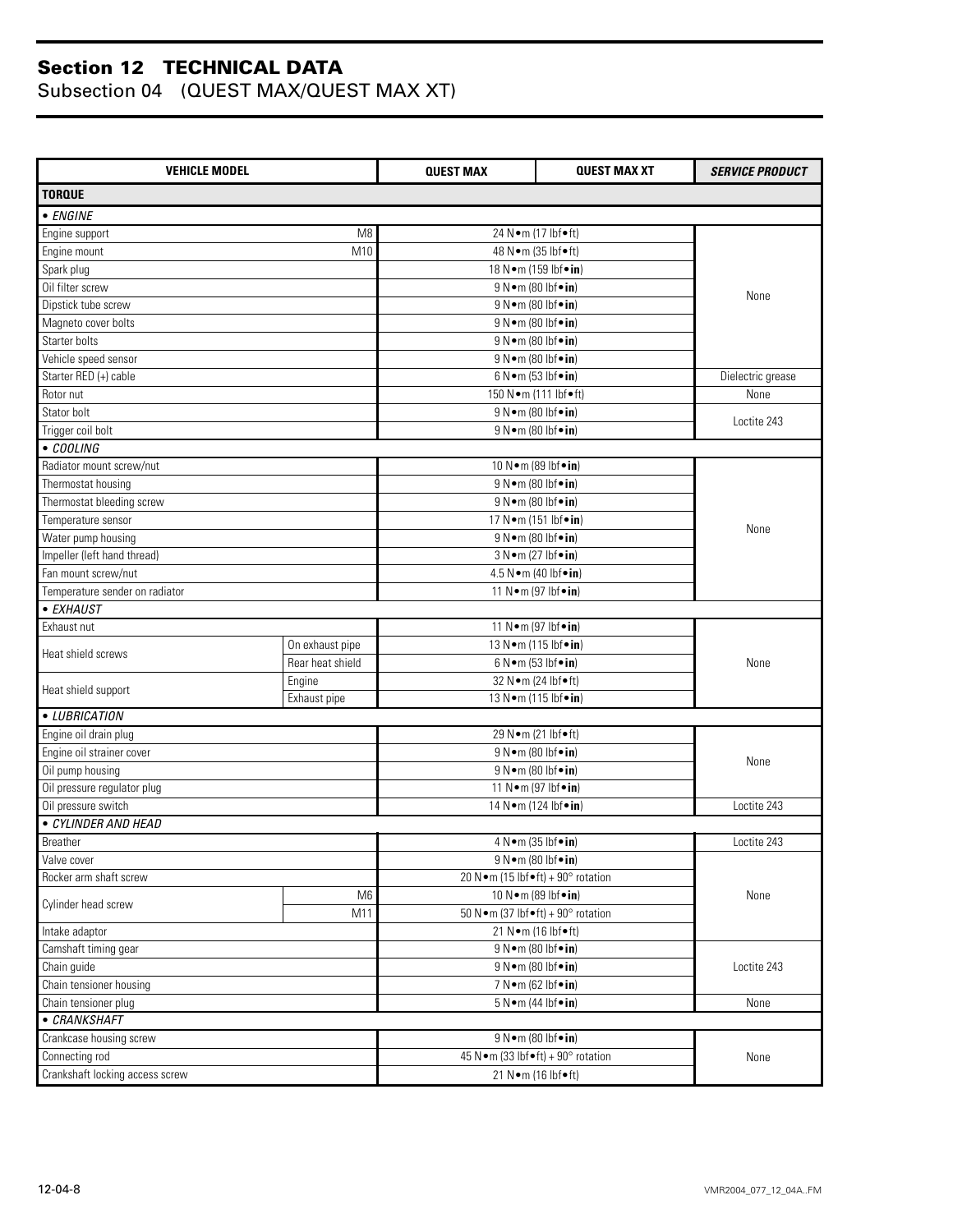| <b>VEHICLE MODEL</b>                |                      | <b>QUEST MAX</b>         | <b>QUEST MAX XT</b>                                               | <b>SERVICE PRODUCT</b> |
|-------------------------------------|----------------------|--------------------------|-------------------------------------------------------------------|------------------------|
| <b>TORQUE</b>                       |                      |                          |                                                                   |                        |
| $\bullet$ GEARBOX                   |                      |                          |                                                                   |                        |
| Air guide                           |                      |                          | 9 N · m (80 lbf · in)                                             |                        |
| Bearing screw                       |                      |                          | 9 N • m (80 lbf • in)                                             | Loctite 243            |
| Bearing cover                       |                      |                          | 23 N•m (17 lbf•ft)                                                |                        |
| Bevel gear access screw             |                      |                          | 23 N•m (17 lbf•ft)                                                |                        |
| Index lever                         |                      |                          | 9 N · m (80 lbf · in)                                             | None                   |
| Starter drive pinion cover          |                      |                          | 17 N·m (151 lbf•in)                                               |                        |
| Shifting indicator switch           |                      |                          | 4 N · m (35 lbf · in)                                             | Loctite 5910           |
| $\bullet$ CVT                       |                      |                          |                                                                   |                        |
| CVT cover                           |                      |                          | 9 N • m (80 lbf • in)                                             |                        |
| Centrifugal lever bolt              |                      |                          | $5 N \cdot m$ (44 lbf $\cdot$ in)                                 |                        |
| Drive pulley                        |                      |                          | 100 N•m (74 lbf•ft),<br>refer to CVT section for proper procedure | None                   |
| Driven pulley                       |                      |                          | 60 N · m (44 lbf • ft)                                            |                        |
| $\bullet$ FUEL                      |                      |                          |                                                                   |                        |
| Carburetor mounting clamp           |                      |                          | $0.6 N \cdot m$ (5.4 lbf $\cdot in$ )                             | None                   |
| • DRIVE TRAIN                       |                      |                          |                                                                   |                        |
| Front differential mounting bracket |                      |                          | 25 N•m (18 lbf•ft)                                                |                        |
| Rear differential socket screws     |                      |                          | 48 N · m (35 lbf • ft)                                            |                        |
|                                     | Engine side          |                          | 34 N•m (26 lbf•ft)                                                |                        |
| Propeller shaft screw               | Differential side    |                          | 42 N • m (31 lbf • ft)                                            |                        |
| Rear differential Torx screw        |                      | 75 N•m (55 lbf•ft)       |                                                                   |                        |
|                                     | Torx screw           |                          | 65 N•m (48 lbf•ft)                                                |                        |
| Rear differential protector         | Hexagonal screw      |                          | 25 N•m (18 lbf•ft)                                                | None                   |
| Trailer hitch hexagonal screw       |                      | 48 N · m (35 lbf • ft)   |                                                                   |                        |
| Differential oil drain plug         | Front/rear           | 13 N · m (115 lbf · in)  |                                                                   |                        |
| Front differential mounting bracket |                      | 25 N•m (18 lbf•ft)       |                                                                   |                        |
| Rear differential socket screws     |                      | 48 N • m (35 lbf • ft)   |                                                                   |                        |
| Propeller shaft screw               | Engine side          |                          | 34 N•m (26 lbf•ft)                                                |                        |
|                                     | Differential side    |                          | 42 N • m (31 lbf • ft)                                            |                        |
| • WHEEL                             |                      |                          |                                                                   |                        |
| Wheel nuts                          |                      |                          | 75 N•m (55 lbf•ft)                                                | Anti-seize             |
| • STEERING                          |                      |                          |                                                                   |                        |
| Tie rod ends                        |                      |                          | 75 N•m (55 lbf•ft)                                                |                        |
| Steering arm (castellated nut)      |                      | 75 N•m (55 lbf•ft)       |                                                                   | None                   |
| Handlebar screws                    |                      |                          | 24 N•m (17 lbf•ft)                                                |                        |
| Steering column half housing bolts  |                      |                          | 24 N · m (17 lbf · ft)                                            | Loctite 243            |
| Flanged bearing bolts               |                      |                          | 19 N · m (168 lbf · in)                                           |                        |
| Handle grip screw                   |                      |                          | 4 N•m (35 lbf•in)                                                 | None                   |
| • SUSPENSION                        |                      |                          |                                                                   |                        |
| Shock absorber bolt                 |                      |                          | 48 N • m (35 lbf • ft)                                            |                        |
| Upper/lower A-arm                   |                      |                          | 63 N•m (46 lbf•ft)                                                |                        |
| Ball joint end                      |                      |                          | 45 N • m (33 lbf • ft)                                            |                        |
| Swing arm                           | To rear differential |                          | 65 N•m (48 lbf•ft)                                                |                        |
|                                     | To rear axle         |                          | 48 N • m (35 lbf • ft)                                            | None                   |
| Rear swing arm RH pivot             |                      |                          | 147 N·m (108 lbf•ft)                                              |                        |
| Rear swing arm LH pivot             |                      |                          | 11 N • m (97 lbf • in)                                            |                        |
| Rear swing arm LH nut               |                      | 147 N · m (108 lbf · ft) |                                                                   |                        |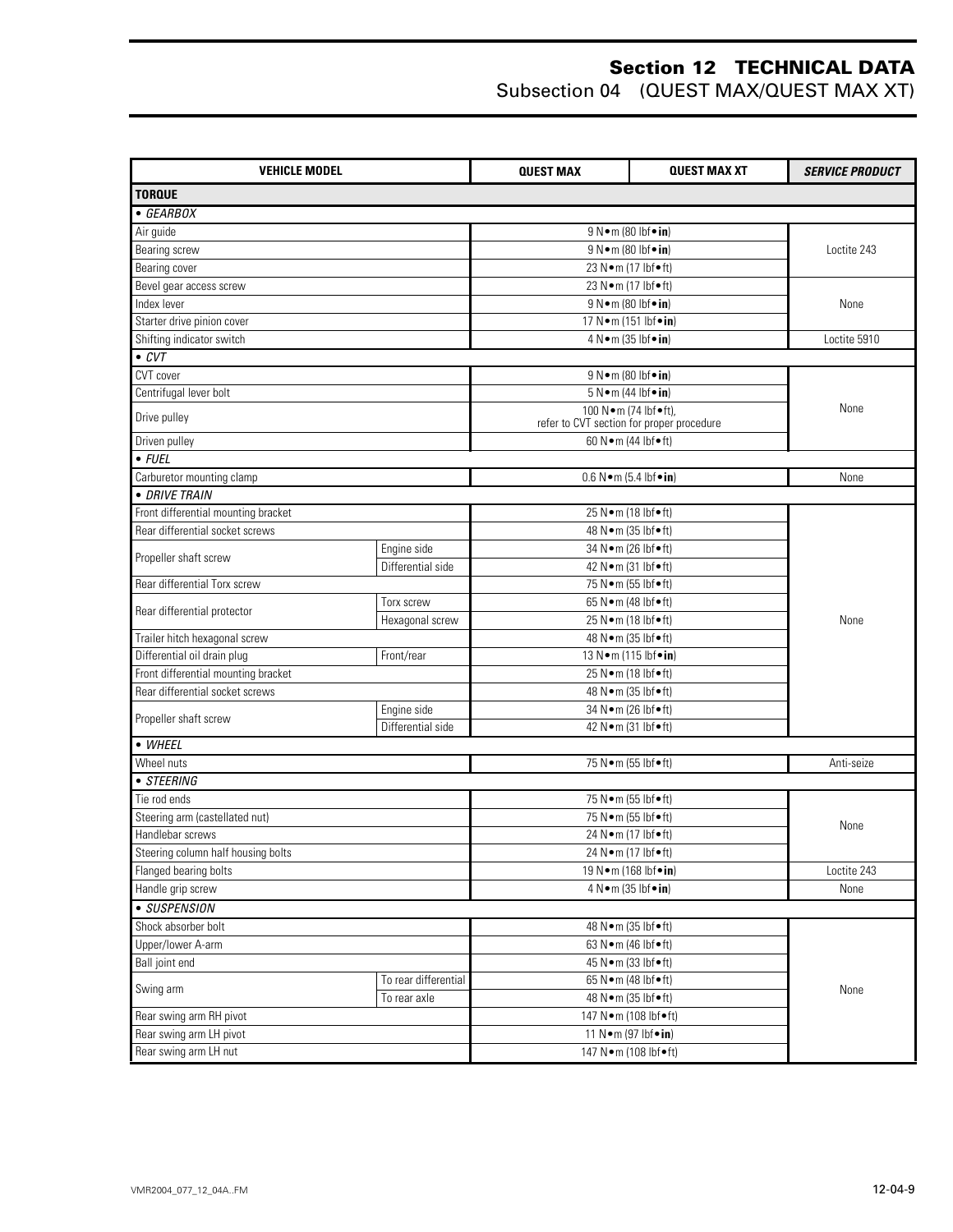| <b>VEHICLE MODEL</b>         |                | <b>QUEST MAX</b>                     | <b>QUEST MAX XT</b>                | <b>SERVICE PRODUCT</b> |  |
|------------------------------|----------------|--------------------------------------|------------------------------------|------------------------|--|
| <b>TORQUE</b>                |                |                                      |                                    |                        |  |
| $-BRAKE$                     |                |                                      |                                    |                        |  |
| Caliper brake screws         |                |                                      | 24 N•m (17 lbf•ft)                 |                        |  |
| Brake disk screws            |                |                                      | 34 N • m (25 lbf • ft)             |                        |  |
| Rear reservoir bolt          |                |                                      | 10 N • m (89 lbf • in)             |                        |  |
| Rear master cylinder bolts   |                |                                      | 32 Nom (24 lbfoft)                 | None                   |  |
| <b>BANJO</b> bolts           |                |                                      | 24 N•m (17 lbf•ft)                 |                        |  |
| Caliper bleeder valve        |                |                                      | 5.5 N · m (49 lbf · in)            |                        |  |
| Rear master cylinder rod nut |                |                                      | $5 N \cdot m$ (44 lbf $\cdot in$ ) |                        |  |
| Rear cable bracket           |                |                                      | 10 N · m (89 lbf · in)             |                        |  |
| Hydraulic brake light switch |                |                                      | 24 N•m (17 lbf•ft)                 | Pipe sealant           |  |
| • BODY/FRAME                 |                |                                      |                                    |                        |  |
| Front bumper                 |                |                                      | 24 N•m (17 lbf•ft)                 |                        |  |
| Front rack                   | M <sub>6</sub> |                                      | 2.5 N•m (22 lbf•in)                |                        |  |
|                              | M <sub>8</sub> |                                      | 15 N · m (133 lbf · in)            |                        |  |
| Rear rack                    | M <sub>8</sub> | 15 N • m (133 lbf • in)              |                                    |                        |  |
| Rear extension frame         |                | 48 N • m (35 lbf • ft)               |                                    |                        |  |
| Front differential support   |                | 24 N•m (17 lbf•ft)                   |                                    |                        |  |
| Seat pivot bar hook          |                | 10 N · m (89 lbf · in)               |                                    |                        |  |
| Winch plate support          |                | 24 N•m (17 lbf•ft)                   |                                    |                        |  |
| Seat latch stud              |                | 29 N • m (21 lbf • ft)               |                                    |                        |  |
| Seat latch base              |                | 4 N • m (35 lbf • in)                |                                    |                        |  |
| Inner fender                 |                | 5 N · m (44 lbf · in)                |                                    |                        |  |
| A-arm protector              |                | 2.5 N • m (22 lbf • in)              | None                               |                        |  |
| Footrest                     |                | 24 N•m (17 lbf•ft)                   |                                    |                        |  |
| Footpeg                      |                | 6 N • m (53 lbf • in)                |                                    |                        |  |
| Removable brace              |                | 24 N•m (17 lbf•ft)                   |                                    |                        |  |
| Engine skid plate<br>M8      |                | 15 N · m (133 lbf · in)              |                                    |                        |  |
| Headlamp housing             |                | $0.6 N \cdot m$ (5.4 lbf $\cdot$ in) |                                    |                        |  |
| Winch                        |                | 16 N • m (12 lbf • ft)<br>N.A.       |                                    |                        |  |
| Fearlead                     |                | 16 N•m (12 lbf•ft)<br>N.A.           |                                    |                        |  |
| Winch plate                  |                | N.A.<br>24 N•m (17 lbf•ft)           |                                    |                        |  |
| Hand guard                   |                | N.A.                                 | $6 N \cdot m$ (53 lbf $\cdot in$ ) |                        |  |
| Hand guard support           |                | N.A.                                 |                                    |                        |  |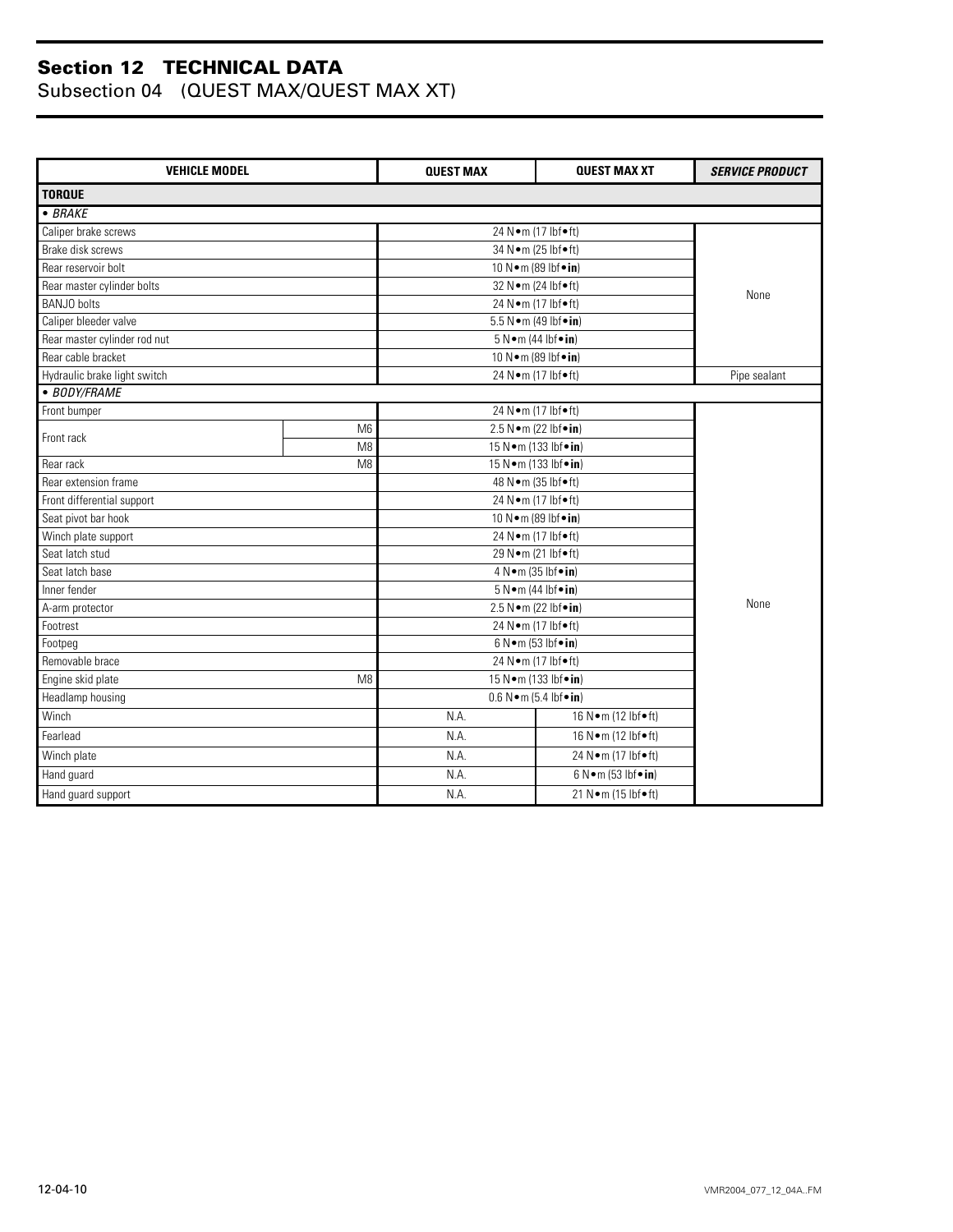Subsection 05 (TRAXTER AUTO/XL/XT)

## **TRAXTER AUTO/XL/XT**

|                                         | <b>VEHICLE MODEL</b>   |                |                          | <b>TRAXTER</b><br><b>TRAXTER XT</b><br><b>TRAXTER XL</b> |                                                                     |  |
|-----------------------------------------|------------------------|----------------|--------------------------|----------------------------------------------------------|---------------------------------------------------------------------|--|
| <b>ENGINE</b>                           |                        |                |                          |                                                          |                                                                     |  |
| Engine type                             |                        |                |                          |                                                          | BOMBARDIER-ROTAX, 4-stroke. Longitudinal mount, liquid cooled, OHV. |  |
| Starting system                         |                        |                |                          | Electric with auxiliary recoil                           |                                                                     |  |
| Number of cylinder(s)                   |                        |                |                          |                                                          |                                                                     |  |
| Number of valves                        |                        |                |                          |                                                          | 2 valves with hydraulic lifters (no adjustment)                     |  |
| Decompressor type                       |                        |                |                          |                                                          | Automatic                                                           |  |
| Bore                                    |                        | Standard       | $mm$ (in)                |                                                          | 89 (3.5)                                                            |  |
| Stroke                                  |                        |                | $mm$ (in)                |                                                          | 80 (3.15)                                                           |  |
| Displacement                            |                        |                | $cm3$ (in <sup>3</sup> ) |                                                          | 498 (30.4)                                                          |  |
| Compression ratio                       |                        |                | ± 0.4                    |                                                          | 9.75:1                                                              |  |
| Maximum HP RPM                          |                        |                | $± 100$ RPM              |                                                          | 6000                                                                |  |
| Lubrication                             |                        |                |                          |                                                          | Wet sump with replaceable oil filter                                |  |
| Oil filter                              |                        |                |                          |                                                          | BOMBARDIER-ROTAX                                                    |  |
|                                         |                        | Minimum        |                          |                                                          | 101 kPa (14.7 PSI)                                                  |  |
| Normal oil operating pressure of engine |                        | Maximum        |                          |                                                          | 608 kPa (88 PSI)                                                    |  |
| Air filter type                         |                        |                |                          |                                                          | 2 stage foam filter                                                 |  |
|                                         |                        | Type           |                          |                                                          | Nelson, stainless steel                                             |  |
| Exhaust system                          |                        | Spark arrester |                          |                                                          | <b>USDA Forest Service approved</b>                                 |  |
| Intake valve opening                    |                        |                |                          |                                                          | 21.5° BTDC                                                          |  |
| Intake valve closing                    |                        |                |                          |                                                          | 53.7° ABDC                                                          |  |
| Exhaust valve opening                   |                        |                |                          |                                                          | 40.0° BBDC                                                          |  |
| Exhaust valve closing                   |                        |                |                          |                                                          | 25.2° ATDC                                                          |  |
|                                         | Intake                 |                |                          | 6.95 (.274)                                              |                                                                     |  |
| Valve stem diameter                     | Exhaust                | Wear limit     | $mm$ (in)                |                                                          | 6.95 (.274)                                                         |  |
| Valve spring free length                |                        |                | $mm$ (in)                |                                                          | 39.00 (1.54)                                                        |  |
| Valve spring squareness                 |                        | Wear limit     | $mm$ (in)                | 1.1(.043)                                                |                                                                     |  |
|                                         | Intake                 |                | $mm$ (in)                | 1.8(.071)                                                |                                                                     |  |
| Valve seat contact width                | Exhaust                | Wear limit     | $mm$ (in)                | 2(.079)                                                  |                                                                     |  |
| Piston measurement                      |                        | Wear limit     | $mm$ (in)                | 88.9 (3.5)                                               |                                                                     |  |
|                                         |                        | New            | $mm$ (in)                |                                                          | 0.016 to 0.044 (.001 to .002)                                       |  |
| Piston/cylinder clearance               |                        | Wear limit     | $mm$ (in)                |                                                          | 0.090(.004)                                                         |  |
|                                         |                        |                | 1 <sup>st</sup>          |                                                          | Upper compression ring                                              |  |
| Piston ring type                        |                        |                | 2 <sub>nd</sub>          |                                                          | Lower compression ring                                              |  |
|                                         |                        |                | 3rd                      |                                                          | Oil scraper ring                                                    |  |
|                                         | Upper compression ring |                |                          |                                                          | 0.15(.006)                                                          |  |
|                                         | Lower compression ring | New minimum    | $mm$ (in)                | 0.15(.006)                                               |                                                                     |  |
|                                         | Oil scraper ring       |                |                          |                                                          | 0.15(.006)                                                          |  |
| Piston ring end gap                     | Upper compression ring |                | mm (in)                  |                                                          | 0.35(.014)                                                          |  |
|                                         | Lower compression ring | New maximum    | mm (in)                  |                                                          | 0.4(0.016)                                                          |  |
|                                         | Oil scraper ring       |                | mm(in)                   |                                                          | $\overline{0.35}$ (.014)                                            |  |
|                                         | All                    | Wear limit     | $mm$ (in)                | 1.5(.06)                                                 |                                                                     |  |
|                                         | Upper compression ring |                | $mm$ (in)                |                                                          | $0.030$ $(.0012)$                                                   |  |
|                                         | Lower compression ring | New minimum    | $mm$ (in)                |                                                          | $0.030$ $(.0012)$                                                   |  |
|                                         | Oil scraper ring       |                | $mm$ (in)                |                                                          | $0.020$ (.0008)                                                     |  |
| Piston groove/ring clearance            | Upper compression ring |                | $mm$ (in)                |                                                          | $0.062$ (.0024)                                                     |  |
|                                         | Lower compression ring | New maximum    | $mm$ (in)                | $0.062$ (.0024)                                          |                                                                     |  |
|                                         | Oil scraper ring       |                | $mm$ (in)                |                                                          | 0.055(.0021)                                                        |  |
|                                         | All                    | Wear limit     | $mm$ (in)                |                                                          | $\overline{0.015}$ (.0006)                                          |  |
|                                         |                        |                | mm (in) 1st              |                                                          | 1.2(.047)                                                           |  |
| Ring height                             |                        | Wear limit     | mm (in) 2 <sup>nd</sup>  |                                                          | 1.2(.047)                                                           |  |
|                                         |                        |                | mm (in) 3rd              |                                                          | 2.45(.0967)                                                         |  |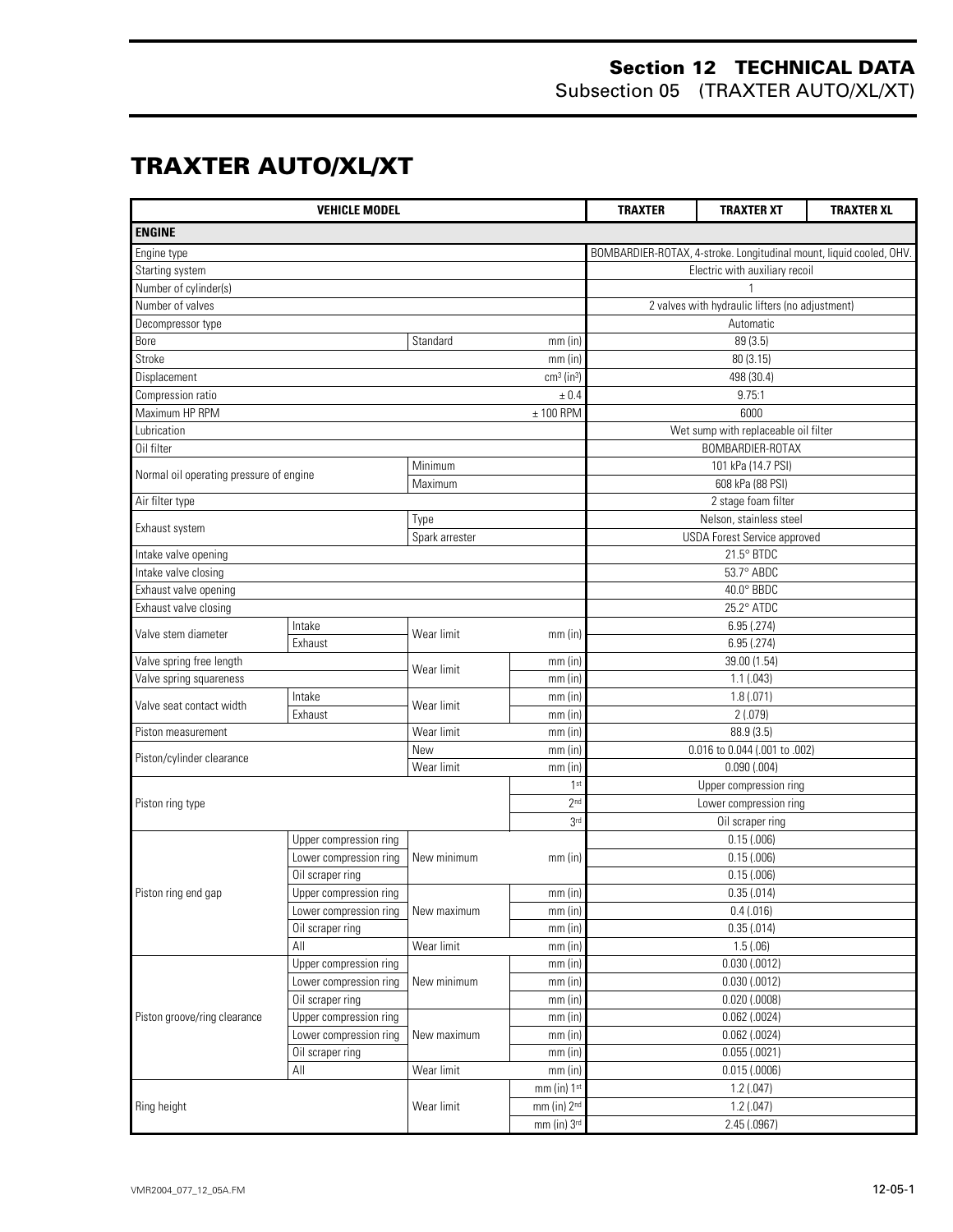| <b>VEHICLE MODEL</b>                                     |              |                          |                        | <b>TRAXTER</b><br><b>TRAXTER XT</b><br><b>TRAXTER XL</b> |                                                    |  |
|----------------------------------------------------------|--------------|--------------------------|------------------------|----------------------------------------------------------|----------------------------------------------------|--|
| <b>ENGINE</b>                                            |              |                          |                        |                                                          |                                                    |  |
|                                                          |              | New minimum              | $mm$ (in)              |                                                          | 13.715 (.5399)                                     |  |
| Rocker arm bore diameter                                 |              | New maximum              | mm (in)                | 13.740 (.5409)                                           |                                                    |  |
|                                                          |              | Wear limit               | $mm$ (in)              |                                                          | 13.765 (.5417)                                     |  |
|                                                          |              | New minimum              | $mm$ (in)              |                                                          | 13.694 (.5391)                                     |  |
| Rocker arm shaft diameter                                |              | New maximum              |                        |                                                          | 13.683 (.5387)                                     |  |
|                                                          |              |                          | $mm$ (in)              |                                                          |                                                    |  |
| Push rod bend                                            |              | Wear limit<br>Wear limit | $mm$ (in)              |                                                          | 13.672 (.5383)                                     |  |
|                                                          |              | New nominal              | $mm$ (in)<br>$mm$ (in) |                                                          | $0.2$ (.008)<br>88.989 to 89.00 (3.5035 to 3.5039) |  |
| Cylinder bore                                            |              | Wear limit               | $mm$ (in)              |                                                          | 89.03 (3.5051)                                     |  |
|                                                          |              | New maximum              | $mm$ (in)              |                                                          | 0.035(.0014)                                       |  |
| Cylinder taper                                           |              | Wear limit               | $mm$ (in)              |                                                          | 0.09(.004)                                         |  |
|                                                          |              | New maximum              | $mm$ (in)              |                                                          | 0.005(.0001)                                       |  |
| Cylinder out of round                                    |              | Wear limit               | $mm$ (in)              |                                                          | $0.015$ $(.0006)$                                  |  |
|                                                          |              | New minimum              |                        |                                                          |                                                    |  |
| Camshaft axial clearance                                 |              |                          | $mm$ (in)              |                                                          | $0.072$ (.0028)                                    |  |
|                                                          |              | New maximum              | $mm$ (in)              |                                                          | 0.628(.0247)                                       |  |
|                                                          |              | New minimum              | $mm$ (in)              |                                                          | 31.980 (1.2590)                                    |  |
|                                                          | PTO side     | New maximum              | $mm$ (in)              |                                                          | 31.964 (1.2586)                                    |  |
| Camshaft ends                                            |              | Wear limit               | $mm$ (in)              |                                                          | 31.948 (1.2577)                                    |  |
|                                                          |              | New minimum              | $mm$ (in)              |                                                          | 17.975 (.7077)                                     |  |
|                                                          | Magneto side | New maximum              | $mm$ (in)              |                                                          | 17.988 (.7082)                                     |  |
|                                                          |              | Wear limit               | $mm$ (in)              |                                                          | 17.962 (.7071)                                     |  |
|                                                          |              | New minimum              | mm (in)                |                                                          | 32.000 (1.2598)                                    |  |
|                                                          | PTO side     | New maximum              | $mm$ (in)              | 32.016 (1.2605)                                          |                                                    |  |
| Camshaft bore                                            |              | Wear limit               | $mm$ (in)              | 32.032 (1.2611)                                          |                                                    |  |
|                                                          |              | New minimum              | $mm$ (in)              | 18.000 (.7087)                                           |                                                    |  |
|                                                          | Magneto side | New maximum              | $mm$ (in)              | 18.018 (.7094)                                           |                                                    |  |
|                                                          |              | Wear limit               | $mm$ (in)              | 18.036 (.7101)                                           |                                                    |  |
|                                                          | Intake       | New minimum              | $mm$ (in)              | 32.509 (1.2799)                                          |                                                    |  |
|                                                          |              | New maximum              | $mm$ (in)              | 32.709 (1.2878)                                          |                                                    |  |
|                                                          |              | Wear limit               | $mm$ (in)              | 32.418 (1.2763)                                          |                                                    |  |
| Cam lobe                                                 | Exhaust      | New minimum              | $mm$ (in)              | 32.341 (1.2733)                                          |                                                    |  |
|                                                          |              | New maximum              | $mm$ (in)              | 32.541(1.2811)                                           |                                                    |  |
|                                                          |              | Wear limit               | $mm$ (in)              | 32.250 (1.2697)                                          |                                                    |  |
|                                                          |              | New minimum              | $mm$ (in)              |                                                          | $0.10$ (.0039)                                     |  |
| Crankshaft axial clearance                               |              | New maximum              | $mm$ (in)              |                                                          | $0.40$ (.0157)                                     |  |
|                                                          | PTO side     |                          |                        |                                                          | 0.08(0.003)                                        |  |
| Crankshaft deflection                                    | Magneto side | Wear limit               | $mm$ (in)              |                                                          | 0.05(0.002)                                        |  |
|                                                          |              | New minimum              | $mm$ (in)              |                                                          | 34.995 (1.3778)                                    |  |
|                                                          | MAG side     | New maximum              |                        |                                                          | 34.985 (1.3774)                                    |  |
|                                                          |              | Wear limit               | $mm$ (in)              |                                                          | 34.985 (1.3774)                                    |  |
| Crankshaft ends                                          |              | New minimum              | mm (in)                |                                                          | 34.991 (1.3776)                                    |  |
|                                                          | PTO side     | New maximum              |                        |                                                          | 34.975 (1.3769)                                    |  |
|                                                          |              | Wear limit               | $mm$ (in)              |                                                          | 34.975 (1.3769)                                    |  |
|                                                          |              | New minimum              |                        |                                                          | $0.556$ $(.0219)$                                  |  |
| Connecting rod big end axial play                        |              | New maximum              | mm (in)                |                                                          | $\overline{0.977}$ (.0385)                         |  |
|                                                          |              |                          | mm (in)                |                                                          |                                                    |  |
|                                                          |              | Wear limit<br>Wear limit | $mm$ (in)              |                                                          | 1.3(0511)                                          |  |
| Connecting rod small end diameter<br>Piston pin diameter |              | Wear limit               | $mm$ (in)              |                                                          | 22.05 (.868)<br>21.990 (.866)                      |  |
| Piston pin bore clearance                                |              | Wear limit               | $mm$ (in)              |                                                          | $0.080$ $(.003)$                                   |  |
| Clutch drum (inside diameter)                            |              | Wear limit               | $mm$ (in)              |                                                          | 140.4 (5.53)                                       |  |
| Weight lining thickness                                  |              | Wear limit               | $mm$ (in)              |                                                          | 2(.078)                                            |  |
| Weight spring length                                     |              | Wear limit               | mm (in)                |                                                          | 21.6 (.85)                                         |  |
| Friction drive plate                                     |              | Wear limit               | mm (in)<br>$mm$ (in)   |                                                          | 2.7(.11)                                           |  |
| Steel driven plate                                       |              | Maximum warpage          | $mm$ (in)              |                                                          | 0.25(.01)                                          |  |
| Clutch spring free length                                |              |                          |                        |                                                          |                                                    |  |
|                                                          |              | Wear limit               | $mm$ (in)              |                                                          | 38(1.5)                                            |  |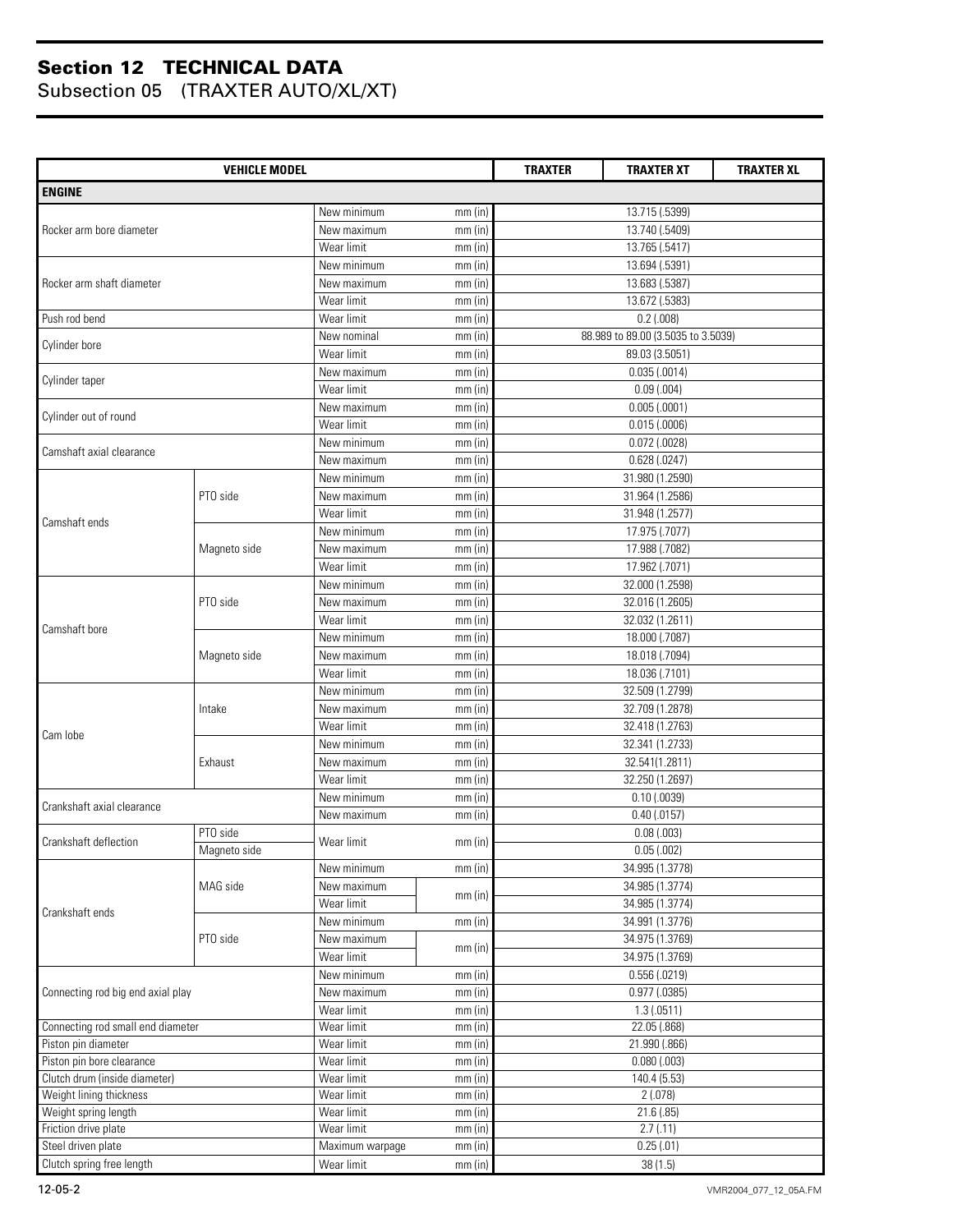| <b>VEHICLE MODEL</b>          |                                  |                | <b>TRAXTER</b><br><b>TRAXTER XL</b><br><b>TRAXTER XT</b>                                 |                                                                                                                      |  |  |
|-------------------------------|----------------------------------|----------------|------------------------------------------------------------------------------------------|----------------------------------------------------------------------------------------------------------------------|--|--|
| <b>ELECTRICAL</b>             |                                  |                |                                                                                          |                                                                                                                      |  |  |
| Magneto/generator             |                                  |                |                                                                                          | 400 W @ 6000 RPM                                                                                                     |  |  |
| Ignition system type          |                                  |                | I.D.I. (Inductive Discharge Ignition)                                                    |                                                                                                                      |  |  |
| Ignition timing               |                                  |                |                                                                                          | Not adjustable                                                                                                       |  |  |
|                               | Quantity                         |                |                                                                                          | 2                                                                                                                    |  |  |
| Spark plug                    | Make and type                    |                |                                                                                          | NGK DR8EA                                                                                                            |  |  |
|                               | Gap                              | $mm$ (in)      |                                                                                          | 0.6 to 0.7 (.024 to .027)                                                                                            |  |  |
| Trigger coil                  |                                  | Ω              |                                                                                          | $190 - 300$                                                                                                          |  |  |
| Battery charging coil         |                                  | Ω              |                                                                                          | $0.4 \pm 01$                                                                                                         |  |  |
| Ignition coil                 | Primary                          | Ω              |                                                                                          | 0.4 to 0.9 @ 20°C (68°F)                                                                                             |  |  |
|                               | Secondary                        | kΩ             |                                                                                          | Not measurable                                                                                                       |  |  |
| Engine RPM limiter            |                                  |                |                                                                                          | 7700                                                                                                                 |  |  |
|                               | Type                             |                |                                                                                          | Electrolyte battery type                                                                                             |  |  |
| Battery                       | Voltage                          |                |                                                                                          | 12V                                                                                                                  |  |  |
|                               | Nominal rating                   |                |                                                                                          | 19 Ah                                                                                                                |  |  |
|                               | Power starter output             |                |                                                                                          | 0.7 KW                                                                                                               |  |  |
| Headlamp                      |                                  |                |                                                                                          | 2 x 55 W, H4703                                                                                                      |  |  |
| Taillight                     |                                  |                |                                                                                          | 8/27 W, 1157                                                                                                         |  |  |
| Pilot lamp cluster            |                                  |                |                                                                                          | LEDS, 0.7 V approximately (each)                                                                                     |  |  |
|                               | Location no. 1 (ignition)        |                |                                                                                          | 15A                                                                                                                  |  |  |
|                               | Location no. 2 (accessories)     |                |                                                                                          | 15 A (power outlet and auxiliary supply)                                                                             |  |  |
| Fuses                         | Location no. 3 (solenoids)       |                | 15A                                                                                      |                                                                                                                      |  |  |
|                               | Location no. 4 (fan)             |                | 15 A                                                                                     |                                                                                                                      |  |  |
|                               | location no. 5 (MPEM)            |                | 20 A                                                                                     |                                                                                                                      |  |  |
|                               | Location no. 6 (charging system) |                |                                                                                          | 30 A                                                                                                                 |  |  |
| <b>CARBURETION</b>            |                                  |                |                                                                                          |                                                                                                                      |  |  |
| Carburetor                    | Type                             |                | Mikuni constant depression type with manual choke and ECS<br>(Enrichner Coasting System) |                                                                                                                      |  |  |
|                               | Model                            |                | BSR33                                                                                    |                                                                                                                      |  |  |
| Fuel pump                     | Type                             |                | Mikuni                                                                                   |                                                                                                                      |  |  |
|                               | Model                            |                |                                                                                          | External (vacuum-operated)                                                                                           |  |  |
| Idle engine speed             |                                  | $± 100$ RPM    | 1100                                                                                     |                                                                                                                      |  |  |
| Main jet                      |                                  |                | 140                                                                                      |                                                                                                                      |  |  |
| Pilot jet                     |                                  |                | 35                                                                                       |                                                                                                                      |  |  |
| Needle jet                    |                                  |                | $0 - 8$                                                                                  |                                                                                                                      |  |  |
| Jet needle                    |                                  |                |                                                                                          | 5FIY3-52                                                                                                             |  |  |
| Clip position number          |                                  |                |                                                                                          | 3                                                                                                                    |  |  |
| Choke plunger position        | Throttle cable                   | $mm$ (in)      |                                                                                          | Variable choke<br>0.5(0.02)                                                                                          |  |  |
|                               | Preliminary pilot screw turn     |                |                                                                                          | $\overline{2}$                                                                                                       |  |  |
| Adjustment                    |                                  | $\pm$ 0.5 mm   |                                                                                          | 10.0                                                                                                                 |  |  |
|                               | Float level                      | $\pm$ 0.020 in |                                                                                          | .390                                                                                                                 |  |  |
|                               | Type                             |                |                                                                                          | Regular unleaded gasoline                                                                                            |  |  |
| Fuel                          | Octane no.                       |                |                                                                                          | 87 (Ron + Mon)/2                                                                                                     |  |  |
| <b>COOLING</b>                |                                  |                |                                                                                          |                                                                                                                      |  |  |
| Coolant                       |                                  |                |                                                                                          | Ethyl glycol/water mix (50% coolant, 50% distilled water).<br>Use coolant specifically designed for aluminum engines |  |  |
| Fan                           |                                  |                |                                                                                          | Thermostatic                                                                                                         |  |  |
|                               | Switch ON                        |                |                                                                                          | 102°C (216°F)                                                                                                        |  |  |
| Fan thermostat                | Switch OFF                       |                | 96°C (205°F)                                                                             |                                                                                                                      |  |  |
|                               | Opening temperature              |                | 75°C (167°F)                                                                             |                                                                                                                      |  |  |
| Engine thermostat             | Closing temperature              |                | 85°C (185°F)                                                                             |                                                                                                                      |  |  |
| Radiator cap opening pressure |                                  |                |                                                                                          | 110 kPa (16 PSI)                                                                                                     |  |  |
|                               |                                  |                |                                                                                          |                                                                                                                      |  |  |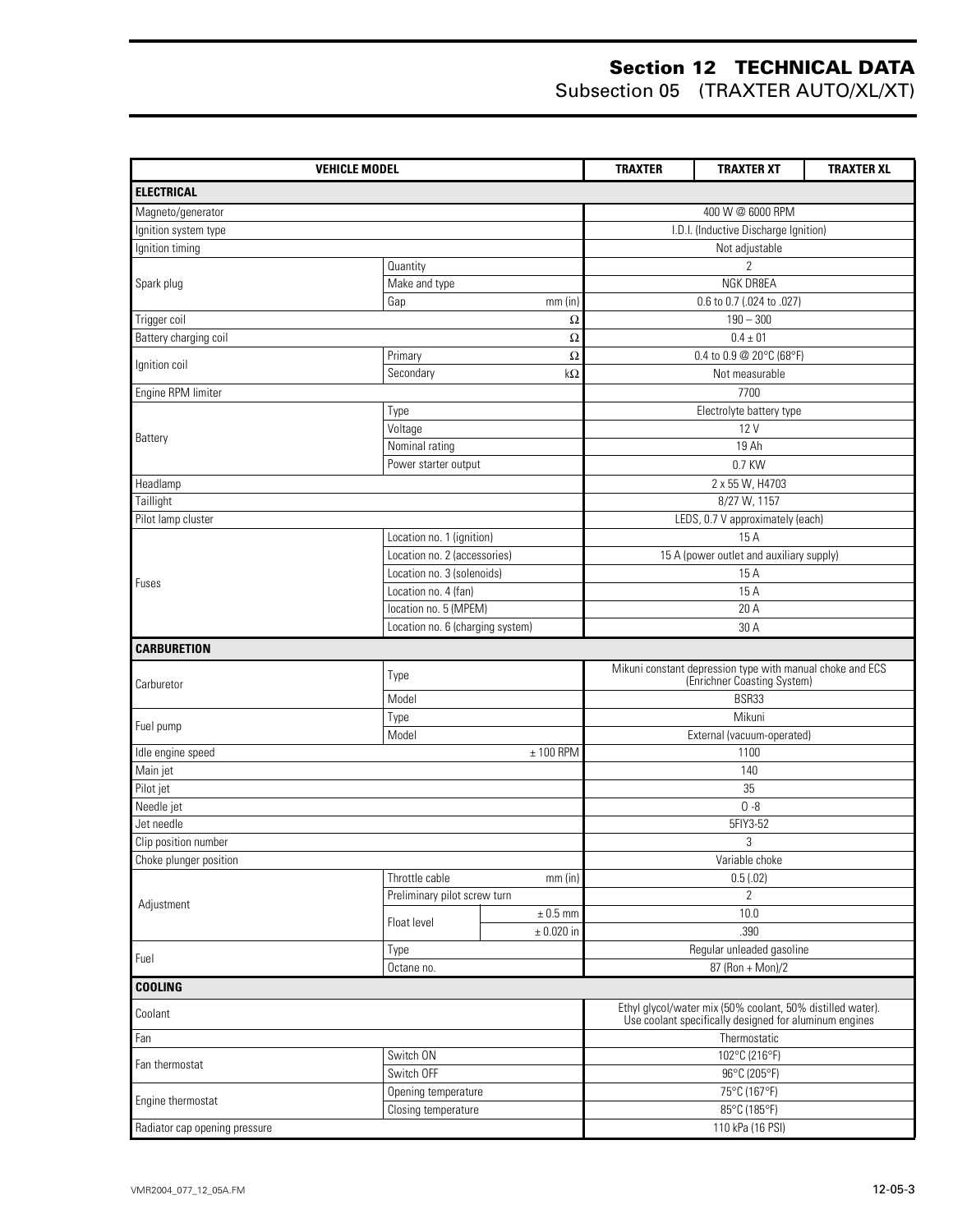| <b>VEHICLE MODEL</b>                          | <b>TRAXTER</b> | <b>TRAXTER XT</b>                                 | <b>TRAXTER XL</b>                                                                |                    |  |
|-----------------------------------------------|----------------|---------------------------------------------------|----------------------------------------------------------------------------------|--------------------|--|
| <b>DRIVE TRAIN</b>                            |                |                                                   |                                                                                  |                    |  |
|                                               | Type           | Dual range (HI-LO) with park, neutral and reverse |                                                                                  |                    |  |
| Transmission                                  | Speeds         |                                                   | 5                                                                                |                    |  |
|                                               | Model          |                                                   | Electronically controlled hydraulic shift                                        |                    |  |
| Engagement RPM                                | $± 100$ RPM    |                                                   | 1300                                                                             |                    |  |
| Operating pressure for shifting and clutching | kPa (PSI)      |                                                   | 810 (118)                                                                        |                    |  |
| Clutch type                                   |                |                                                   | 1 centrifugal and 1 multi-disk hydraulically controlled                          |                    |  |
| Front differential                            |                |                                                   | Shaft driven/single Auto-Lock differential (pump driven),<br>progressive locking |                    |  |
| Front differential ratio                      |                |                                                   | 3.6:1                                                                            |                    |  |
| Rear axle                                     |                |                                                   | Shaft driven/solid axle                                                          |                    |  |
| Rear axle ratio                               |                |                                                   | 3.6:1                                                                            |                    |  |
| <b>STEERING</b>                               |                |                                                   |                                                                                  |                    |  |
| Turning radius                                | m (in)         | 2.14(84)                                          | 2.14(84)                                                                         | 2.52 (99)          |  |
| Total toe (vehicle on ground)                 | $mm$ (in)      |                                                   | $8 \pm 4$ (.315 ± .157) each side                                                |                    |  |
| Camber angle                                  |                |                                                   | $0^{\circ}$                                                                      |                    |  |
| Tie-rod maximum length unengaged              | $mm$ (in)      |                                                   | $20 \pm 5$ (.787 $\pm$ 0.197)                                                    |                    |  |
| <b>SUSPENSION</b>                             |                |                                                   |                                                                                  |                    |  |
| • FRONT                                       |                |                                                   |                                                                                  |                    |  |
| Suspension type                               |                |                                                   | Independent suspension - double A-arm                                            |                    |  |
| Suspension travel                             | $mm$ (in)      | 178(7)                                            |                                                                                  |                    |  |
| Shock absorber                                | Oty            |                                                   | 2                                                                                |                    |  |
|                                               | Type           |                                                   | oil                                                                              |                    |  |
| Spring free length                            | $mm$ (in)      |                                                   | 270 (11)                                                                         |                    |  |
| Spring color code                             |                |                                                   | Orange/black/black                                                               |                    |  |
| Front preload adjustment                      |                |                                                   | N.A.                                                                             |                    |  |
| $\overline{\bullet}$ REAR                     |                |                                                   |                                                                                  |                    |  |
| Suspension type                               |                | Rigid swing arm                                   |                                                                                  |                    |  |
| Suspension travel                             | $mm$ (in)      | 190.5 (7.5)                                       | 190.5 (7.5)                                                                      | 102(4)             |  |
| Shock absorber                                | Oty            |                                                   | $\overline{2}$                                                                   |                    |  |
|                                               | Type           |                                                   | Oil                                                                              |                    |  |
| Spring free length                            | $mm$ (in)      | 355 (13.9)                                        | 355 (13.9)                                                                       | 361 (14.2)         |  |
| Spring color code<br>Rear preload adjustment  |                | Green/white/black                                 | Green/white/black                                                                | Black/silver/black |  |
|                                               |                | 3 settings                                        | 3 settings                                                                       | 5 settings         |  |
| <b>BRAKES</b>                                 |                |                                                   |                                                                                  |                    |  |
| Front brake                                   | Qty            |                                                   | 2 discs                                                                          |                    |  |
|                                               | Type           |                                                   | Hydraulic                                                                        |                    |  |
| Rear brake                                    | Oty<br>Type    | 1 disc<br>Mechanical cable/hydraulic              |                                                                                  |                    |  |
| Parking brake                                 |                |                                                   | Transmission brake and brake lever lock on LH brake lever                        |                    |  |
| Caliper                                       | Floating       |                                                   |                                                                                  |                    |  |
| Lining material                               |                |                                                   | Metallic                                                                         |                    |  |
| Minimum pad thickness                         | $mm$ (in)      |                                                   | 1(.04)                                                                           |                    |  |
| Minimum brake disk thickness                  | $mm$ (in)      |                                                   | 4.5(.18)                                                                         |                    |  |
| Maximum brake disk warpage                    | mm (in)        |                                                   | 0.2(.01)                                                                         |                    |  |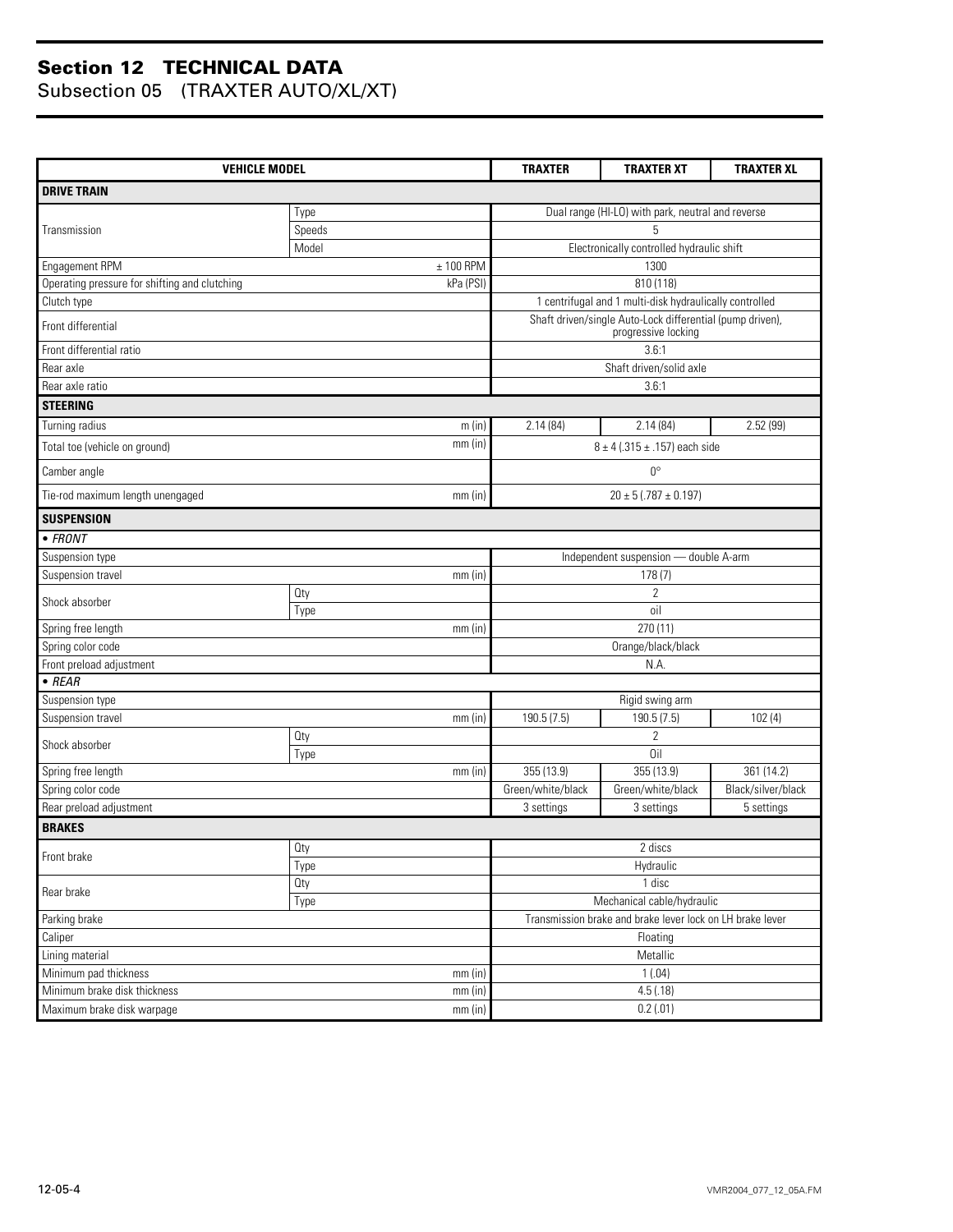| <b>VEHICLE MODEL</b>                                                           |  |             | <b>TRAXTER</b> | <b>TRAXTER XT</b>                                                                                                 | <b>TRAXTER XL</b>                                                     |                |
|--------------------------------------------------------------------------------|--|-------------|----------------|-------------------------------------------------------------------------------------------------------------------|-----------------------------------------------------------------------|----------------|
| <b>TIRES AND WHEELS</b>                                                        |  |             |                |                                                                                                                   |                                                                       |                |
| $\bullet$ TIRE                                                                 |  |             |                |                                                                                                                   |                                                                       |                |
|                                                                                |  |             | Recommended    | 38 kPa (5.5 PSI)                                                                                                  | 38 kPa (5.5 PSI)                                                      | 48 kPa (7 PSI) |
|                                                                                |  | Front       | Minimum        | 35 kPa (5 PSI)                                                                                                    | 35 kPa (5 PSI)                                                        | 41 kPa (6 PSI) |
| Pressure                                                                       |  |             | Recommended    | 35 kPa (5 PSI)                                                                                                    | 35 kPa (5 PSI)                                                        | 48 kPa (7 PSI) |
|                                                                                |  | Rear        | Minimum        | 31 kPa (4.5 PSI)                                                                                                  | 31 kPa (4.5 PSI)                                                      | 41 kPa (6 PSI) |
| Minimum tread pattern depth                                                    |  |             |                |                                                                                                                   | 4 mm (0.16 in)                                                        |                |
| Size                                                                           |  | Front       | $mm$ (in)      |                                                                                                                   | $25 \times 8 - 12$ Trailwolf                                          |                |
|                                                                                |  | Rear        | $mm$ (in)      |                                                                                                                   | 26 x 10 - 12 Trailwolf                                                |                |
| • WHEELS                                                                       |  |             |                |                                                                                                                   |                                                                       |                |
| Size                                                                           |  | Front       | $mm$ (in)      |                                                                                                                   | 12 x 6.5                                                              |                |
|                                                                                |  | Rear        | $mm$ (in)      |                                                                                                                   | $12 \times 8$                                                         |                |
| <b>DIMENSION</b>                                                               |  |             |                |                                                                                                                   |                                                                       |                |
| Dry weight                                                                     |  |             | kg (lb)        | 340 (755)                                                                                                         | 340 (755)                                                             | 386 (849)      |
| Overall length                                                                 |  |             | m(in)          | 2.07(82)                                                                                                          | 2.12(83)                                                              | 2.50(98)       |
| Overall width                                                                  |  |             | m (in)         |                                                                                                                   | 1.19(47)                                                              |                |
| Overall height                                                                 |  |             | m (in)         |                                                                                                                   | 1.14(45)                                                              |                |
| Handlebar overall width                                                        |  |             | $mm$ (in)      |                                                                                                                   | 800 (31)                                                              |                |
| Seat height                                                                    |  |             | $mm$ (in)      |                                                                                                                   | 945 (37)                                                              |                |
| Wheel base                                                                     |  |             | m (in)         | 1.30(51)                                                                                                          | 1.30(51)                                                              | 1.55(61)       |
| Wheel track                                                                    |  | Front       | $mm$ (in)      | 992 (39)                                                                                                          |                                                                       |                |
|                                                                                |  | Rear        | $mm$ (in)      | 940 (37)<br>244 (9.6)                                                                                             |                                                                       |                |
| Front and under engine ground clearance                                        |  |             | $mm$ (in)      |                                                                                                                   |                                                                       |                |
| Rear rigid axle ground clearance                                               |  |             | $mm$ (in)      |                                                                                                                   | 188 (7.4)                                                             |                |
| <b>CAPACITIES</b>                                                              |  |             |                |                                                                                                                   |                                                                       |                |
| • LIQUID                                                                       |  |             |                |                                                                                                                   |                                                                       |                |
| Fuel tank                                                                      |  |             |                | 20 L (5.3 U.S. gal)<br>6 L (1.6 U.S. gal)                                                                         |                                                                       |                |
| Fuel tank reserve                                                              |  |             |                |                                                                                                                   |                                                                       |                |
|                                                                                |  | Capacity    |                | 3 L (3.17 quarts)                                                                                                 |                                                                       |                |
| Engine/transmission oil                                                        |  |             |                | SAE 10W40, 4-stroke mineral based engine oil API classification SG, SH<br>or SJ or Bombardier synthetic oil 5W40. |                                                                       |                |
|                                                                                |  | Recommended |                | Do not use other synthetic oil,                                                                                   |                                                                       |                |
|                                                                                |  |             |                | synthetic blend oil or special oil additives.<br>Refer to the oil viscosity chart in the MAINTENANCE section      |                                                                       |                |
|                                                                                |  |             | Front          |                                                                                                                   | 610 mL (21 U.S. oz)                                                   |                |
| Differential oil                                                               |  | Capacity    | Rear           |                                                                                                                   | 250 mL (8.4 U.S. oz)                                                  |                |
|                                                                                |  | Recommended |                |                                                                                                                   | Bombardier differetial oil or Synthetic polyester oil 75W90 (API GL5) |                |
| CV joint grease                                                                |  |             |                | TEXACO, HTBJ grease (M3014), ONLY                                                                                 |                                                                       |                |
| Propeller shaft grease                                                         |  |             |                |                                                                                                                   | SHELL, Alvania EP-2, ONLY                                             |                |
| Hydraulics brakes                                                              |  | Capacity    |                |                                                                                                                   | 250 mL (8.5 U.S. oz)                                                  |                |
|                                                                                |  | Recommended |                |                                                                                                                   | Brake fluid DOT 4, ONLY                                               |                |
| Cooling system                                                                 |  |             |                |                                                                                                                   | 3 L (3.17 quarts)                                                     |                |
| · BODY AND FRAME                                                               |  |             |                |                                                                                                                   |                                                                       |                |
| Weight distribution<br>Front/rear<br>$\%$                                      |  |             | 49/51          |                                                                                                                   |                                                                       |                |
| kg (lb)<br>Front storage tray<br>kg (lb)                                       |  |             | 10(22)         |                                                                                                                   |                                                                       |                |
| Front (including front storage tray)<br>Rack<br>Rear (including tonque weight) |  | kg (lb)     | 80 (175)       | 40 (90)<br>80 (175)                                                                                               | N.A.                                                                  |                |
| Rear cargo box<br>kg (lb)                                                      |  | N.A.        | N.A.           | 273 (601)                                                                                                         |                                                                       |                |
| Side boxes<br>kg (lb)                                                          |  |             | N.A.           | N.A.                                                                                                              | 14 (30) each                                                          |                |
| Total vehicle load allowed                                                     |  |             |                |                                                                                                                   |                                                                       |                |
| (including driver, all other loads and added accessories)                      |  |             | kg (lb)        | 220 (485)                                                                                                         | 220 (485)                                                             | 364 (802)      |
| Gross vehicle weight rating                                                    |  |             | kg (lb)        | 545 (1200)                                                                                                        | 545 (1200)                                                            | 750 (1650)     |
| Towing                                                                         |  |             | kg (lb)        |                                                                                                                   | 500 (1100)                                                            |                |
| Tongue (included with rear rack weight)                                        |  |             | kg (lb)        | 14 (30)                                                                                                           |                                                                       |                |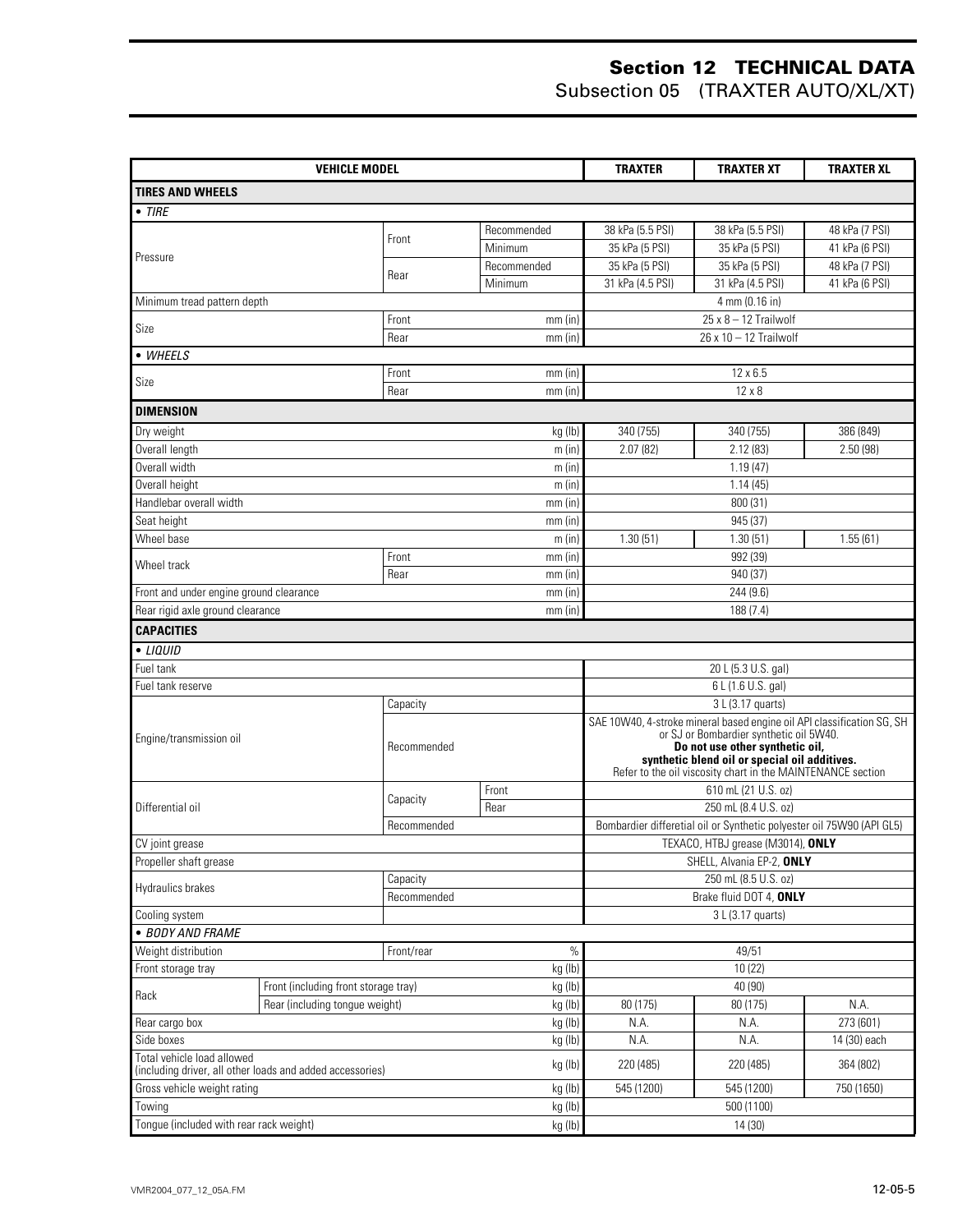| <b>VEHICLE MODEL</b>      |                                       | <b>TRAXTER</b>                   | <b>TRAXTER XT</b>                          | <b>TRAXTER XL</b>           |  |  |  |
|---------------------------|---------------------------------------|----------------------------------|--------------------------------------------|-----------------------------|--|--|--|
| <b>MATERIAL</b>           |                                       |                                  |                                            |                             |  |  |  |
|                           | Material                              |                                  | Steel                                      |                             |  |  |  |
| Frame                     | Color                                 |                                  | Black                                      |                             |  |  |  |
| Wheel                     | Material                              |                                  | Steel                                      |                             |  |  |  |
|                           | Color                                 | Silver                           | Chrome                                     | Silver                      |  |  |  |
|                           | Material                              |                                  | Steel                                      |                             |  |  |  |
| Front/rear rack           | Color                                 |                                  | Black                                      |                             |  |  |  |
|                           | Material                              |                                  | Steel                                      |                             |  |  |  |
| Front bumper              | Color                                 |                                  | Black                                      |                             |  |  |  |
|                           | Material                              |                                  | High density polyethylene                  |                             |  |  |  |
| Front/rear fender         | Color                                 | Laurentian Green or<br>Viper Red | Laurentian Green or<br>Viper Red or Yellow | Green                       |  |  |  |
|                           | Material                              |                                  | High density polyethylene                  |                             |  |  |  |
| Fuel tank protector       | Color                                 |                                  | Slate Grey                                 |                             |  |  |  |
|                           | Material                              |                                  | High density polyethylene                  |                             |  |  |  |
| Steering cover            | Color                                 |                                  | Slate Grey                                 |                             |  |  |  |
|                           | High density polyethylene<br>Material |                                  |                                            |                             |  |  |  |
| Storage compartment cover | Color                                 |                                  | Slate Grey                                 |                             |  |  |  |
|                           | Material                              |                                  | High density polyethylene                  |                             |  |  |  |
| Front facia               | Color                                 |                                  | Slate Grey                                 |                             |  |  |  |
| Rear facia                | Material                              | Low density<br>polyethylene      | Low density<br>polyethylene                | N.A.                        |  |  |  |
|                           | Color                                 | Slate Grey                       | Slate Grey                                 | N.A.                        |  |  |  |
| Foot rest                 | Material                              |                                  | High density polyethylene                  |                             |  |  |  |
|                           | Color                                 |                                  | Slate Grey                                 |                             |  |  |  |
| Air box cover             | Material                              |                                  | Nylon                                      |                             |  |  |  |
|                           | Color                                 |                                  | Black                                      |                             |  |  |  |
| Air box                   | Material                              |                                  | Polypropylene                              |                             |  |  |  |
|                           | Color                                 |                                  | Black                                      |                             |  |  |  |
|                           | Material                              |                                  | High density polyethylene                  |                             |  |  |  |
| A-arm protector           | Color                                 |                                  | Black                                      |                             |  |  |  |
| Mudguard                  | Material                              |                                  | Low density polyethylene                   |                             |  |  |  |
|                           | Color                                 |                                  | Slate Grey                                 |                             |  |  |  |
| Seat base                 | Material                              |                                  | Polypropylene                              |                             |  |  |  |
|                           | Color                                 |                                  | Slate Grey                                 |                             |  |  |  |
| Seat cover                | Material                              |                                  | Thermoformed vinyl                         |                             |  |  |  |
|                           | Color                                 |                                  | <b>Black</b>                               |                             |  |  |  |
| Rear cargo box            | Material                              | N.A.                             | N.A.                                       | Low density<br>polyethylene |  |  |  |
|                           | Color                                 | N.A.                             | N.A.                                       | Black                       |  |  |  |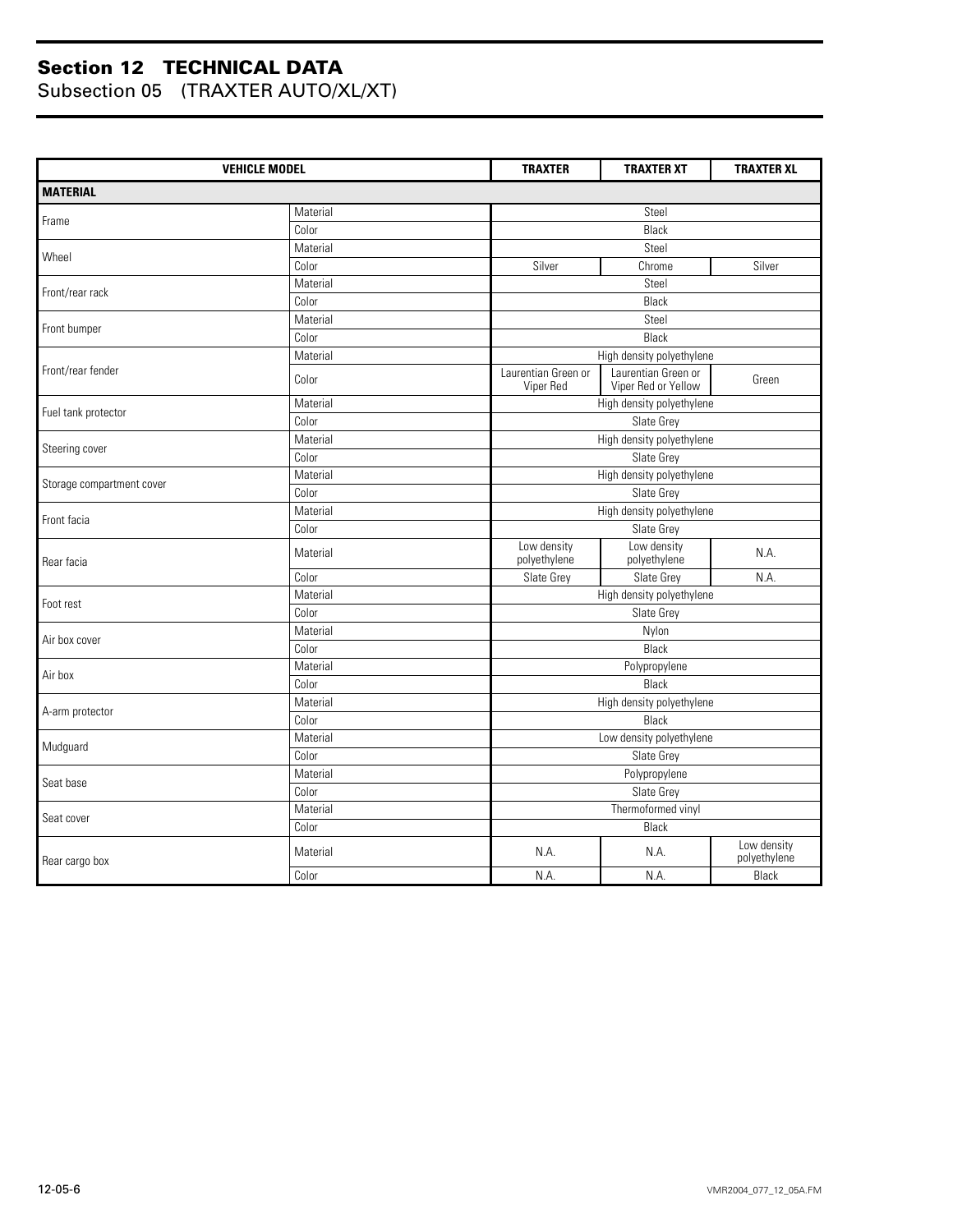| <b>VEHICLE MODEL</b>                    |                        | <b>TRAXTER</b>                                                                                   | <b>TRAXTER XT</b>               | <b>TRAXTER XL</b>      | <b>SERVICE PRODUCT</b> |
|-----------------------------------------|------------------------|--------------------------------------------------------------------------------------------------|---------------------------------|------------------------|------------------------|
| <b>TORQUE</b>                           |                        |                                                                                                  |                                 |                        |                        |
| • ENGINE                                |                        |                                                                                                  |                                 |                        |                        |
| Engine support                          | 24 N · m (17 lbf · ft) |                                                                                                  |                                 |                        |                        |
| Engine mount                            | M <sub>8</sub><br>M10  |                                                                                                  | 48 N • m (35 lbf • ft)          |                        |                        |
| Spark plug                              |                        |                                                                                                  | 18 N · m (159 lbf · in)         |                        | None                   |
| Magneto cover bolts                     |                        |                                                                                                  | 9 N · m (80 lbf · in)           |                        |                        |
| Vehicle speed sensor                    |                        |                                                                                                  | 9 N · m (80 lbf · in)           |                        |                        |
| Starter RED (+) cable                   |                        |                                                                                                  | 6 N • m (53 lbf • in)           |                        | Dielectric grease      |
|                                         | Starter                |                                                                                                  | 7 N•m (62 lbf•in)               |                        |                        |
| Solenoid<br>Winch                       |                        |                                                                                                  | 9 N•m (80 lbf•in)               |                        | None                   |
| Rotor nut                               |                        |                                                                                                  | 150 N · m (111 lbf · ft)        |                        | Loctite 243            |
| Sprag clutch screw                      |                        |                                                                                                  | 30 N · m (22 lbf · ft)          |                        | Loctite 648            |
| STPS (Sub-Transmission Position Sensor) |                        |                                                                                                  | 2 N•m (18 lbf•in)               |                        |                        |
| <b>GBPS (Gear Box Position Sensor)</b>  |                        |                                                                                                  | 2 N•m (18 lbf•in)               |                        |                        |
| Rewind starter housing                  |                        |                                                                                                  | 4.5 N•m (40 lbf•in)             |                        |                        |
| Starting pulley                         |                        |                                                                                                  | 22 N • m (16 lbf • ft)          |                        |                        |
|                                         | Upshift/downshift      |                                                                                                  | 5 N•m (44 lbf•in)               |                        |                        |
| Solenoid valve                          | Modulator              |                                                                                                  | 9 N • m (80 lbf • in)           |                        | Loctite 243            |
|                                         | Clutching              |                                                                                                  | 9 N•m (80 lbf•in)               |                        |                        |
|                                         |                        |                                                                                                  |                                 |                        |                        |
| Hydraulic piston cover                  |                        |                                                                                                  | 9 N · m (80 lbf · in)           |                        |                        |
| Stator bolt                             |                        | 9 N · m (80 lbf · in)                                                                            |                                 |                        |                        |
| Trigger coil bolt<br>$\bullet$ COOLING  |                        |                                                                                                  | 9 N•m (80 lbf•in)               |                        |                        |
|                                         |                        |                                                                                                  |                                 |                        |                        |
| Radiator mount screw/nut                |                        | 10 N · m (89 lbf · in)                                                                           |                                 |                        |                        |
| Thermostat housing                      |                        | 9 N · m (80 lbf · in)<br>4.5 N•m (40 lbf•in)<br>9 N • m (80 lbf • in)<br>17 N • m (151 lbf • in) |                                 |                        | None                   |
| Thermostat bleeding screw               |                        |                                                                                                  |                                 |                        |                        |
| Water pump housing                      |                        |                                                                                                  |                                 |                        |                        |
| Temperature sensor                      |                        |                                                                                                  |                                 |                        |                        |
| Temperature sender on radiator          |                        | 11 N•m (97 lbf•in)                                                                               |                                 |                        |                        |
| Cooling drain plug                      |                        | 7 N • m (62 lbf • in)                                                                            |                                 |                        |                        |
| Fan mount screw/nut                     |                        |                                                                                                  | 4.5 N•m (40 lbf•in)             |                        |                        |
| • EXHAUST                               |                        |                                                                                                  |                                 |                        |                        |
| Exhaust nut                             |                        |                                                                                                  | 11 N•m (97 lbf•in)              |                        | None                   |
| Heat shield screws                      |                        | 6 N • m (53 lbf • in)                                                                            | 6 N•m (53 lbf•in)               | 10 N · m (89 lbf · in) |                        |
| • LUBRICATION                           |                        |                                                                                                  |                                 |                        |                        |
| Engine drain plug                       |                        |                                                                                                  | 29 N • m (21 lbf • ft)          |                        | None                   |
| Engine oil strainer cover               |                        |                                                                                                  | 9 N • m (80 lbf • in)           |                        | Loctite 243            |
| Oil pump housing                        |                        | $9 N m (80 lbf in)$                                                                              |                                 |                        |                        |
| Oil pressure regulator plug             |                        | 22 N•m (16 lbf•ft)                                                                               |                                 |                        | None                   |
| Oil pressure switch                     |                        |                                                                                                  | 17 N • m (151 lbf • in)         |                        |                        |
| • CYLINDER AND HEAD                     |                        |                                                                                                  |                                 |                        |                        |
| Valve cover screw                       |                        |                                                                                                  | $9 N \cdot m (80 lbf \cdot in)$ |                        |                        |
| Rocker arm shaft holding plate          |                        |                                                                                                  | 10 N • m (89 lbf • in)          |                        | None                   |
| Cylinder screw                          |                        | 10 N · m (89 lbf · in)                                                                           |                                 |                        |                        |
| Cylinder head nut                       |                        |                                                                                                  | 48 N • m (35 lbf • ft)          |                        |                        |
| Cylinder head screw                     |                        | 21 Nom (16 lbfoft)                                                                               |                                 |                        | Loctite 243            |
| Decompressor bolt                       |                        |                                                                                                  | 21 N•m (16 lbf•ft)              |                        |                        |
| • CRANKSHAFT                            |                        |                                                                                                  |                                 |                        |                        |
| Crankcase housing screw                 |                        |                                                                                                  | 9 N•m (80 lbf•in)               |                        | None                   |
| Crankshaft gear nut                     |                        |                                                                                                  | 230 N·m (170 lbf•ft)            |                        | Loctite 243            |
| Balancing shaft gear nut                |                        |                                                                                                  | 150 N•m (111 lbf•ft)            |                        |                        |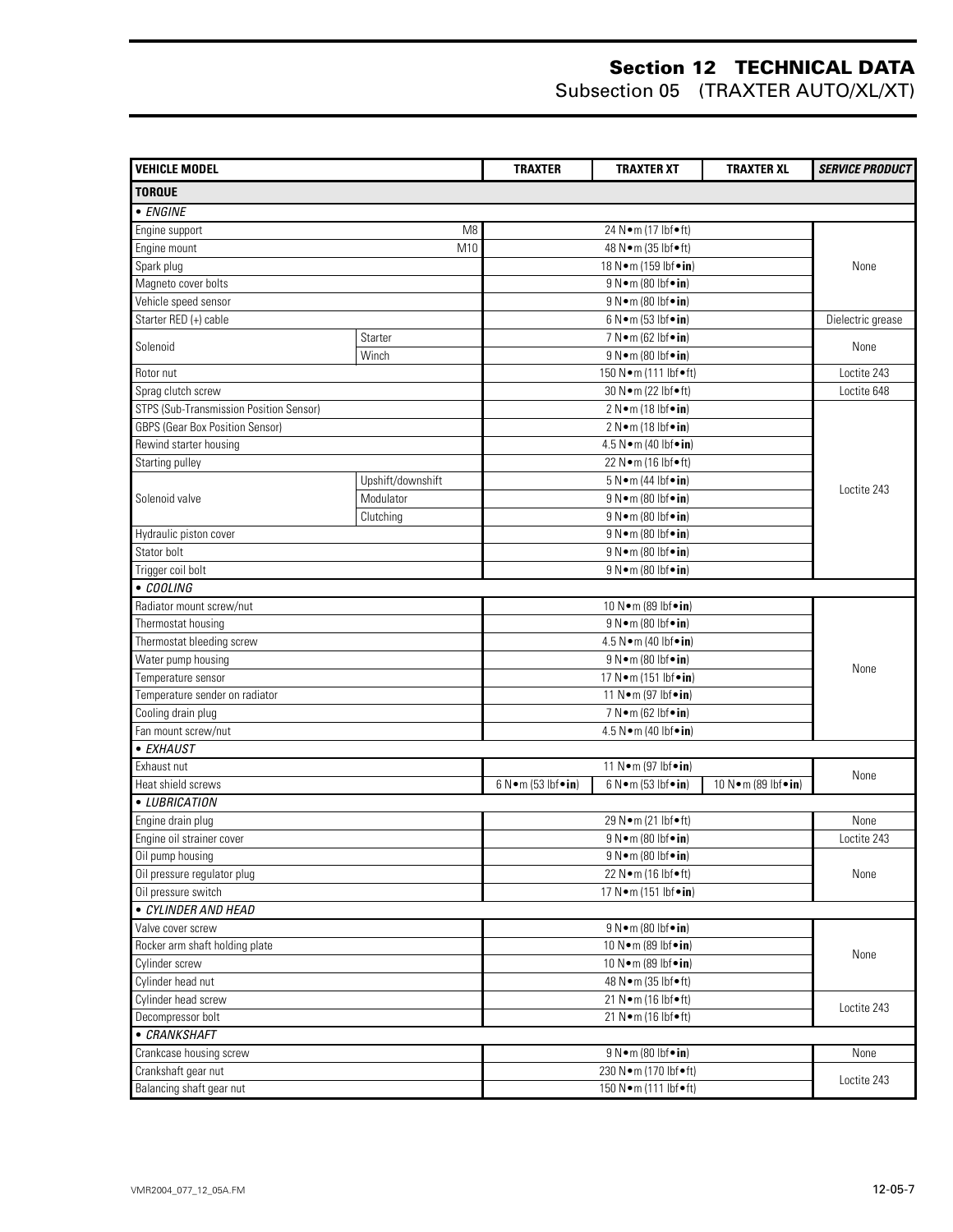| <b>VEHICLE MODEL</b>                                                                             |                               | <b>TRAXTER</b>          | <b>TRAXTER XT</b>                        | <b>TRAXTER XL</b> | <b>SERVICE PRODUCT</b> |  |
|--------------------------------------------------------------------------------------------------|-------------------------------|-------------------------|------------------------------------------|-------------------|------------------------|--|
| <b>TORQUE</b>                                                                                    |                               |                         |                                          |                   |                        |  |
| • GEARBOX                                                                                        |                               |                         |                                          |                   |                        |  |
| Index lever                                                                                      |                               |                         | 9 N • m (80 lbf • in)                    |                   |                        |  |
| Index gear                                                                                       |                               |                         | 9 N • m (80 lbf • in)                    |                   | None                   |  |
| Gear shift lever                                                                                 |                               |                         | 9 N • m (80 lbf • in)                    |                   |                        |  |
| • CLUTCH                                                                                         |                               |                         |                                          |                   |                        |  |
| Clutch drum nut                                                                                  |                               |                         | 270 N·m (199 lbf•ft)                     |                   |                        |  |
| Clutch nut                                                                                       |                               |                         | 150 N · m (111 lbf • ft)                 |                   | Loctite 243            |  |
| Retaining plate screw                                                                            |                               |                         | $\overline{7 N}$ m (62 lbf $\bullet$ in) |                   | None                   |  |
| $\overline{\bullet}$ FUEL                                                                        |                               |                         |                                          |                   |                        |  |
| Carburetor mounting clamp                                                                        |                               |                         | $0.6 N \cdot m (5.4 lbf \cdot in)$       |                   |                        |  |
| Fuel pump mounting screws                                                                        |                               |                         | 10 N • m (89 lbf • in)                   |                   | None                   |  |
| • DRIVE TRAIN                                                                                    |                               |                         |                                          |                   |                        |  |
| Front wheel hub nut                                                                              |                               |                         | 145 N · m (107 lbf · ft)                 |                   |                        |  |
| Rear wheel hub nut                                                                               |                               |                         | 145 N·m (107 lbf•ft)                     |                   |                        |  |
| Front differential                                                                               | Front                         |                         | 67 N•m (49 lbf•ft)                       |                   |                        |  |
|                                                                                                  | Rear                          |                         | 75 N•m (55 lbf•ft)                       |                   |                        |  |
| Front differential mounting bracket                                                              |                               |                         | 23 N•m (17 lbf•ft)                       |                   |                        |  |
| Rear differential socket screws                                                                  |                               |                         | 48 N • m (35 lbf • ft)                   |                   |                        |  |
|                                                                                                  | Engine side                   | 34 N · m (26 lbf · ft)  |                                          |                   | None                   |  |
| Propeller shaft screw                                                                            | Differential side             | 42 N • m (31 lbf • ft)  |                                          |                   |                        |  |
| Rear differential Torx screw                                                                     |                               | 75 N•m (55 lbf•ft)      |                                          |                   |                        |  |
| Rear differential protector                                                                      | Torx screw                    |                         | 65 N•m (48 lbf•ft)                       |                   |                        |  |
|                                                                                                  | Hexagonal screw               | 25 N•m (18 lbf•ft)      |                                          |                   |                        |  |
|                                                                                                  | Trailer hitch hexagonal screw |                         | 48 N • m (35 lbf • ft)                   |                   |                        |  |
| Differential oil plug                                                                            | Front/rear                    |                         | 13 N · m (115 lbf · in)                  |                   |                        |  |
| • WHEEL                                                                                          |                               |                         |                                          |                   |                        |  |
| Wheel nuts                                                                                       |                               |                         | 75 N•m (55 lbf•ft)                       |                   | Anti-seize             |  |
| • STEERING                                                                                       |                               |                         |                                          |                   |                        |  |
| Tie rod ends                                                                                     |                               | 75 N•m (55 lbf•ft)      |                                          |                   |                        |  |
| Steering arm (castellated nut)                                                                   |                               | 75 N•m (55 lbf•ft)      |                                          |                   |                        |  |
| Handlebar screws                                                                                 |                               |                         | 24 N•m (17 lbf•ft)                       |                   | None                   |  |
| Steering column half housing bolts                                                               |                               |                         | 24 N•m (17 lbf•ft)                       |                   |                        |  |
| Steering column support screws                                                                   |                               | 24 N · m (17 lbf · ft)  |                                          |                   |                        |  |
| Flanged bearing bolts                                                                            |                               | 19 N • m (168 lbf • in) |                                          |                   | Loctite 243            |  |
| Handle grip screw                                                                                |                               |                         | $0.4 N \cdot m$ (3.5 lbf $\cdot$ in)     |                   | None                   |  |
| • SUSPENSION                                                                                     |                               |                         |                                          |                   |                        |  |
| Upper/lower A-arm<br>Ball joint end<br>Shock absorber bolt<br>To rear diffferential<br>Swing arm |                               |                         | 63 N•m (46 lbf•ft)                       |                   |                        |  |
|                                                                                                  |                               |                         | 45 N • m (33 lbf • ft)                   |                   |                        |  |
|                                                                                                  |                               |                         | 48 N • m (35 lbf • ft)                   |                   |                        |  |
|                                                                                                  |                               | 65 N•m (48 lbf•ft)      |                                          |                   | None                   |  |
| To rear axle                                                                                     |                               | 48 N • m (35 lbf • ft)  |                                          |                   |                        |  |
| Rear swing arm LH nut                                                                            |                               | 147 N·m (108 lbf•ft)    |                                          |                   |                        |  |
| Rear swing arm RH pivot                                                                          |                               | 147 N·m (108 lbf•ft)    |                                          |                   |                        |  |
| Rear swing arm LH pivot                                                                          |                               | 11 N • m (97 lbf • in)  |                                          |                   |                        |  |
| Hydraulic brake light switch                                                                     |                               |                         | 24 N•m (17 lbf•ft)                       |                   | Pipe sealant           |  |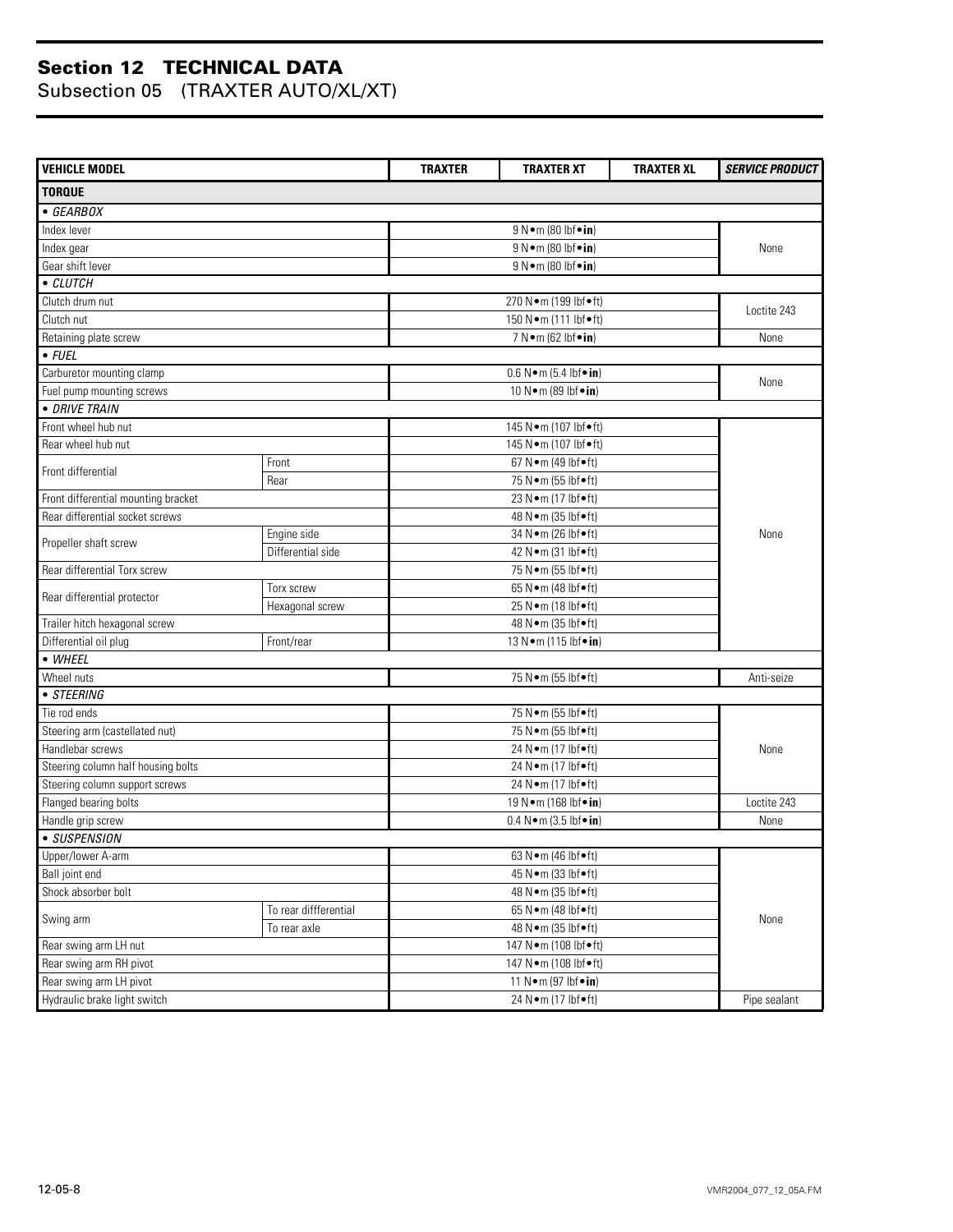| <b>VEHICLE MODEL</b>                |                | <b>TRAXTER</b>                          | <b>TRAXTER XT</b>                            | <b>TRAXTER XL</b>     | <b>SERVICE PRODUCT</b> |
|-------------------------------------|----------------|-----------------------------------------|----------------------------------------------|-----------------------|------------------------|
| <b>TORQUE</b>                       |                |                                         |                                              |                       |                        |
| $\bullet$ BRAKE                     |                |                                         |                                              |                       |                        |
| Caliper brake screws                |                |                                         | 24 N•m (17 lbf•ft)                           |                       |                        |
| Brake disk screws                   |                |                                         | 34 N · m (25 lbf · ft)                       |                       |                        |
| Rear master cylinder bolts          |                |                                         | 32 Nom (24 lbfoft)                           |                       |                        |
| Rear master cylinder reservoir bolt |                |                                         | 10 N · m (89 lbf · in)                       |                       | None                   |
| <b>BANJO</b> bolt                   |                |                                         | 24 N•m (17 lbf•ft)                           |                       |                        |
| Caliper bleeder valve               |                |                                         | 14 N • m (124 lbf • in)                      |                       |                        |
| Rear master cylinder rod nut        |                |                                         | 5 N•m (44 lbf•in)                            |                       |                        |
| • BODY/FRAME                        |                |                                         |                                              |                       |                        |
| Front bumper                        |                |                                         | 24 N·m (17 lbf•ft)                           |                       |                        |
| Front rack                          | M <sub>6</sub> |                                         | 2.5 N•m (22 lbf•in)                          |                       |                        |
|                                     | M <sub>8</sub> |                                         | 15 N • m (133 lbf • in)                      |                       |                        |
| Rear rack                           | M <sub>8</sub> |                                         | 15 N · m (133 lbf · in)                      |                       |                        |
| Rear extension frame                |                | 48 N • m (35 lbf • ft)                  |                                              |                       |                        |
| Front differential support          |                | 24 Nom (17 lbfoft)                      |                                              |                       |                        |
| Seat pivot bar                      |                | 24 N•m (17 lbf•ft)                      |                                              |                       |                        |
| Winch plate support                 |                |                                         | 24 N•m (17 lbf•ft)                           |                       |                        |
| Winch bolts                         |                | N.A.<br>15 N • m (133 lbf • in)<br>N.A. |                                              |                       |                        |
| Fairlead                            |                | N.A.                                    | 15 N • m (133 lbf • in)                      | N.A.                  |                        |
| Hand guard                          |                | N.A.                                    | $\overline{6 N \cdot m}$ (53 lbf $\cdot$ in) | N.A.                  |                        |
| Hand guard support                  |                | N.A.                                    | 21 N · m (15 lbf • ft)                       | N.A.                  |                        |
| Rear cargo box pivot bolt           |                | N.A.                                    | N.A.                                         | 16 N•m (142 lbf•in)   | None                   |
| Rear cargo box shock                |                | N.A.                                    | N.A.                                         | 4 N • m (35 lbf • in) |                        |
| Rear cargo box latch base           |                | N.A.                                    | N.A.                                         | 7 N • m (62 lbf • in) |                        |
| Rear cargo box6                     |                | N.A.                                    | N.A.                                         | 3 N•m (27 lbf•in)     |                        |
| Seat latch stud                     |                |                                         | 29 N • m (21 lbf • ft)                       |                       |                        |
| Seat latch base                     |                |                                         | 4 N • m (35 lbf • in)                        |                       |                        |
| Inner fender                        |                | 5 N•m (44 lbf•in)                       |                                              |                       |                        |
| A-arm protector                     |                |                                         | 2.5 N•m (22 lbf•in)                          |                       |                        |
| Footrest                            |                |                                         | 24 N•m (17 lbf•ft)                           |                       |                        |
| Footpeg                             |                | 6 N•m (53 lbf•in)                       |                                              |                       |                        |
| Removable brace                     |                | 24 N•m (17 lbf•ft)                      |                                              |                       |                        |
| Engine skid plate                   | M <sub>8</sub> | 15 N • m (133 lbf • in)                 |                                              |                       |                        |
| Headlamp housing                    |                |                                         | $0.6 N \cdot m (5.4 lbf \cdot in)$           |                       |                        |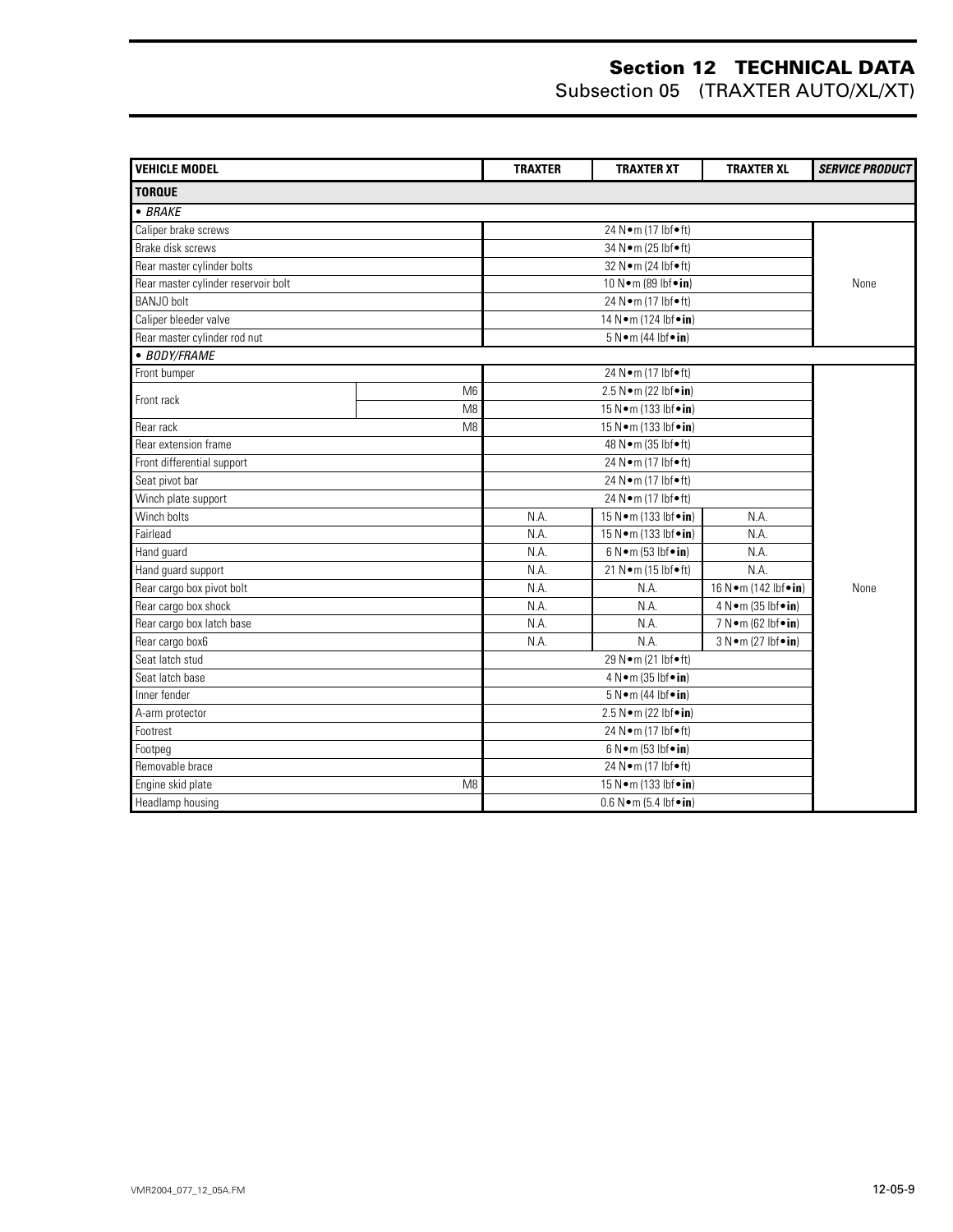Subsection 06 (TRAXTER MAX/TRAXTER MAX XT)

## **TRAXTER MAX/TRAXTER MAX XT**

|                                         | <b>TRAXTER MAX</b>     | TRAXTER MAX XT                                                         |                          |                                                 |                               |  |
|-----------------------------------------|------------------------|------------------------------------------------------------------------|--------------------------|-------------------------------------------------|-------------------------------|--|
| <b>ENGINE</b>                           |                        |                                                                        |                          |                                                 |                               |  |
| Engine type                             |                        | BOMBARDIER-ROTAX, 4-stroke.<br>Longitudinal mount, liquid cooled, OHV. |                          |                                                 |                               |  |
| Starting system                         |                        |                                                                        |                          | Electric with auxiliary recoil                  |                               |  |
| Number of cylinder(s)                   |                        |                                                                        |                          |                                                 |                               |  |
| Number of valves                        |                        |                                                                        |                          | 2 valves with hydraulic lifters (no adjustment) |                               |  |
| Decompressor type                       |                        |                                                                        |                          | Automatic                                       |                               |  |
| Bore                                    |                        | Standard                                                               | mm (in)                  | 89 (3.5)                                        |                               |  |
| Stroke                                  |                        |                                                                        | $mm$ (in)                | 80 (3.15)                                       |                               |  |
| Displacement                            |                        |                                                                        | $cm3$ (in <sup>3</sup> ) | 498 (30.4)                                      |                               |  |
| Compression ratio                       |                        |                                                                        |                          | 9.75:1                                          |                               |  |
| Maximum HP RPM                          |                        |                                                                        | ± 0.4<br>$± 100$ RPM     | 6000                                            |                               |  |
| Lubrication                             |                        |                                                                        |                          |                                                 |                               |  |
|                                         |                        |                                                                        |                          | Wet sump with replaceable oil filter            |                               |  |
| Oil filter                              |                        |                                                                        |                          | BOMBARDIER-ROTAX                                |                               |  |
| Normal oil operating pressure of engine |                        | Minimum                                                                |                          | 101 kPa (14.7 PSI)                              |                               |  |
|                                         |                        | Maximum                                                                |                          | 608 kPa (88 PSI)                                |                               |  |
| Air filter type                         |                        |                                                                        |                          |                                                 | 2 stage foam filter           |  |
| Exhaust system                          |                        | Type                                                                   |                          | Nelson, stainless steel                         |                               |  |
|                                         |                        | Spark arrester                                                         |                          | <b>USDA Forest Service approved</b>             |                               |  |
| Intake valve opening                    |                        |                                                                        |                          | 21.5° BTDC                                      |                               |  |
| Intake valve closing                    |                        |                                                                        |                          | 53.7° ABDC                                      |                               |  |
| Exhaust valve opening                   |                        |                                                                        |                          | 40.0° BBDC                                      |                               |  |
| Exhaust valve closing                   |                        |                                                                        |                          | 25.2° ATDC                                      |                               |  |
| Valve stem diameter                     | Intake                 | Wear limit                                                             | $mm$ (in)                | 6.95(.274)                                      |                               |  |
|                                         | Exhaust                |                                                                        |                          | 6.95(.274)                                      |                               |  |
| Valve spring free length                |                        | Wear limit                                                             | $mm$ (in)                | 39.00 (1.54)                                    |                               |  |
| Valve spring squareness                 |                        |                                                                        | mm(in)                   | 1.1(.043)                                       |                               |  |
| Valve seat contact width                | Intake                 | Wear limit                                                             | $mm$ (in)                | 1.8(0.071)                                      |                               |  |
|                                         | Exhaust                |                                                                        | $mm$ (in)                | 2(.079)                                         |                               |  |
| Piston measurement                      |                        | Wear limit                                                             | $mm$ (in)                | 88.9 (3.5)                                      |                               |  |
| Piston/cylinder clearance               |                        | New                                                                    | $mm$ (in)                |                                                 | 0.016 to 0.044 (.001 to .002) |  |
|                                         |                        | Wear limit                                                             | $mm$ (in)                | 0.090(.004)                                     |                               |  |
|                                         |                        |                                                                        | 1 <sup>st</sup>          | Upper compression ring                          |                               |  |
| Piston ring type                        |                        |                                                                        | 2 <sub>nd</sub>          | Lower compression ring                          |                               |  |
|                                         |                        |                                                                        | 3 <sub>rd</sub>          | Oil scraper ring                                |                               |  |
|                                         | Upper compression ring |                                                                        | $mm$ (in)                | 0.15(.006)                                      |                               |  |
|                                         | Lower compression ring | New minimum                                                            | $mm$ (in)                | 0.15(.006)                                      |                               |  |
|                                         | Oil scraper ring       |                                                                        | $mm$ (in)                | 0.15(.006)                                      |                               |  |
| Piston ring end gap                     | Upper compression ring |                                                                        | $mm$ (in)                | 0.35(.014)                                      |                               |  |
|                                         | Lower compression ring | New maximum                                                            | mm (in)                  | 0.4(0.016)                                      |                               |  |
|                                         | Oil scraper ring       |                                                                        | $mm$ (in)                | 0.35(.014)                                      |                               |  |
|                                         | All                    | Wear limit                                                             | $mm$ (in)                | 1.5(.06)                                        |                               |  |
|                                         | Upper compression ring |                                                                        | $mm$ (in)                | $0.030$ $(.0012)$                               |                               |  |
|                                         | Lower compression ring | New minimum                                                            | $mm$ (in)                | $0.030$ (.0012)                                 |                               |  |
|                                         | Oil scraper ring       |                                                                        | $mm$ (in)                | $0.020$ (.0008)                                 |                               |  |
| Piston groove/ring clearance            | Upper compression ring |                                                                        | $mm$ (in)                | $0.062$ (.0024)                                 |                               |  |
|                                         | Lower compression ring | New maximum                                                            | $mm$ (in)                | $0.062$ (.0024)                                 |                               |  |
|                                         | Oil scraper ring       |                                                                        | $mm$ (in)                | $0.055$ $(.0021)$                               |                               |  |
|                                         | All                    | Wear limit                                                             | $mm$ (in)                | 0.015(.0006)                                    |                               |  |
|                                         |                        |                                                                        | mm (in) 1st              |                                                 | 1.2(.047)                     |  |
| Ring height                             |                        | Wear limit                                                             | mm (in) 2nd              | 1.2(.047)                                       |                               |  |
|                                         |                        |                                                                        | mm (in) 3rd              | 2.45 (.0967)                                    |                               |  |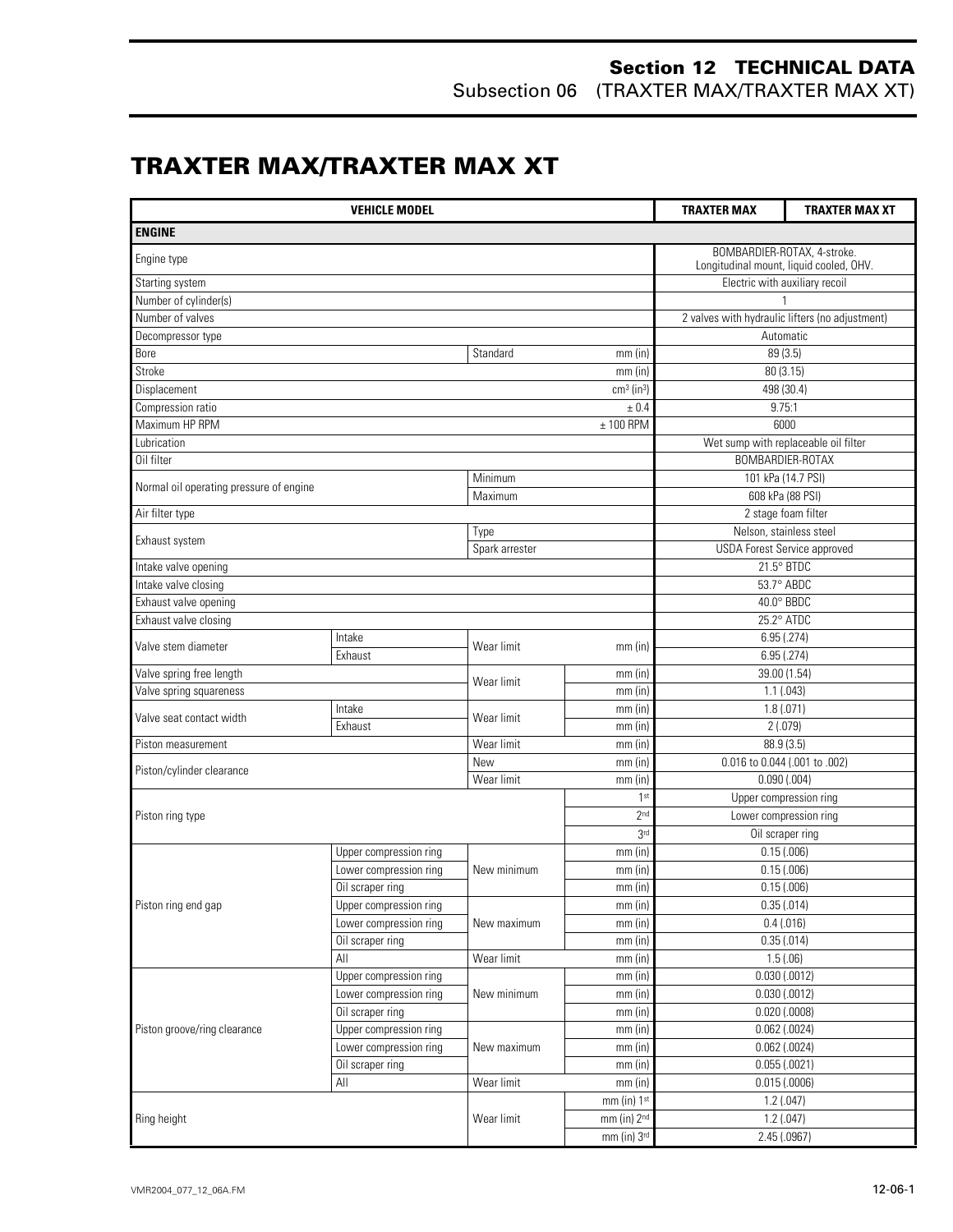|                                   | <b>TRAXTER MAX</b> | <b>TRAXTER MAX XT</b>             |           |                                    |  |
|-----------------------------------|--------------------|-----------------------------------|-----------|------------------------------------|--|
| <b>ENGINE</b>                     |                    |                                   |           |                                    |  |
|                                   |                    | New minimum                       | $mm$ (in) | 13.715 (.5399)                     |  |
| Rocker arm bore diameter          |                    | New maximum                       | $mm$ (in) | 13.740 (.5409)                     |  |
|                                   |                    | Wear limit                        | $mm$ (in) | 13.765 (.5417)                     |  |
|                                   |                    | New minimum                       | $mm$ (in) | 13.694 (.5391)                     |  |
| Rocker arm shaft diameter         |                    | New maximum                       | $mm$ (in) | 13.683 (.5387)                     |  |
|                                   |                    | Wear limit                        | $mm$ (in) | 13.672 (.5383)                     |  |
| Push rod bend                     |                    | Wear limit                        | $mm$ (in) | $0.2$ (.008)                       |  |
|                                   |                    | New nominal                       | $mm$ (in) | 88.989 to 89.00 (3.5035 to 3.5039) |  |
| Cylinder bore                     |                    | Wear limit                        | $mm$ (in) | 89.03 (3.5051)                     |  |
|                                   |                    | New maximum                       | mm(in)    | 0.035(.0014)                       |  |
| Cylinder taper                    |                    | Wear limit                        | $mm$ (in) | 0.09(0.004)                        |  |
|                                   |                    | New maximum                       | $mm$ (in) | 0.005(0.0001)                      |  |
| Cylinder out of round             |                    | Wear limit                        | mm (in)   | 0.015(.0006)                       |  |
|                                   |                    | New minimum                       | $mm$ (in) | $0.072$ (.0028)                    |  |
| Camshaft axial clearance          |                    | New maximum                       | $mm$ (in) | 0.628(.0247)                       |  |
|                                   |                    | New minimum                       | $mm$ (in) | 31.980 (1.2590)                    |  |
|                                   | PTO side           | New maximum                       | $mm$ (in) | 31.964 (1.2586)                    |  |
|                                   |                    | Wear limit                        | $mm$ (in) | 31.948 (1.2577)                    |  |
| Camshaft ends                     |                    | New minimum                       |           | 17.975 (.7077)                     |  |
|                                   |                    |                                   | $mm$ (in) | 17.988 (.7082)                     |  |
|                                   | Magneto side       | New maximum                       | $mm$ (in) |                                    |  |
|                                   |                    | Wear limit                        | $mm$ (in) | 17.962 (.7071)                     |  |
| Camshaft bore                     |                    | $\overline{\mathsf{New}}$ minimum | $mm$ (in) | 32.000 (1.2598)                    |  |
|                                   | PTO side           | New maximum                       | $mm$ (in) | 32.016 (1.2605)                    |  |
|                                   |                    | Wear limit                        | $mm$ (in) | 32.032 (1.2611)                    |  |
|                                   |                    | New minimum                       | $mm$ (in) | 18.000 (.7087)                     |  |
|                                   | Magneto side       | New maximum                       | $mm$ (in) | 18.018 (.7094)                     |  |
|                                   |                    | Wear limit                        | $mm$ (in) | 18.036 (.7101)                     |  |
|                                   |                    | New minimum                       | $mm$ (in) | 32.509 (1.2799)                    |  |
|                                   | Intake             | New maximum                       | $mm$ (in) | 32.709 (1.2878)                    |  |
| Cam lobe                          |                    | Wear limit                        | $mm$ (in) | 32.418 (1.2763)                    |  |
|                                   |                    | New minimum                       | $mm$ (in) | 32.341 (1.2733)                    |  |
|                                   | Exhaust            | New maximum                       | $mm$ (in) | 32.541(1.2811)                     |  |
|                                   |                    | Wear limit                        | $mm$ (in) | 32.250 (1.2697)                    |  |
| Crankshaft axial clearance        |                    | New minimum                       | $mm$ (in) | $0.10$ (.0039)                     |  |
|                                   |                    | New maximum                       | $mm$ (in) | $0.40$ (.0157)                     |  |
| Crankshaft deflection             | PTO side           | Wear limit                        | $mm$ (in) | 0.08(0.003)                        |  |
|                                   | Magneto side       |                                   | mm(in)    | 0.05(0.002)                        |  |
|                                   |                    | New minimum                       | mm (in)   | 34.995 (1.3778)                    |  |
|                                   | MAG side           | New maximum                       | $mm$ (in) | 34.985 (1.3774)                    |  |
| Crankshaft ends                   |                    | Wear limit                        | mm (in)   | 34.985 (1.3774)                    |  |
|                                   |                    | New minimum                       | $mm$ (in) | 34.991 (1.3776)                    |  |
|                                   | PTO side           | New maximum                       | $mm$ (in) | 34.975 (1.3769)                    |  |
|                                   |                    | Wear limit                        | mm(in)    | 34.975 (1.3769)                    |  |
|                                   |                    | New minimum                       | mm(in)    | $0.556$ $(.0219)$                  |  |
| Connecting rod big end axial play |                    | New maximum                       | $mm$ (in) | $0.977$ (.0385)                    |  |
|                                   |                    | Wear limit                        | mm (in)   | 1.3(0.0511)                        |  |
| Connecting rod small end diameter |                    | Wear limit                        | $mm$ (in) | 22.05 (.868)                       |  |
| Piston pin diameter               |                    | Wear limit                        | mm(in)    | 21.990 (.866)                      |  |
| Piston pin bore clearance         |                    | Wear limit                        | $mm$ (in) | $0.080$ $(.003)$                   |  |
| Clutch drum (inside diameter)     |                    | Wear limit                        | $mm$ (in) | 140.4 (5.53)                       |  |
| Weight lining thickness           |                    | Wear limit                        | $mm$ (in) | 2(.078)                            |  |
| Weight spring length              |                    | Wear limit                        | mm(in)    | 21.6(.85)                          |  |
| Friction drive plate              |                    | Wear limit                        | $mm$ (in) | 2.7(0.11)                          |  |
| Steel driven plate                |                    | Maximum warpage                   | $mm$ (in) | 0.25(.01)                          |  |
| Clutch spring free length         |                    | Wear limit                        | $mm$ (in) | 38(1.5)                            |  |
|                                   |                    |                                   |           |                                    |  |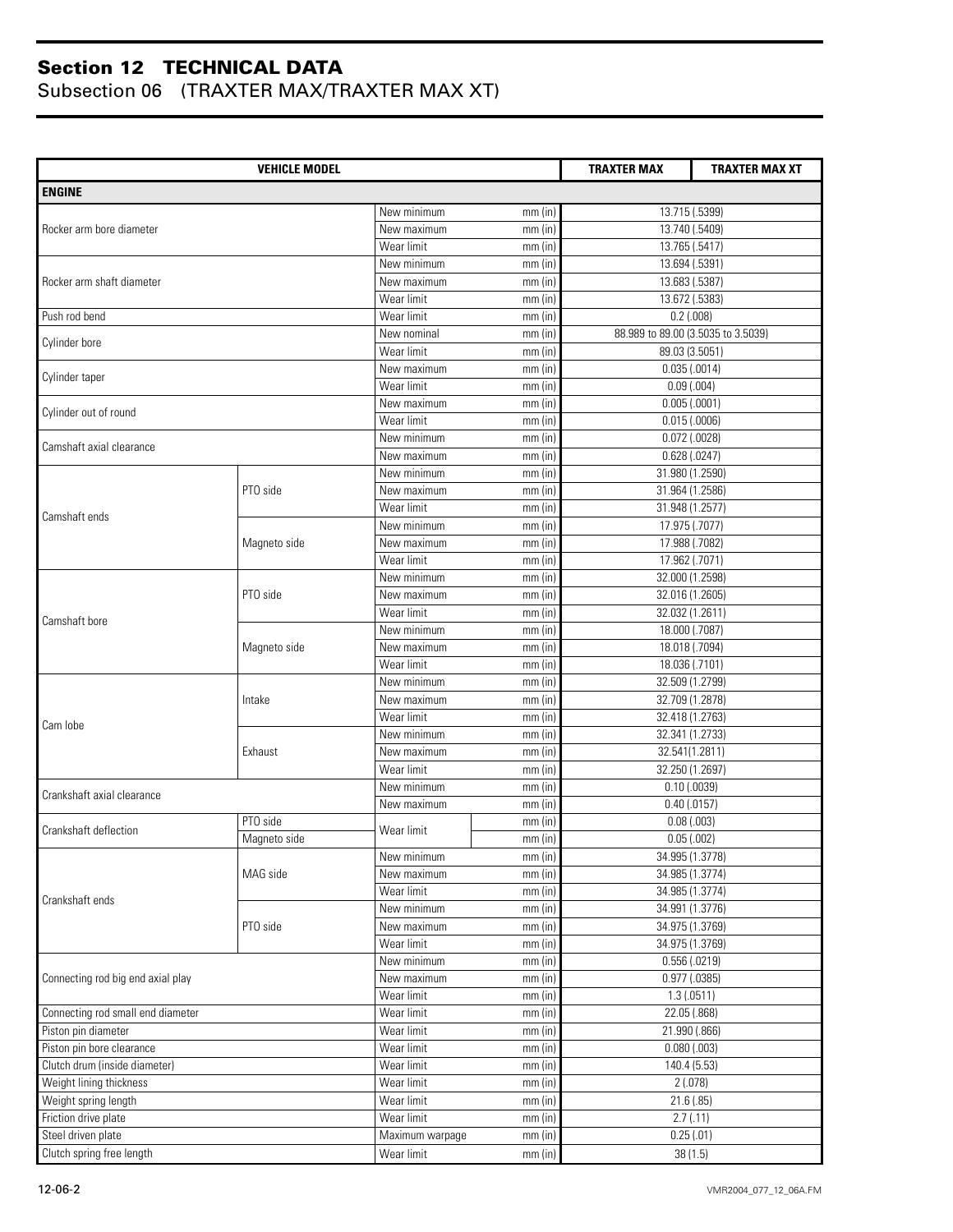| <b>VEHICLE MODEL</b>          |                                                           |                | <b>TRAXTER MAX</b>                              | <b>TRAXTER MAX XT</b>                                                                                                |  |
|-------------------------------|-----------------------------------------------------------|----------------|-------------------------------------------------|----------------------------------------------------------------------------------------------------------------------|--|
| <b>ELECTRICAL</b>             |                                                           |                |                                                 |                                                                                                                      |  |
| Magneto/generator             |                                                           |                |                                                 | 400 W @ 6000 RPM                                                                                                     |  |
| Ignition system type          |                                                           |                | I.D.I. (Inductive Discharge Ignition)           |                                                                                                                      |  |
| Ignition timing               |                                                           |                |                                                 | Not adjustable                                                                                                       |  |
|                               | Quantity                                                  |                |                                                 | $\overline{2}$                                                                                                       |  |
| Spark plug                    | Make and type                                             |                | NGK DR8EA                                       |                                                                                                                      |  |
|                               | Gap                                                       | $mm$ (in)      |                                                 | 0.6 to 0.7 (.024 to .027)                                                                                            |  |
| Trigger coil                  |                                                           | $\Omega$       |                                                 | $190 - 300$                                                                                                          |  |
| Battery charging coil         |                                                           | Ω              |                                                 | $0.4 \pm 01$                                                                                                         |  |
| Ignition coil                 | Primary<br>$\Omega$                                       |                |                                                 | 0.4 to 0.9 @ 20°C (68°F)                                                                                             |  |
|                               | Secondary                                                 | $k\Omega$      |                                                 | Not measurable                                                                                                       |  |
| Engine RPM limiter            |                                                           |                |                                                 | 7700                                                                                                                 |  |
|                               | Type                                                      |                |                                                 | Electrolyte battery type                                                                                             |  |
| Battery                       | Voltage                                                   |                |                                                 | 12 V                                                                                                                 |  |
|                               | Nominal rating                                            |                |                                                 | 19 Ah                                                                                                                |  |
|                               | Power starter output                                      |                |                                                 | 0.7 KW                                                                                                               |  |
| Headlamp                      |                                                           |                |                                                 | 2 x 55 W, H4703                                                                                                      |  |
| Taillight                     |                                                           |                |                                                 | 8/27 W, 1157                                                                                                         |  |
| Pilot lamp cluster            |                                                           |                |                                                 | LEDS, 0.7 V approximately (each)<br>15A                                                                              |  |
|                               | Location no. 1 (ignition)<br>Location no. 2 (accessories) |                |                                                 |                                                                                                                      |  |
|                               | Location no. 3 (solenoids)                                |                | 15 A (power outlet and auxiliary supply)<br>15A |                                                                                                                      |  |
| Fuses                         | Location no. 4 (fan)                                      |                | 15A                                             |                                                                                                                      |  |
|                               | location no. 5 (MPEM)                                     |                | 20 A                                            |                                                                                                                      |  |
|                               | Location no. 6 (charging system)                          |                |                                                 | 30 A                                                                                                                 |  |
| <b>CARBURETION</b>            |                                                           |                |                                                 |                                                                                                                      |  |
|                               |                                                           |                |                                                 |                                                                                                                      |  |
| Carburetor                    | Type                                                      |                |                                                 | Mikuni constant depression type with manual choke and ECS<br>(Enrichner Coasting System)                             |  |
|                               | Model                                                     |                | BSR33                                           |                                                                                                                      |  |
| Fuel pump                     | Type                                                      |                | Mikuni                                          |                                                                                                                      |  |
|                               | Model                                                     |                | External (vacuum-operated)                      |                                                                                                                      |  |
| Idle engine speed             |                                                           | $± 100$ RPM    |                                                 | 1100                                                                                                                 |  |
| Main jet                      |                                                           |                | 140                                             |                                                                                                                      |  |
| Pilot jet                     |                                                           |                |                                                 | 35                                                                                                                   |  |
| Needle jet                    |                                                           |                |                                                 | $0 - 8$                                                                                                              |  |
| Jet needle                    |                                                           |                |                                                 | 5FIY3-52                                                                                                             |  |
| Clip position number          |                                                           |                |                                                 | 3                                                                                                                    |  |
| Choke plunger position        |                                                           |                |                                                 | Variable choke                                                                                                       |  |
|                               | Throttle cable<br>Preliminary pilot screw turn            | mm(in)         |                                                 | 0.5(.02)<br>$\overline{2}$                                                                                           |  |
| Adjustment                    |                                                           | $\pm$ 0.5 mm   |                                                 | 10.0                                                                                                                 |  |
|                               | Float level                                               | $\pm$ 0.020 in |                                                 | .390                                                                                                                 |  |
|                               | Type                                                      |                |                                                 | Regular unleaded gasoline                                                                                            |  |
| Fuel                          | Octane no.                                                |                |                                                 | 87 (Ron + Mon)/2                                                                                                     |  |
| <b>COOLING</b>                |                                                           |                |                                                 |                                                                                                                      |  |
| Coolant                       |                                                           |                |                                                 | Ethyl glycol/water mix (50% coolant, 50% distilled water).<br>Use coolant specifically designed for aluminum engines |  |
| Fan                           |                                                           |                |                                                 | Thermostatic                                                                                                         |  |
|                               | Switch ON                                                 |                |                                                 | 102°C (216°F)                                                                                                        |  |
| Fan thermostat                | Switch OFF                                                |                |                                                 | 96°C (205°F)                                                                                                         |  |
|                               | Opening temperature                                       |                |                                                 | 75°C (167°F)                                                                                                         |  |
| Engine thermostat             | Closing temperature                                       |                |                                                 | 85°C (185°F)                                                                                                         |  |
| Radiator cap opening pressure |                                                           |                |                                                 | 110 kPa (16 PSI)                                                                                                     |  |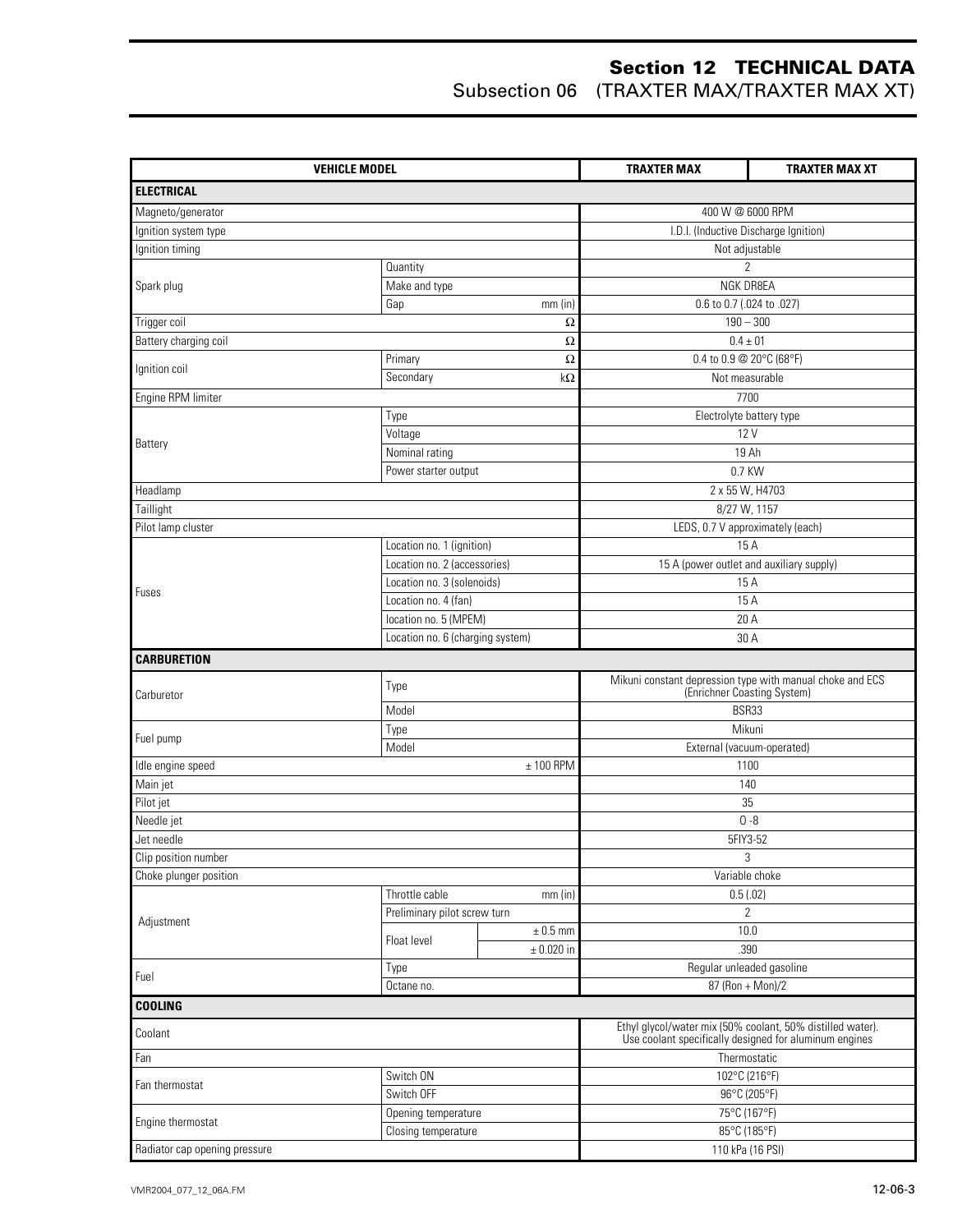| <b>VEHICLE MODEL</b>                          | <b>TRAXTER MAX</b> | <b>TRAXTER MAX XT</b>                                                            |                               |  |
|-----------------------------------------------|--------------------|----------------------------------------------------------------------------------|-------------------------------|--|
| <b>DRIVE TRAIN</b>                            |                    |                                                                                  |                               |  |
|                                               | Type               | Dual range (HI-LO) with park, neutral and reverse                                |                               |  |
| Transmission                                  | Speeds             | 5                                                                                |                               |  |
|                                               | Model              | Electronically controlled hydraulic shift                                        |                               |  |
| Engagement RPM                                | $± 100$ RPM        | 1300                                                                             |                               |  |
| Operating pressure for shifting and clutching | kPa (PSI)          | 810 (118)                                                                        |                               |  |
| Clutch type                                   |                    | 1 centrifugal and 1 multi-disk hydraulically controlled                          |                               |  |
| Front differential                            |                    | Shaft driven/single Auto-Lock differential (pump driven),<br>progressive locking |                               |  |
| Front differential ratio                      |                    | 3.6:1                                                                            |                               |  |
| Rear axle                                     |                    | Shaft driven/solid axle                                                          |                               |  |
| Rear axle ratio                               |                    | 3.6:1                                                                            |                               |  |
| <b>STEERING</b>                               |                    |                                                                                  |                               |  |
| Turning radius                                | m(in)              | 2.36(93)                                                                         |                               |  |
| Total toe (vehicle on ground)                 | mm(in)             |                                                                                  | 8 ± 4 (.315 ± .157) each side |  |
| Camber angle                                  |                    | $0^{\circ}$                                                                      |                               |  |
| Tie-rod maximum length unengaged              | $mm$ (in)          | $20 \pm 5$ (.787 $\pm$ 0.197)                                                    |                               |  |
| <b>SUSPENSION</b>                             |                    |                                                                                  |                               |  |
| $\bullet$ FRONT                               |                    |                                                                                  |                               |  |
| Suspension type                               |                    | Independent suspension -                                                         | - double A-arm                |  |
| Suspension travel                             | $mm$ (in)          | 178(7)                                                                           |                               |  |
| Shock absorber                                | <b>Qty</b>         | 2                                                                                |                               |  |
|                                               | Type               | oil                                                                              |                               |  |
| Spring free length                            | $mm$ (in)          | 290 (11.5)                                                                       |                               |  |
| Spring color code                             |                    | Silver/Red/Black                                                                 |                               |  |
| Front preload adjustment                      |                    | N.A.                                                                             |                               |  |
| $\bullet$ REAR                                |                    |                                                                                  |                               |  |
| Suspension type                               |                    | Rigid swing arm                                                                  |                               |  |
| Suspension travel                             | mm(in)             | 190.5 (7.5)                                                                      |                               |  |
| Shock absorber                                | Oty                | $\overline{2}$<br>Oil                                                            |                               |  |
| Spring free length                            | Type<br>$mm$ (in)  | 395 (15.5)                                                                       |                               |  |
| Spring color code                             |                    | Silver/Black/Black                                                               |                               |  |
| Rear preload adjustment                       |                    | 3 settings                                                                       |                               |  |
| <b>BRAKES</b>                                 |                    |                                                                                  |                               |  |
|                                               | Oty                | 2 discs                                                                          |                               |  |
| Front brake                                   | Type               | Hydraulic                                                                        |                               |  |
|                                               | Oty                | 1 disc                                                                           |                               |  |
| Rear brake<br>Type                            |                    | Mechanical cable/hydraulic                                                       |                               |  |
| Parking brake                                 |                    | Transmission brake and brake lever lock on LH brake lever                        |                               |  |
| Caliper                                       |                    | Floating                                                                         |                               |  |
| Lining material                               |                    | Metallic                                                                         |                               |  |
| Minimum pad thickness                         | mm (in)            | 1(.04)                                                                           |                               |  |
| Minimum brake disk thickness                  | mm (in)            | 4.5(.18)                                                                         |                               |  |
| Maximum brake disk warpage                    | mm (in)            | 0.2(.01)                                                                         |                               |  |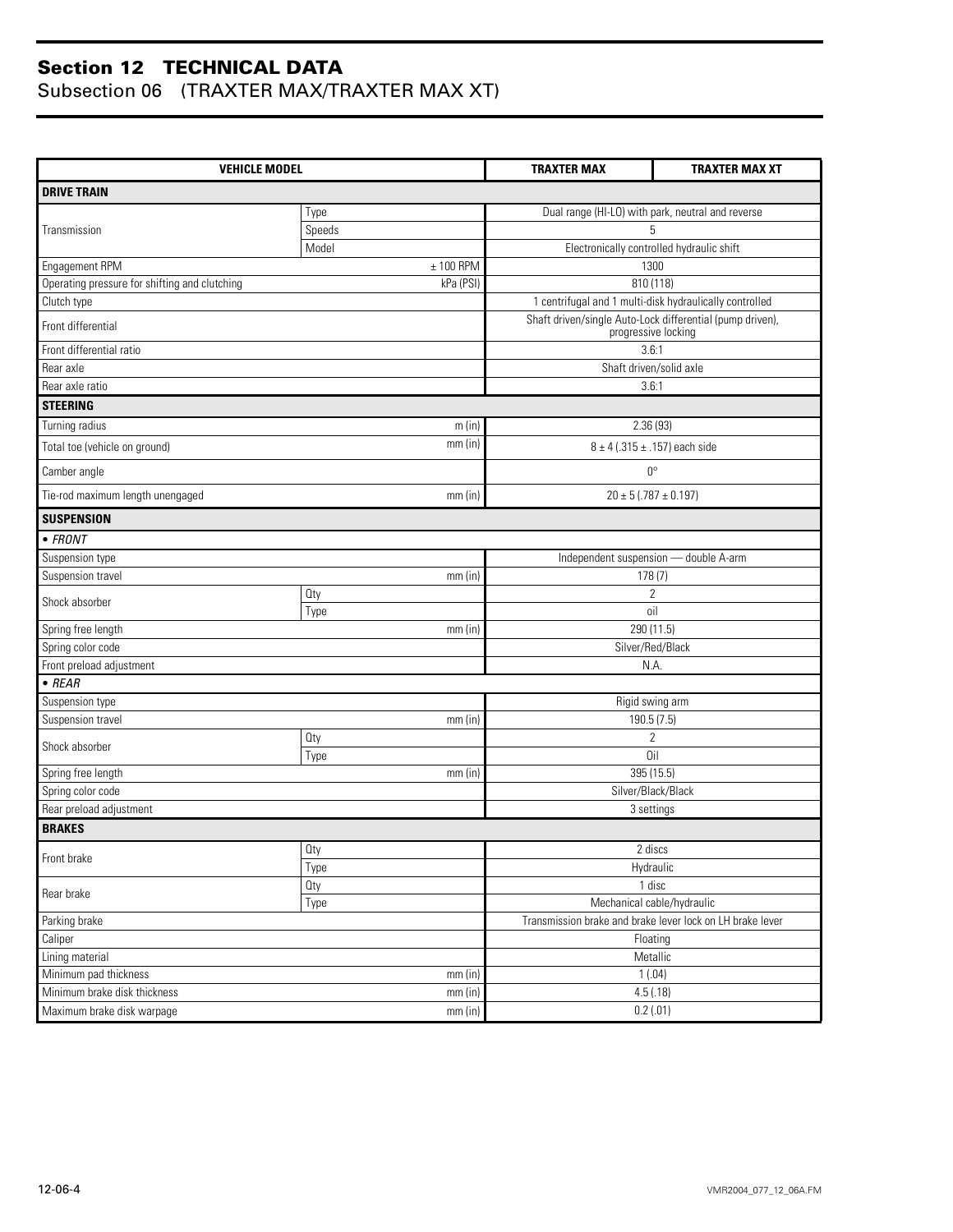| <b>VEHICLE MODEL</b>                                                 |                                                                                   |                   | <b>TRAXTER MAX</b>  | <b>TRAXTER MAX XT</b>                                                                                                                                                                                                                                             |  |
|----------------------------------------------------------------------|-----------------------------------------------------------------------------------|-------------------|---------------------|-------------------------------------------------------------------------------------------------------------------------------------------------------------------------------------------------------------------------------------------------------------------|--|
| <b>TIRES AND WHEELS</b>                                              |                                                                                   |                   |                     |                                                                                                                                                                                                                                                                   |  |
| $\bullet$ TIRE                                                       |                                                                                   |                   |                     |                                                                                                                                                                                                                                                                   |  |
|                                                                      |                                                                                   | Recommended       |                     | 48 kPa (7 PSI)                                                                                                                                                                                                                                                    |  |
|                                                                      |                                                                                   | Front             | Minimum             | 35 kPa (5 PSI)                                                                                                                                                                                                                                                    |  |
| Pressure                                                             |                                                                                   |                   | Recommended         | 48 kPa (7 PSI)                                                                                                                                                                                                                                                    |  |
|                                                                      |                                                                                   | Rear              | Minimum             | 35 kPa (5 PSI)                                                                                                                                                                                                                                                    |  |
| Minimum tread pattern depth                                          |                                                                                   |                   |                     | 4 mm (0.16 in)                                                                                                                                                                                                                                                    |  |
|                                                                      |                                                                                   | Front             | $mm$ (in)           | $25 \times 8 - 12$ Trailwolf                                                                                                                                                                                                                                      |  |
| Size                                                                 |                                                                                   | Rear              | $mm$ (in)           | 26 x 10 - 12 Trailwolf                                                                                                                                                                                                                                            |  |
| • WHEELS                                                             |                                                                                   |                   |                     |                                                                                                                                                                                                                                                                   |  |
| Size                                                                 |                                                                                   | Front             | $mm$ (in)           | $12 \times 6.5$                                                                                                                                                                                                                                                   |  |
|                                                                      |                                                                                   | Rear              | $mm$ (in)           | $12 \times 8$                                                                                                                                                                                                                                                     |  |
| <b>DIMENSION</b>                                                     |                                                                                   |                   |                     |                                                                                                                                                                                                                                                                   |  |
| Dry weight                                                           |                                                                                   |                   | kg (lb)             | 362 (795)                                                                                                                                                                                                                                                         |  |
| Overall length                                                       |                                                                                   |                   | m (in)              | 2.32(91.5)                                                                                                                                                                                                                                                        |  |
| Overall width                                                        |                                                                                   |                   | m(in)               | 1.19(47)                                                                                                                                                                                                                                                          |  |
| Overall height                                                       |                                                                                   |                   | m(in)               | 1.33(52)                                                                                                                                                                                                                                                          |  |
| Seat height                                                          |                                                                                   |                   | $mm$ (in)           | 945 (37)                                                                                                                                                                                                                                                          |  |
| Wheel base                                                           |                                                                                   |                   | m(in)               | 1.55(61)                                                                                                                                                                                                                                                          |  |
| Wheel track                                                          |                                                                                   | Front             | $mm$ (in)           | 992 (39)                                                                                                                                                                                                                                                          |  |
|                                                                      |                                                                                   | Rear<br>$mm$ (in) |                     | 940 (37)                                                                                                                                                                                                                                                          |  |
| Front and under engine ground clearance                              |                                                                                   |                   | $mm$ (in)           | 244 (9.6)                                                                                                                                                                                                                                                         |  |
| Rear rigid axle ground clearance                                     |                                                                                   |                   | $mm$ (in)           | 188 (7.4)                                                                                                                                                                                                                                                         |  |
| <b>CAPACITIES</b>                                                    |                                                                                   |                   |                     |                                                                                                                                                                                                                                                                   |  |
| • LIQUID                                                             |                                                                                   |                   |                     |                                                                                                                                                                                                                                                                   |  |
| Fuel tank                                                            |                                                                                   |                   |                     | 20 L (5.3 U.S. gal)                                                                                                                                                                                                                                               |  |
| Fuel tank reserve                                                    |                                                                                   |                   |                     | 6 L (1.6 U.S. gal)                                                                                                                                                                                                                                                |  |
|                                                                      |                                                                                   | Capacity          |                     | 3 L (3.17 quarts)                                                                                                                                                                                                                                                 |  |
| Engine/transmission oil                                              |                                                                                   | Recommended       |                     | SAE 10W40, 4-stroke mineral based engine oil API classification SG, SH or SJ or Bombardier synthetic oil 5W40.<br>Do not use other synthetic oil,<br>synthetic blend oil or special oil additives.<br>Refer to the oil viscosity chart in the MAINTENANCE section |  |
|                                                                      |                                                                                   | Capacity          | Front               | 610 mL (21 U.S. oz)                                                                                                                                                                                                                                               |  |
| Differential oil                                                     |                                                                                   |                   | Rear                | 250 mL (8.4 U.S. oz)                                                                                                                                                                                                                                              |  |
|                                                                      |                                                                                   | Recommended       |                     | Bombardier differential oil or Synthetic polyester oil 75W90 (API GL5)                                                                                                                                                                                            |  |
| CV joint grease                                                      |                                                                                   |                   |                     | TEXACO, HTBJ grease (M3014), ONLY                                                                                                                                                                                                                                 |  |
| Propeller shaft grease                                               |                                                                                   |                   |                     | SHELL, Alvania EP-2, ONLY                                                                                                                                                                                                                                         |  |
| Hydraulics brakes                                                    |                                                                                   | Capacity          |                     | 250 mL (8.5 U.S. oz)                                                                                                                                                                                                                                              |  |
|                                                                      |                                                                                   | Recommended       |                     | Brake fluid DOT 4, ONLY                                                                                                                                                                                                                                           |  |
| Cooling system                                                       |                                                                                   |                   |                     | 3 L (3.17 quarts)                                                                                                                                                                                                                                                 |  |
| · BODY AND FRAME                                                     |                                                                                   |                   |                     |                                                                                                                                                                                                                                                                   |  |
| Weight distribution<br>$\%$<br>Front/rear                            |                                                                                   |                   | 47/53               |                                                                                                                                                                                                                                                                   |  |
| kg (lb)<br>Front storage tray                                        |                                                                                   | 10 (22)           |                     |                                                                                                                                                                                                                                                                   |  |
| Rack                                                                 | Front (including front storage tray)<br>kg (lb)<br>Rear (including tongue weight) |                   | 40 (90)<br>80 (175) |                                                                                                                                                                                                                                                                   |  |
| Total vehicle load allowed                                           |                                                                                   |                   | kg (lb)             |                                                                                                                                                                                                                                                                   |  |
| (including driver, passenger, all other loads and added accessories) |                                                                                   |                   | kg (lb)             | 290 (640)                                                                                                                                                                                                                                                         |  |
| Gross vehicle weight rating                                          |                                                                                   |                   | kg (lb)             | 682 (1500)                                                                                                                                                                                                                                                        |  |
| Towing                                                               |                                                                                   |                   | kg (lb)             | 500 (1100)                                                                                                                                                                                                                                                        |  |
| Tongue (included with rear rack weight)                              |                                                                                   |                   | kg (lb)             | 14(30)                                                                                                                                                                                                                                                            |  |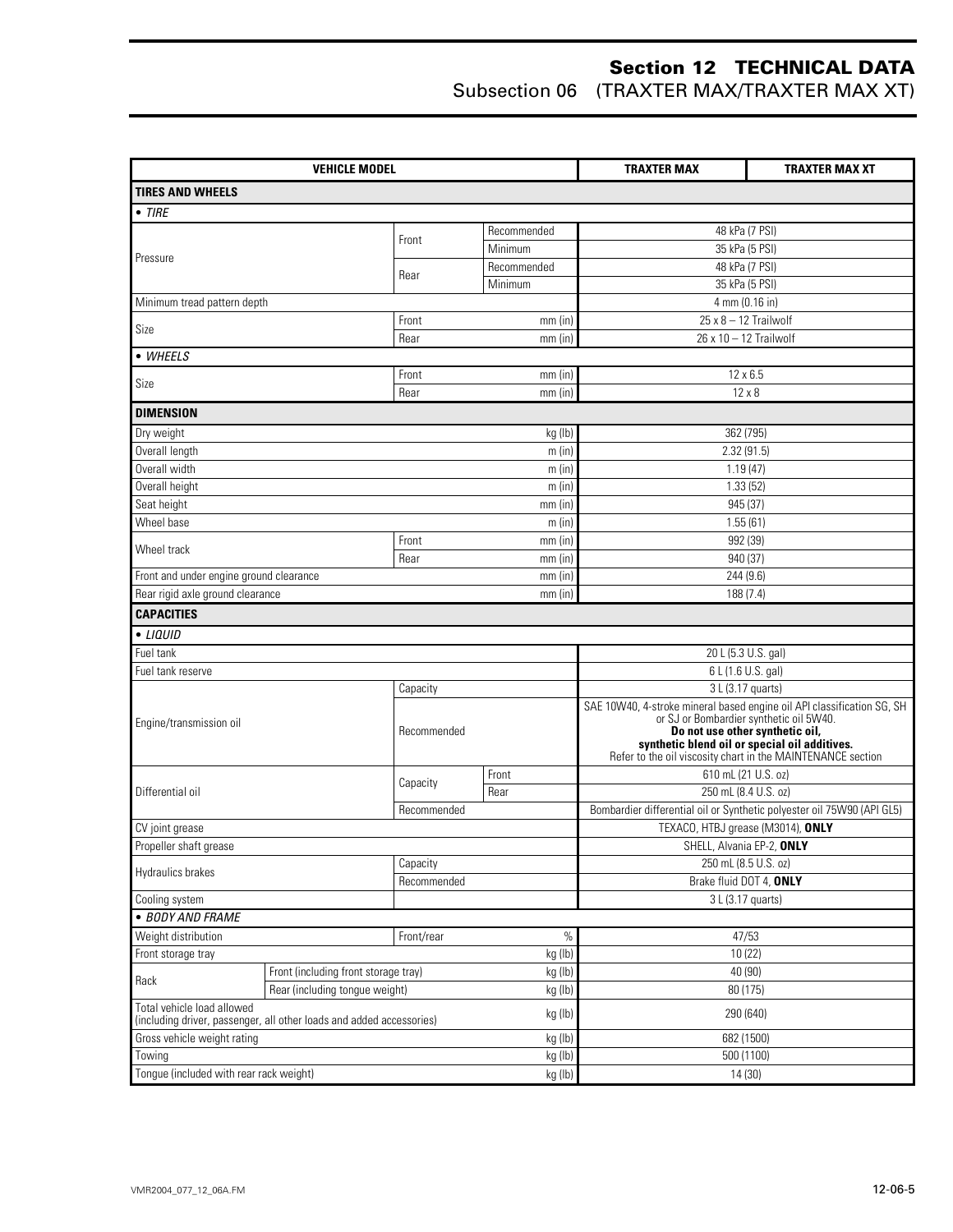|                           | <b>VEHICLE MODEL</b> | <b>TRAXTER MAX</b>               | <b>TRAXTER MAX XT</b>                      |
|---------------------------|----------------------|----------------------------------|--------------------------------------------|
| <b>MATERIAL</b>           |                      |                                  |                                            |
|                           | Material             |                                  | Steel                                      |
| Frame                     | Color                |                                  | Black                                      |
| Wheel                     | Material             |                                  | Steel                                      |
|                           | Color                | Silver                           | Chrome                                     |
|                           | Material             |                                  | Steel                                      |
| Front/rear rack           | Color                |                                  | Black                                      |
|                           | Material             |                                  | Steel                                      |
| Front bumper              | Color                |                                  | Black                                      |
|                           | Material             |                                  | High density polyethylene                  |
| Front/rear fender         | Color                | Laurentian Green or<br>Viper Red | Laurentian Green or<br>Viper Red or Yellow |
|                           | Material             |                                  | High density polyethylene                  |
| Fuel tank protector       | Color                |                                  | Slate Grey                                 |
|                           | Material             |                                  | High density polyethylene                  |
| Steering cover            | Color                |                                  | Slate Grey                                 |
|                           | Material             |                                  | High density polyethylene                  |
| Storage compartment cover | Color                |                                  | Slate Grey                                 |
| Front facia               | Material             |                                  | High density polyethylene                  |
|                           | Color                |                                  | Slate Grey                                 |
| Rear facia                | Material             |                                  | Low density polyethylene                   |
|                           | Color                |                                  | Slate Grey                                 |
| Foot rest                 | Material             |                                  | High density polyethylene                  |
|                           | Color                |                                  | Slate Grey                                 |
| Air box cover             | Material             |                                  | Nylon                                      |
|                           | Color                |                                  | Black                                      |
| Air box                   | Material             |                                  | Polypropylene                              |
|                           | Color                |                                  | Black                                      |
| A-arm protector           | Material             |                                  | High density polyethylene                  |
|                           | Color                |                                  | Black                                      |
| Mudguard                  | Material             |                                  | Low density polyethylene                   |
|                           | Color                |                                  | Slate Grey                                 |
| Seat base                 | Material             |                                  | Polypropylene                              |
|                           | Color                |                                  | Slate Grey                                 |
| Seat cover                | Material             |                                  | Thermoformed vinyl                         |
|                           | Color                |                                  | Black                                      |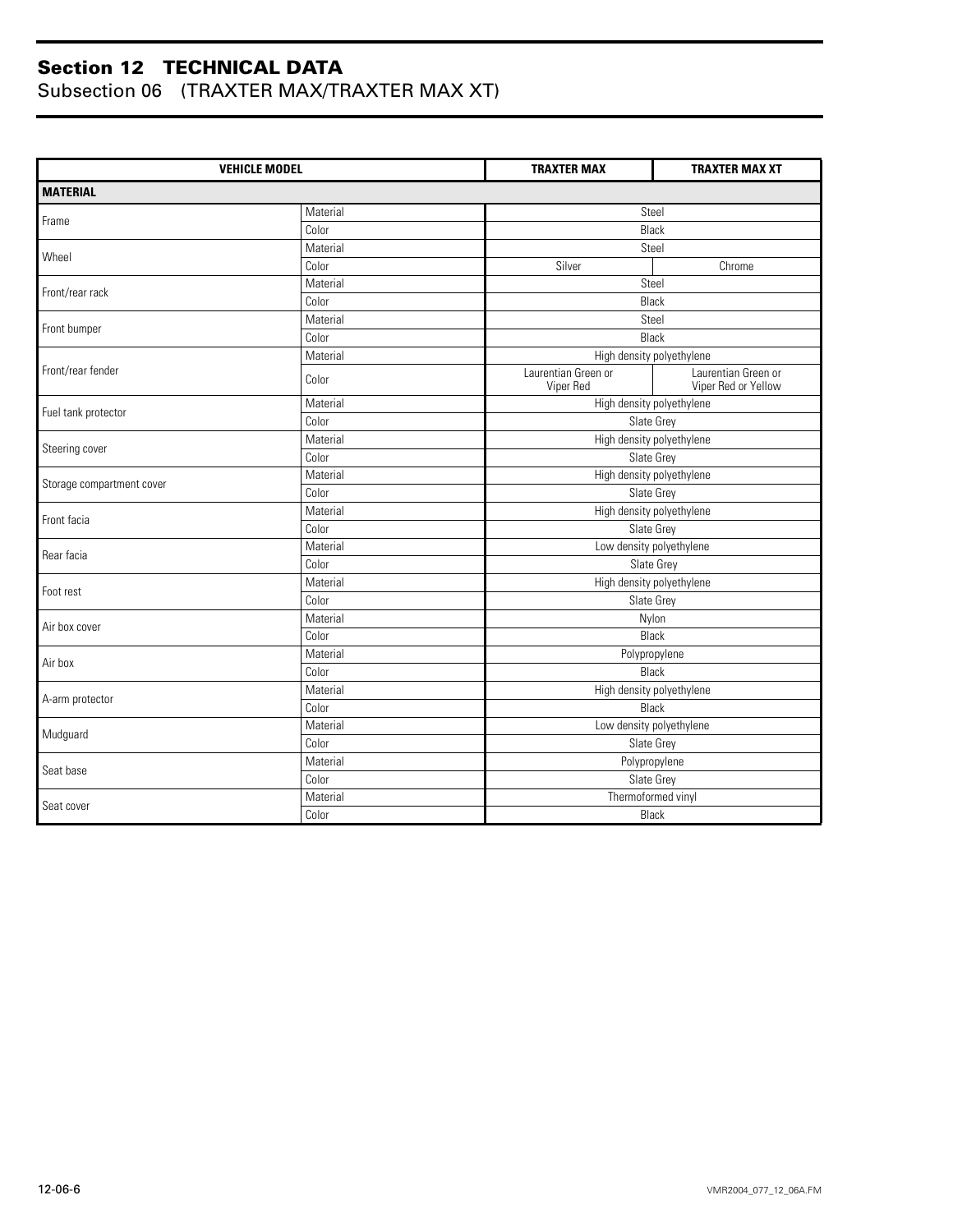| <b>VEHICLE MODEL</b>                    |                   | <b>TRAXTER MAX</b>                                                                                  | <b>TRAXTER MAX XT</b>                               | <b>SERVICE PRODUCT</b> |  |
|-----------------------------------------|-------------------|-----------------------------------------------------------------------------------------------------|-----------------------------------------------------|------------------------|--|
| <b>TORQUE</b>                           |                   |                                                                                                     |                                                     |                        |  |
| • ENGINE                                |                   |                                                                                                     |                                                     |                        |  |
| Engine support                          | M <sub>8</sub>    |                                                                                                     | 24 N•m (17 lbf•ft)                                  |                        |  |
| Engine mount                            | M10               |                                                                                                     | 48 N • m (35 lbf • ft)                              |                        |  |
| Spark plug                              |                   |                                                                                                     | 18 N · m (159 lbf · in)                             | None                   |  |
| Magneto cover bolts                     |                   |                                                                                                     | 9 N · m (80 lbf · in)                               |                        |  |
| Vehicle speed sensor                    |                   |                                                                                                     | 9 N • m (80 lbf • in)                               |                        |  |
| Starter RED (+) cable                   |                   |                                                                                                     | 6 N • m (53 lbf • in)                               | Dielectric grease      |  |
| Starter                                 |                   |                                                                                                     | 7 N • m (62 lbf • in)                               |                        |  |
| Solenoid                                | Winch             | 9 N · m (80 lbf · in)                                                                               |                                                     | None                   |  |
| Rotor nut                               |                   |                                                                                                     | 150 N · m (111 lbf · ft)                            | Loctite 243            |  |
| Sprag clutch screw                      |                   |                                                                                                     | 30 N · m (22 lbf • ft)                              | Loctite 648            |  |
| STPS (Sub-Transmission Position Sensor) |                   |                                                                                                     | 2 N•m (18 lbf•in)                                   |                        |  |
| <b>GBPS (Gear Box Position Sensor)</b>  |                   |                                                                                                     | 2 N•m (18 lbf•in)                                   |                        |  |
| Rewind starter housing                  |                   |                                                                                                     | 4.5 N • m (40 lbf • in)                             |                        |  |
| Starting pulley                         |                   |                                                                                                     | $\overline{22}$ N $\bullet$ m (16 lbf $\bullet$ ft) |                        |  |
|                                         | Upshift/downshift |                                                                                                     | $5 N \cdot m$ (44 lbf $\cdot in$ )                  |                        |  |
| Solenoid valve                          | Modulator         |                                                                                                     | 9 N • m (80 lbf • in)                               | Loctite 243            |  |
|                                         |                   |                                                                                                     | 9 N • m (80 lbf • in)                               |                        |  |
| Hydraulic piston cover                  | Clutching         |                                                                                                     |                                                     |                        |  |
|                                         |                   |                                                                                                     | 9 N • m (80 lbf • in)                               |                        |  |
| Stator bolt                             |                   | 9 N · m (80 lbf · in)<br>9 N · m (80 lbf · in)                                                      |                                                     |                        |  |
| Trigger coil bolt<br>• COOLING          |                   |                                                                                                     |                                                     |                        |  |
|                                         |                   |                                                                                                     |                                                     |                        |  |
| Radiator mount screw/nut                |                   | 10 N · m (89 lbf · in)<br>9 N • m (80 lbf • in)<br>4.5 N • m (40 lbf • in)                          |                                                     |                        |  |
| Thermostat housing                      |                   |                                                                                                     |                                                     |                        |  |
| Thermostat bleeding screw               |                   |                                                                                                     |                                                     |                        |  |
| Water pump housing                      |                   | 9 N · m (80 lbf · in)<br>17 N · m (151 lbf · in)<br>11 N • m (97 lbf • in)<br>7 N • m (62 lbf • in) |                                                     | None                   |  |
| Temperature sensor                      |                   |                                                                                                     |                                                     |                        |  |
| Temperature sender on radiator          |                   |                                                                                                     |                                                     |                        |  |
| Cooling drain plug                      |                   |                                                                                                     |                                                     |                        |  |
| Fan mount screw/nut                     |                   |                                                                                                     | 4.5 N • m (40 lbf • in)                             |                        |  |
| • EXHAUST                               |                   |                                                                                                     |                                                     |                        |  |
| Exhaust nut                             |                   | 11 N · m (97 lbf · in)<br>6 N • m (53 lbf • in)                                                     |                                                     | None                   |  |
| Heat shield screws                      |                   |                                                                                                     |                                                     |                        |  |
| • LUBRICATION                           |                   |                                                                                                     |                                                     |                        |  |
| Engine drain plug                       |                   |                                                                                                     | 29 N • m (21 lbf • ft)                              | None                   |  |
| Engine oil strainer cover               |                   |                                                                                                     | 9 N · m (80 lbf · in)                               | Loctite 243            |  |
| Oil pump housing                        |                   |                                                                                                     | 9 N • m (80 lbf • in)                               |                        |  |
| Oil pressure regulator plug             |                   | 22 N•m (16 lbf•ft)                                                                                  |                                                     | None                   |  |
| Oil pressure switch                     |                   |                                                                                                     | 17 N · m (151 lbf · in)                             |                        |  |
| • CYLINDER AND HEAD                     |                   |                                                                                                     |                                                     |                        |  |
| Valve cover screw                       |                   |                                                                                                     | 9 N • m (80 lbf • in)                               |                        |  |
| Rocker arm shaft holding plate          |                   |                                                                                                     | 10 N•m (89 lbf•in)                                  | None                   |  |
| Cylinder screw                          |                   | 10 N•m (89 lbf•in)                                                                                  |                                                     |                        |  |
| Cylinder head nut                       |                   |                                                                                                     | 48 N • m (35 lbf • ft)                              |                        |  |
| Cylinder head screw                     |                   | 21 N•m (16 lbf•ft)                                                                                  |                                                     | Loctite 243            |  |
| Decompressor bolt                       |                   |                                                                                                     | 21 N•m (16 lbf•ft)                                  |                        |  |
| • CRANKSHAFT                            |                   |                                                                                                     |                                                     |                        |  |
| Crankcase housing screw                 |                   |                                                                                                     | 9 N • m (80 lbf • in)                               | None                   |  |
| Crankshaft gear nut                     |                   |                                                                                                     | 230 N · m (170 lbf • ft)                            | Loctite 243            |  |
| Balancing shaft gear nut                |                   | 150 N•m (111 lbf•ft)                                                                                |                                                     |                        |  |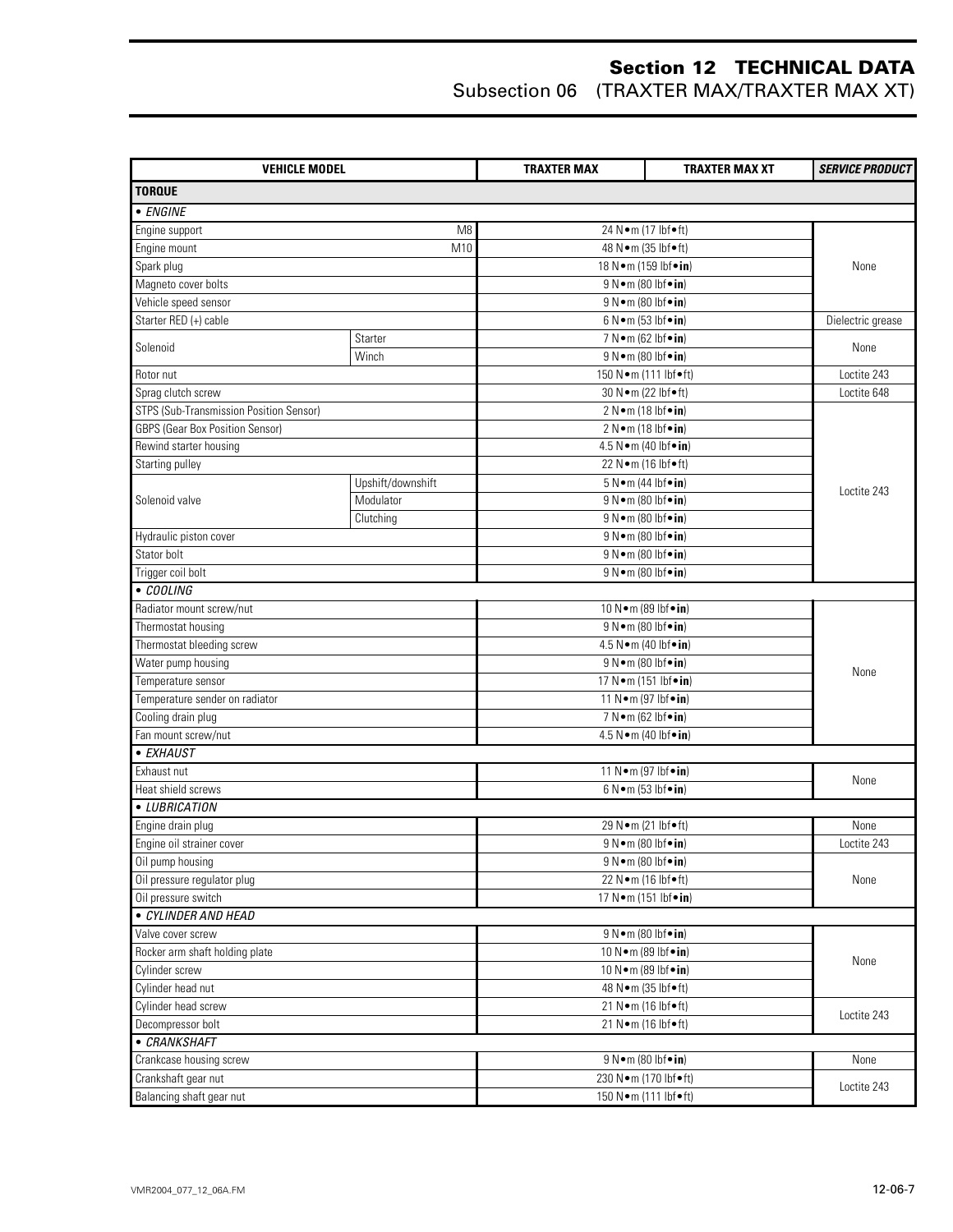| <b>VEHICLE MODEL</b>                                              |                      | <b>TRAXTER MAX</b>                     | <b>TRAXTER MAX XT</b>              | <b>SERVICE PRODUCT</b> |  |
|-------------------------------------------------------------------|----------------------|----------------------------------------|------------------------------------|------------------------|--|
| <b>TORQUE</b>                                                     |                      |                                        |                                    |                        |  |
| $\bullet$ GEARBOX                                                 |                      |                                        |                                    |                        |  |
| Index lever                                                       |                      | $9 N \cdot m$ (80 lbf $\cdot$ in)      |                                    |                        |  |
| Index gear                                                        |                      | 9 N • m (80 lbf • in)                  |                                    | None                   |  |
| Gear shift lever                                                  |                      |                                        | $9 N \cdot m (80 h f \cdot in)$    |                        |  |
| • CLUTCH                                                          |                      |                                        |                                    |                        |  |
| Clutch drum nut                                                   |                      |                                        | 270 N · m (199 lbf · ft)           |                        |  |
| Clutch nut                                                        |                      |                                        | 150 N · m (111 lbf · ft)           | Loctite 243            |  |
| Retaining plate screw                                             |                      |                                        | 7 N•m (62 lbf•in)                  | None                   |  |
| $\bullet$ FUEL                                                    |                      |                                        |                                    |                        |  |
| Carburetor mounting clamp                                         |                      |                                        | $0.6 N \cdot m (5.4 lbf \cdot in)$ |                        |  |
| Fuel pump mounting screws                                         |                      |                                        | 10 N · m (89 lbf · in)             | None                   |  |
| • DRIVE TRAIN                                                     |                      |                                        |                                    |                        |  |
| Front wheel hub nut                                               |                      |                                        | 145 N · m (107 lbf · ft)           |                        |  |
| Rear wheel hub nut                                                |                      |                                        | 145 N · m (107 lbf · ft)           |                        |  |
|                                                                   | Front                |                                        | 67 N•m (49 lbf•ft)                 |                        |  |
| Front differential                                                | Rear                 |                                        | 75 N • m (55 lbf • ft)             |                        |  |
| Front differential mounting bracket                               |                      |                                        | 23 N•m (17 lbf•ft)                 |                        |  |
| Rear differential socket screws                                   |                      |                                        | 48 N · m (35 lbf • ft)             |                        |  |
|                                                                   | Engine side          |                                        | 34 N•m (26 lbf•ft)                 | None                   |  |
| Propeller shaft screw                                             | Differential side    |                                        | 42 N • m (31 lbf • ft)             |                        |  |
| Rear differential Torx screw                                      |                      |                                        | 75 N • m (55 lbf • ft)             |                        |  |
|                                                                   | Torx screw           |                                        | 65 N•m (48 lbf•ft)                 |                        |  |
| Rear differential protector                                       | Hexagonal screw      |                                        | 25 N•m (18 lbf•ft)                 |                        |  |
| Trailer hitch hexagonal screw                                     |                      |                                        | 48 N · m (35 lbf · ft)             |                        |  |
| Differential oil plug                                             | Front/rear           |                                        | 13 N • m (115 lbf • in)            |                        |  |
| • WHEEL                                                           |                      |                                        |                                    |                        |  |
| Wheel nuts                                                        |                      |                                        | 75 N • m (55 lbf • ft)             | Anti-seize             |  |
| • STEERING                                                        |                      |                                        |                                    |                        |  |
| Tie rod ends                                                      |                      |                                        | 75 N • m (55 lbf • ft)             |                        |  |
| Steering arm (castellated nut)                                    |                      | 75 N • m (55 lbf • ft)                 |                                    |                        |  |
| Handlebar screws                                                  |                      | 24 N•m (17 lbf•ft)                     |                                    | None                   |  |
| Steering column half housing bolts                                |                      | 24 N•m (17 lbf•ft)                     |                                    |                        |  |
| Steering column support screws                                    |                      |                                        | 24 N•m (17 lbf•ft)                 |                        |  |
| Flanged bearing bolts                                             |                      | 19 N · m (168 lbf · in)                |                                    | Loctite 243            |  |
| Handle grip screw                                                 |                      | $0.4 N \cdot m (3.5 lbf \cdot in)$     |                                    | None                   |  |
| · SUSPENSION                                                      |                      |                                        |                                    |                        |  |
| Upper/lower A-arm                                                 |                      |                                        | 63 N•m (46 lbf•ft)                 |                        |  |
| Ball joint end                                                    |                      |                                        | 45 N • m (33 lbf • ft)             |                        |  |
| Shock absorber bolt                                               |                      |                                        | 48 N · m (35 lbf • ft)             |                        |  |
|                                                                   | To rear differential |                                        | 65 N•m (48 lbf•ft)                 |                        |  |
| Swing arm                                                         | To rear axle         |                                        | 48 N • m (35 lbf • ft)             | None                   |  |
| Rear swing arm LH nut                                             |                      |                                        | 147 N · m (108 lbf · ft)           |                        |  |
| Rear swing arm RH pivot                                           |                      |                                        | 147 N•m (108 lbf•ft)               |                        |  |
| Rear swing arm LH pivot                                           |                      |                                        | 11 N•m (97 lbf•in)                 |                        |  |
| $-BRAKE$                                                          |                      |                                        |                                    |                        |  |
| Caliper brake screws                                              |                      |                                        | 24 N • m (17 lbf • ft)             |                        |  |
| Brake disk screws                                                 |                      |                                        | 34 N • m (25 lbf • ft)             |                        |  |
| Rear master cylinder bolts<br>Rear master cylinder reservoir bolt |                      | 32 N•m (24 lbf•ft)                     |                                    |                        |  |
|                                                                   |                      |                                        | 10 N•m (89 lbf•in)                 | None                   |  |
| BANJO bolt                                                        |                      |                                        | 24 N • m (17 lbf • ft)             |                        |  |
| Caliper bleeder valve                                             |                      |                                        | 14 N • m (124 lbf • in)            |                        |  |
| Rear master cylinder rod nut                                      |                      |                                        | $5 N \cdot m$ (44 lbf $\cdot$ in)  |                        |  |
| Hydraulic brake light switch                                      |                      | 24 N • m (17 lbf • ft)<br>Pipe sealant |                                    |                        |  |